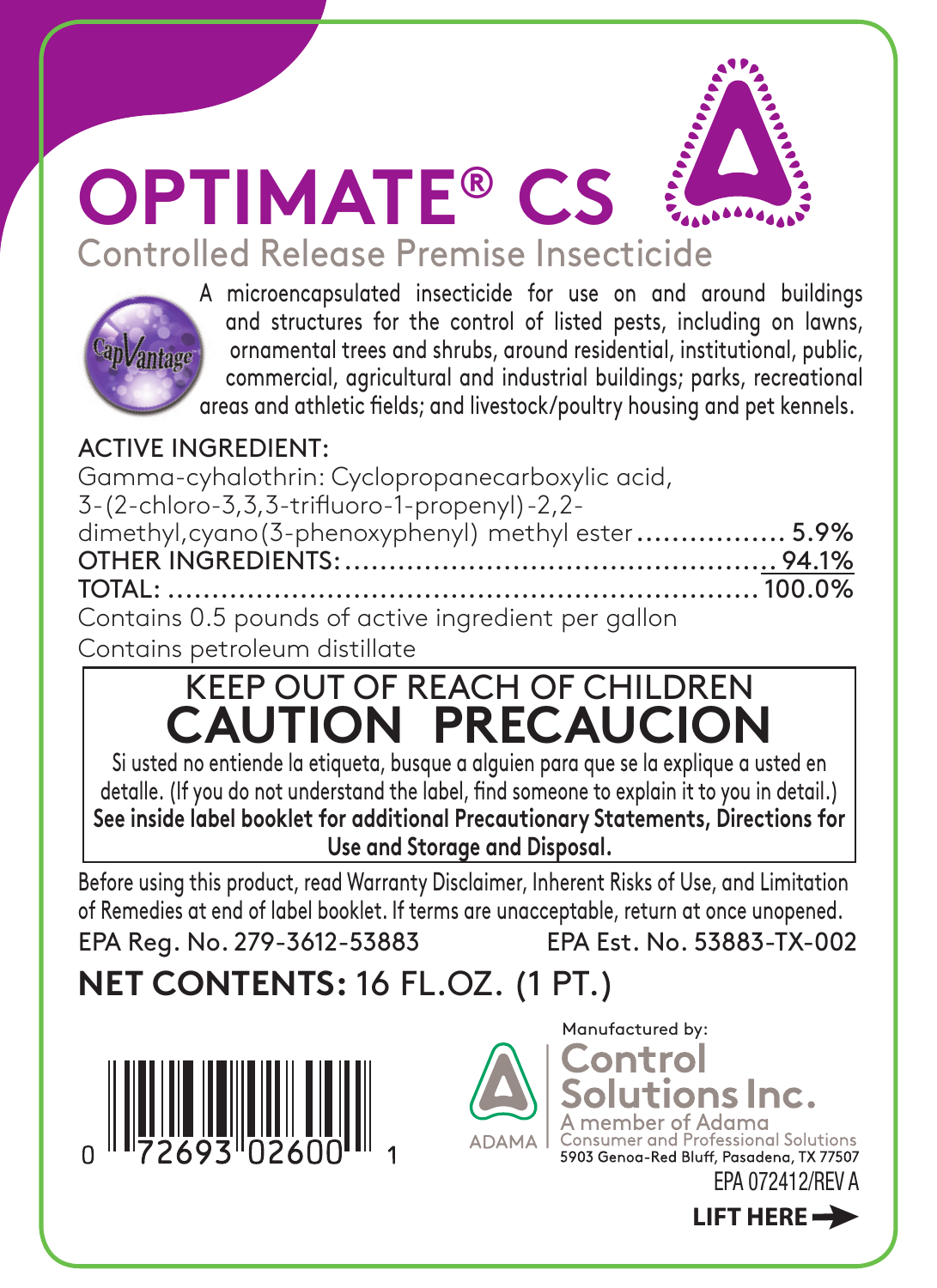## **OPTIMATE® CS** Controlled Release Premise Insecticide

## **Precautionary Statement**

**Hazards to Humans and Domestic Animals**<br>**CAUTION:** Causes moderate eve irritation. Harmful if swallowed. Avoid contact with eyes, skin, or clothing. Wash thoroughly with soap and water after handling and before eating, drinking, chewing gum, using tobacco or using the toilet. Remove contaminated clothing and wash clothing before reuse. Wear safety glasses or goggles, long sleeve shirt, long pants, shoes and socks, and chemicalresistant gloves. Prolonged or frequently repeated skin contact may cause allergic reaction in some individuals.

Skin exposure may also result in a sensation described as tingling, itching, burning or prickly feeling. Onset may occur immediately to 4 hours after exposure and may last 2 to 30 hours, without damage. Wash exposed areas thoroughly with soap and water. Relief from skin sensation may be obtained by applying an oil-based cream.

**First Aid**<br>If in eyes: Hold eye open and rinse slowly and gently with water for 15-20 minutes. Remove contact lenses, if present, after the first 5 minutes, then continue rinsing

eye. Call a poison control center or doctor for treatment advice.<br>If swallowed: Call a poison control center or doctor immediately for treatment advice. Do not induce vomiting unless told to do so by a poison control center or doctor. Do not give any liquid to the person. Do not give anything by mouth to an unconscious person.<br>Note to Physician: Induced vomiting as first aid for this substance may result in increased risk of chemical pneumonia or pulmonary edema caused by aspiration of the hydrocarbon solvent. Vomiting should be induced only under professional supervision.

Have the product container or label with you when calling a poison control center or doctor, or going for treatment. You may also contact SafetyCall® International (866) 897-8050 for emergency medical treatment information.

## **Environmental Hazards**

This pesticide is extremely toxic to fish and aquatic organisms and toxic to wildlife. To protect the environment, do not allow pesticide to enter or run off into storm drains, drainage ditches, gutters or surface waters. Applying this product in calm weather when rain is not predicted for the next 24 hours will help to ensure that wind or rain does not blow or wash pesticide off the treatment area. Rinsing application equipment over the treated area will help to avoid run off to water bodies or drainage systems.

Do not allow applications to contact water inhabited by fish, such as aquariums and ornamental fish ponds that are located in and around structures being treated. This product is highly toxic to bees exposed to direct treatment or residues on blooming crops or weeds. Do not apply this product or allow it to drift to blooming crops or weeds if bees are visiting the treatment area.

## **Physical and Chemical Hazards**

Do not use or store near heat or open flame.<br>Do not use **OPTIMATE CS** in conduits, motor housings, junction boxes, switch boxes, or other electrical equipment because of possible shock hazard.

EPA Reg. No. 279-3612-53883 EPA Est. No. 53883-TX-002



Manufactured by:

Control Solutions Inc. A member of Adama **Consumer and Professional Solutions** 5903 Genoa-Red Bluff, Pasadena, TX 77507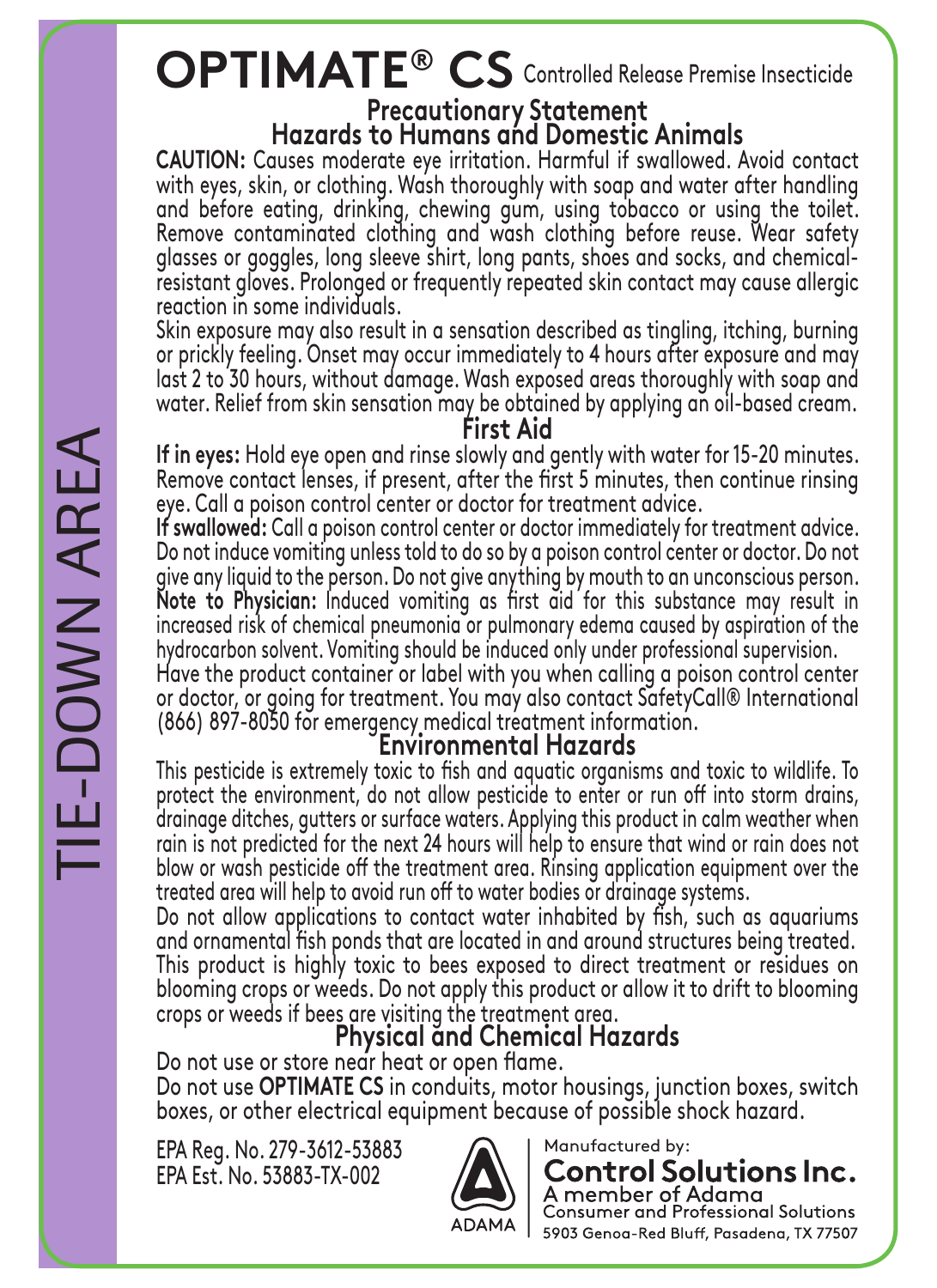## **OPTIMATE® CS** Controlled Release Premise Insecticide



## ACTIVE INGREDIENT:

Gamma-cyhalothrin: Cyclopropanecarboxylic acid, 3-(2-chloro-3,3,3-trifluoro-1-propenyl)-2,2 dimethyl,cyano(3-phenoxyphenyl) methyl ester..............5.9% OTHER INGREDIENTS:............................................. 94.1%  $T$  $\cap$  $T$  $\triangle$   $\vdots$ 

Contains 0.5 pounds of active ingredient per gallon Contains petroleum distillate



**NET CONTENTS:** 1 FL.OZ.

KEEP OUT OF REACH OF CHILDREN **CAUTION PRECAUCION See label booklet for additional Precautionary Statements, Directions for Use and Storage and Disposal.**

EPA Reg. No. 279-3612-53883 EPA Est. No. 53883-TX-002



Manufactured by:

Control Solutions Inc. A member of Adama<br>Consumer and Professional Solutions 5903 Genoa-Red Bluff, Pasadena, TX 77507 EPA 072412/REV A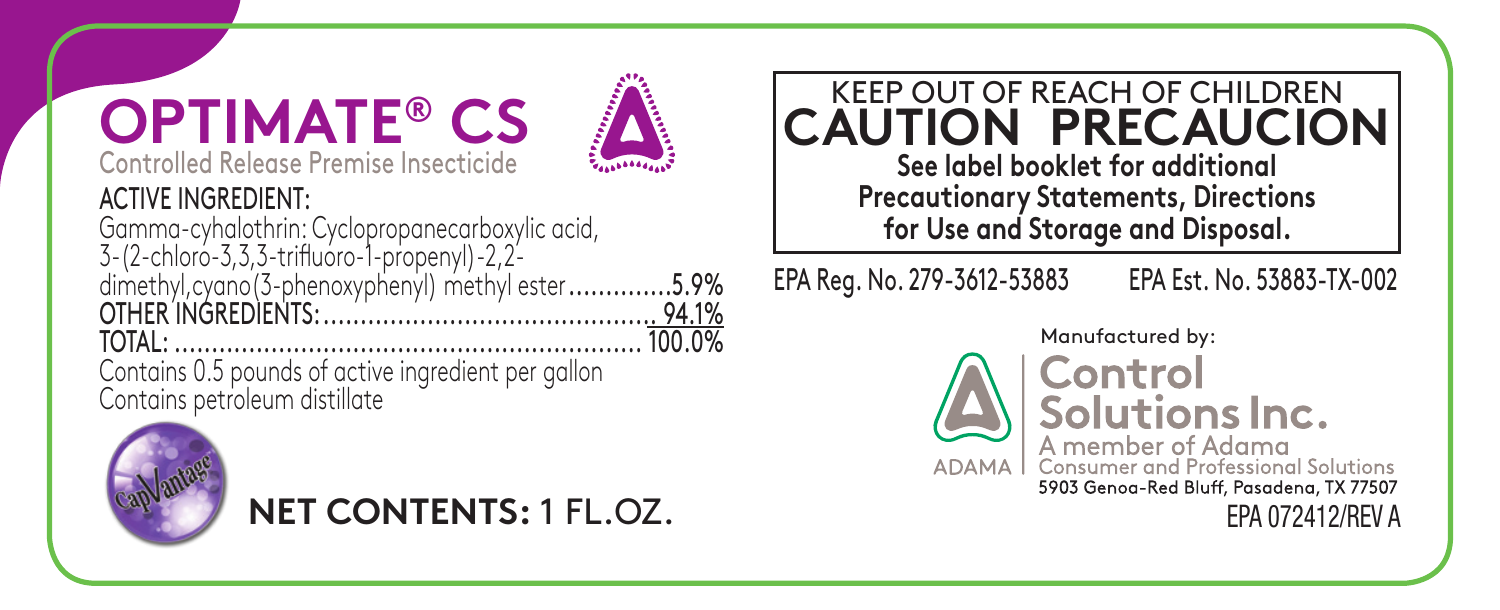

A microencapsulated insecticide for use on and around buildings and structures for the control of listed pests, including on lawns, ornamental trees and shrubs, around residential, institutional, public, commercial, agricultural and industrial buildings; parks, recreational areas and athletic fields; and livestock/poultry housing and pet kennels.

With CapVantage™ Technology

Treats up to 24,000 square feet when treating for litter beetles.

KEEP OUT OF REACH OF CHILDREN **CAUTION PRECAUCI** Si usted no entiende la etiqueta, busque a alguien para que se la explique a usted en detalle. (If you do not understand the label, find someone to explain it to you in detail.)

**See inside label booklet for additional Precautionary Statements, Directions for Use and Storage and Disposal.**



Manufactured by:

# Control<br>Solutions Inc.

ember of Adama numer and Professional Solutions 5903 Genog-Red Bluff, Pasadena, TX 77507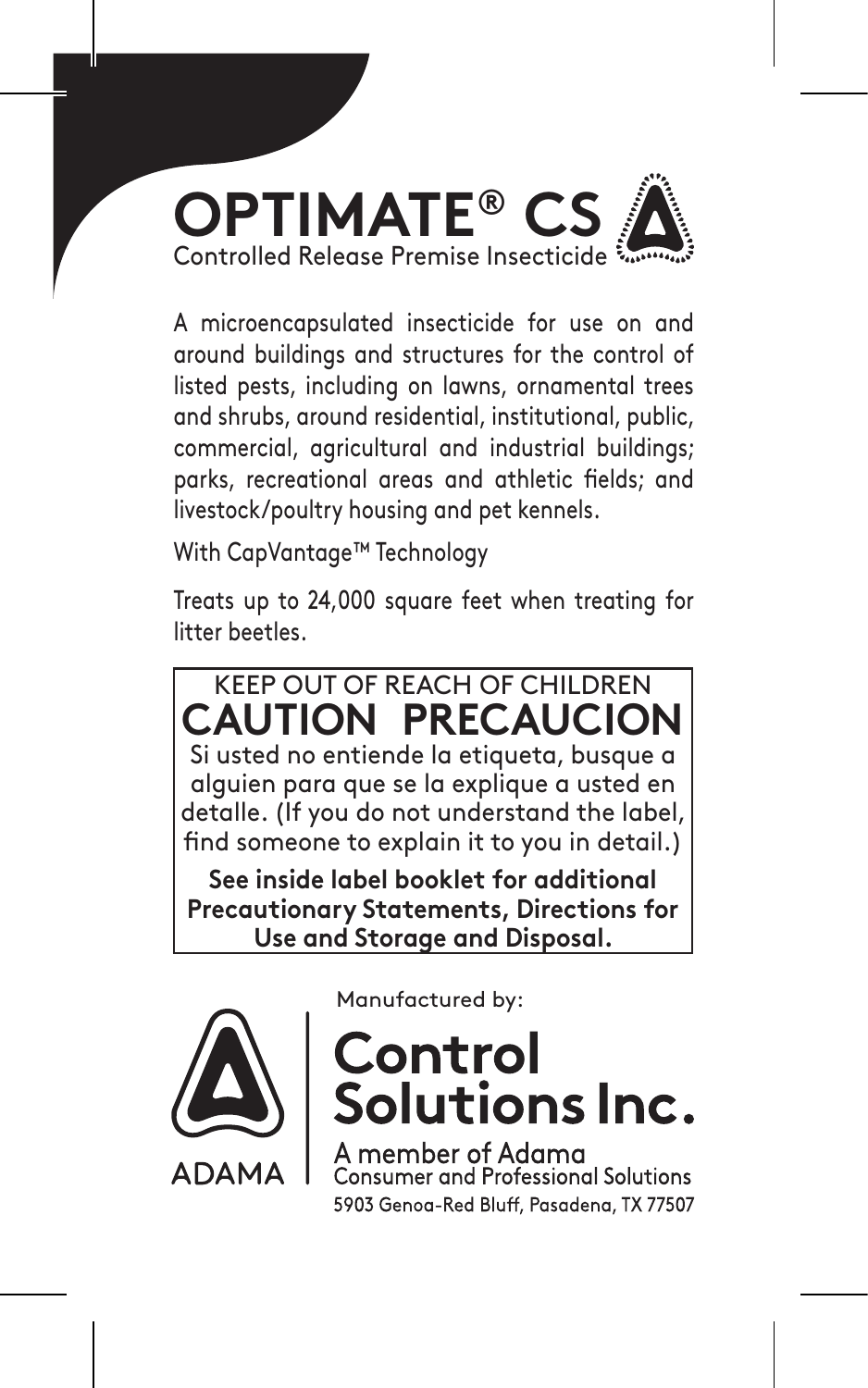Apply this product directly to lawn or garden area. Water treated area as directed on this label. Do not water to the point of run-off. Do not make applications during rain.

Application is prohibited directly into sewers or drains, or to any area like a gutter where drainage to sewers, storm drains, water bodies, or aquatic habitat can occur. Do not allow the product to enter any drain during or after application.

**Notice:** Shake well before use. Avoid freezing. Read the entire label. Use only according to label directions. **Before using this product, read Warranty Disclaimer, Inherent Risks of Use, and Limitation of Remedies at end of label booklet. If terms are unacceptable, return at once unopened.**

In case of emergency endangering health call SafetyCall® International (866) 897-8050.

## **Precautionary Statement Hazards to Humans and Domestic Animals**

**CAUTION:** Causes moderate eye irritation. Harmful if swallowed. Avoid contact with eyes, skin, or clothing. Wash thoroughly with soap and water after handling and before eating, drinking, chewing gum, using tobacco or using the toilet. Remove contaminated clothing and wash clothing before reuse. Wear safety glasses or goggles, long sleeve shirt, long pants, shoes and socks, and chemical-resistant gloves. Prolonged or frequently repeated skin contact may cause allergic reaction in some individuals.

Skin exposure may also result in a sensation described as tingling, itching, burning or prickly feeling. Onset may occur immediately to 4 hours after exposure and may last 2 to 30 hours, without damage. Wash exposed areas thoroughly with soap and water. Relief from skin sensation may be obtained by applying an oil-based cream.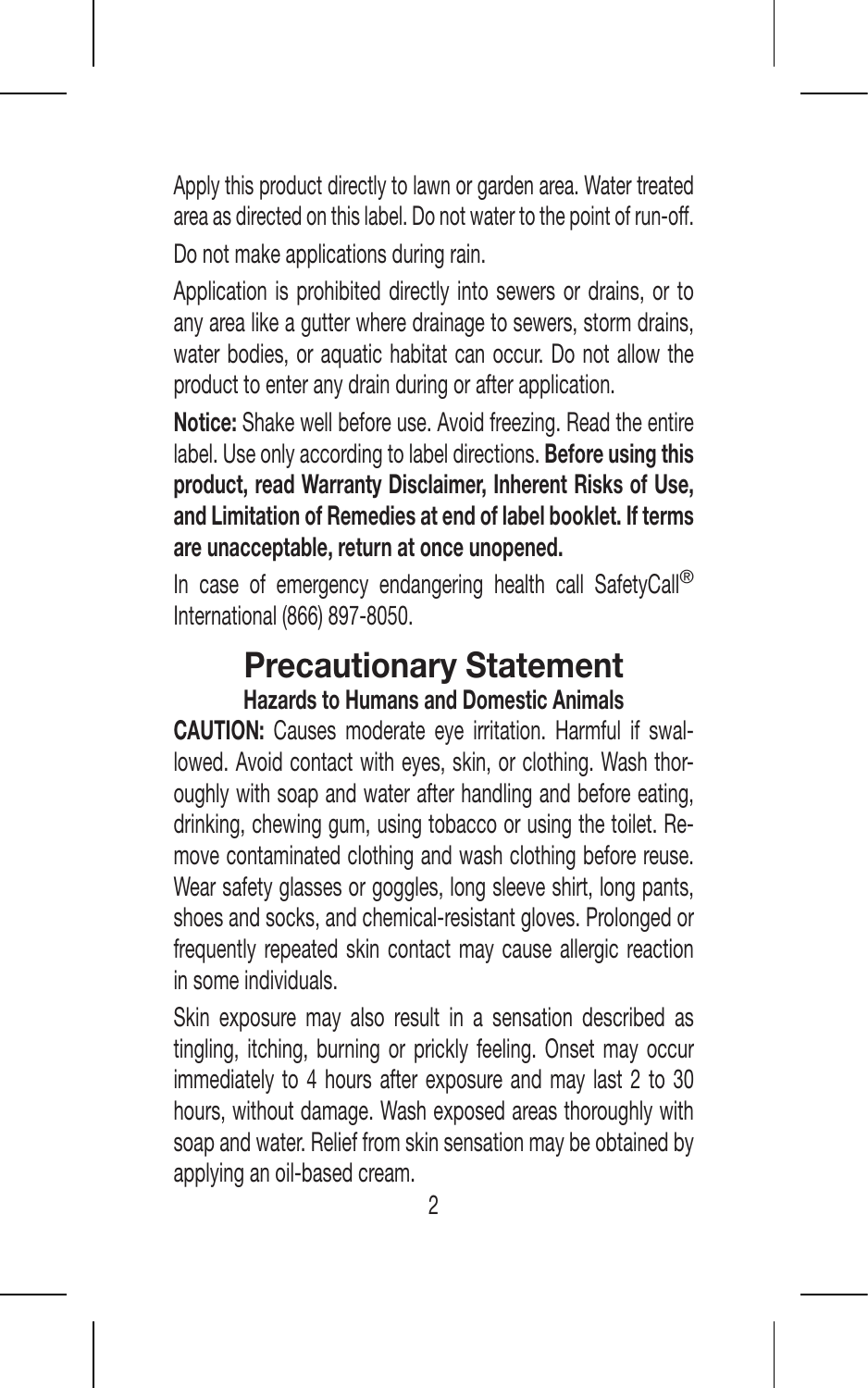## **First Aid**

**If in eyes:** Hold eye open and rinse slowly and gently with water for 15-20 minutes. Remove contact lenses, if present, after the first 5 minutes, then continue rinsing eye. Call a poison control center or doctor for treatment advice.

**If swallowed:** Call a poison control center or doctor immediately for treatment advice. Do not induce vomiting unless told to do so by a poison control center or doctor. Do not give **any** liquid to the person. Do not give anything by mouth to an unconscious person.

**Note to Physician:** Induced vomiting as first aid for this substance may result in increased risk of chemical pneumonia or pulmonary edema caused by aspiration of the hydrocarbon solvent. Vomiting should be induced only under professional supervision.

Have the product container or label with you when calling a poison control center or doctor, or going for treatment. You may also contact SafetyCall® International (866) 897-8050 for emergency medical treatment information.

## **Environmental Hazards**

This pesticide is extremely toxic to fish and aquatic organisms and toxic to wildlife. To protect the environment, do not allow pesticide to enter or run off into storm drains, drainage ditches, gutters or surface waters. Applying this product in calm weather when rain is not predicted for the next 24 hours will help to ensure that wind or rain does not blow or wash pesticide off the treatment area. Rinsing application equipment over the treated area will help to avoid run off to water bodies or drainage systems.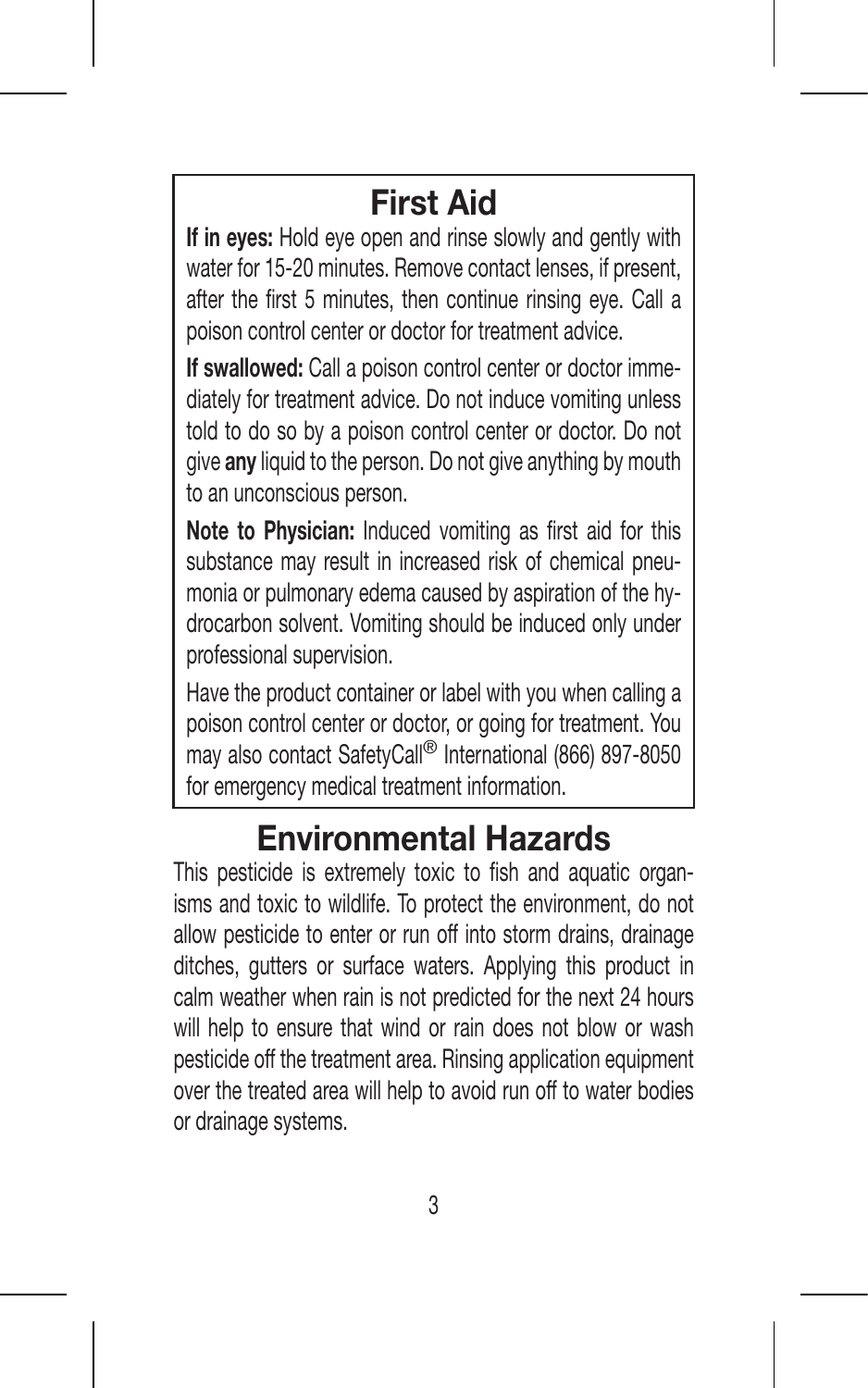Do not allow applications to contact water inhabited by fish. such as aquariums and ornamental fish ponds that are located in and around structures being treated.

This product is highly toxic to bees exposed to direct treatment or residues on blooming crops or weeds. Do not apply this product or allow it to drift to blooming crops or weeds if bees are visiting the treatment area.

## **Physical and Chemical Hazards**

Do not use or store near heat or open flame.

Do not use **OPTIMATE CS** in conduits, motor housings, junction boxes, switch boxes, or other electrical equipment because of possible shock hazard.

## **Directions for Use**

It is a violation of Federal law to use this product in a manner inconsistent with its labeling.

Do not dilute this product with oil.

Apply this product directly to lawn or garden area. Water treated area as directed on this label. Do not water to the point of run-off. Do not make applications during rain.

Application is prohibited directly into sewers or drains, or to any area like a gutter where drainage to sewers, storm drains, water bodies, or aquatic habitat can occur. Do not allow the product to enter any drain during or after application.

Let treated surfaces dry before allowing humans and pets to contact these surfaces.

This product is RESTRICTED for use in New York State.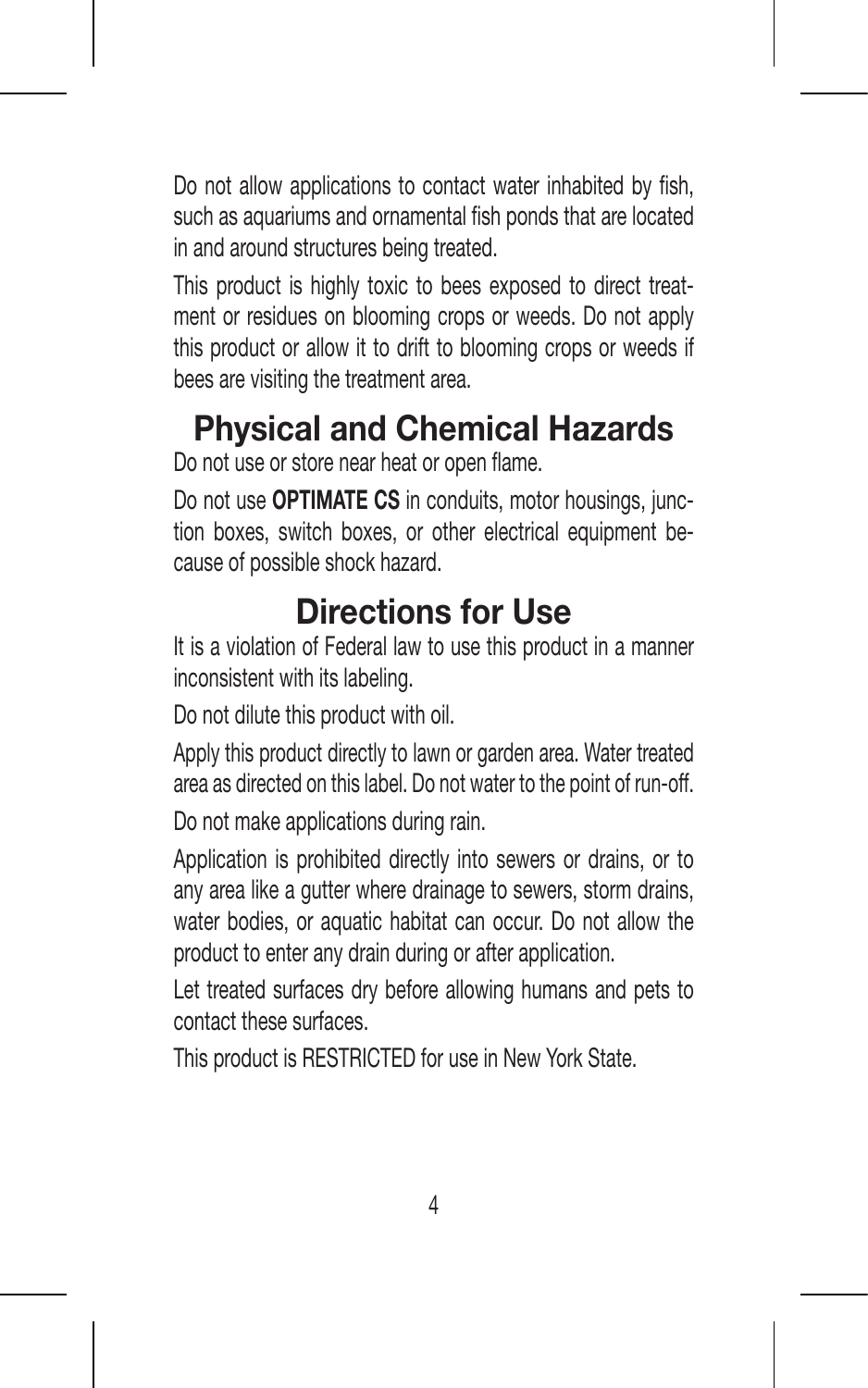All outdoor applications must be limited to spot or crack-andcrevice treatments only, except for the following permitted uses:

- 1 Treatment to soil or vegetation around structures;
- 2 Applications to lawns, turf, and other vegetation;
- 3 Applications to building foundations, up to a maximum height of 3 feet.

Other than applications to building foundations, all outdoor applications to impervious surfaces such as sidewalks, driveways, patios, porches, and structural surfaces (such as windows, doors, and eaves) are limited to spot and crack-and-crevice applications only.

## **PREMISE AND PERIMETER PEST CONTROL**

**OPTIMATE CS** is for use as a general surface (nonfood/nonfeed areas), crack and crevice, or spot treatment in, on, and around buildings and structures and their immediate surroundings, and on modes of transport. Areas of use include, industrial buildings, houses, patios, porches, closets, furniture, apartment buildings, mobile homes, laboratories, buses, greenhouses (non-commercial), stores, factories, warehouses, wineries, vessels, railcars, trucks, trailers, aircraft (cargo and other non-cabin areas only), schools, nursing homes, hospitals, mausoleums, restaurants, hotels, correctional facilities, livestock/poultry housing, pet kennels, food granaries, food grain mills and food manufacturing, processing, and servicing establishments.

Nonfood/nonfeed areas of food/feed handling establishments include garbage rooms, lavatories, floor drains (to sewers), entries and vestibules, offices, locker rooms, machine rooms, boiler rooms, garages, mop closets, and storage (after canning or bottling).

For indoor applications, **OPTIMATE CS** can be reapplied at 21 day intervals if necessary.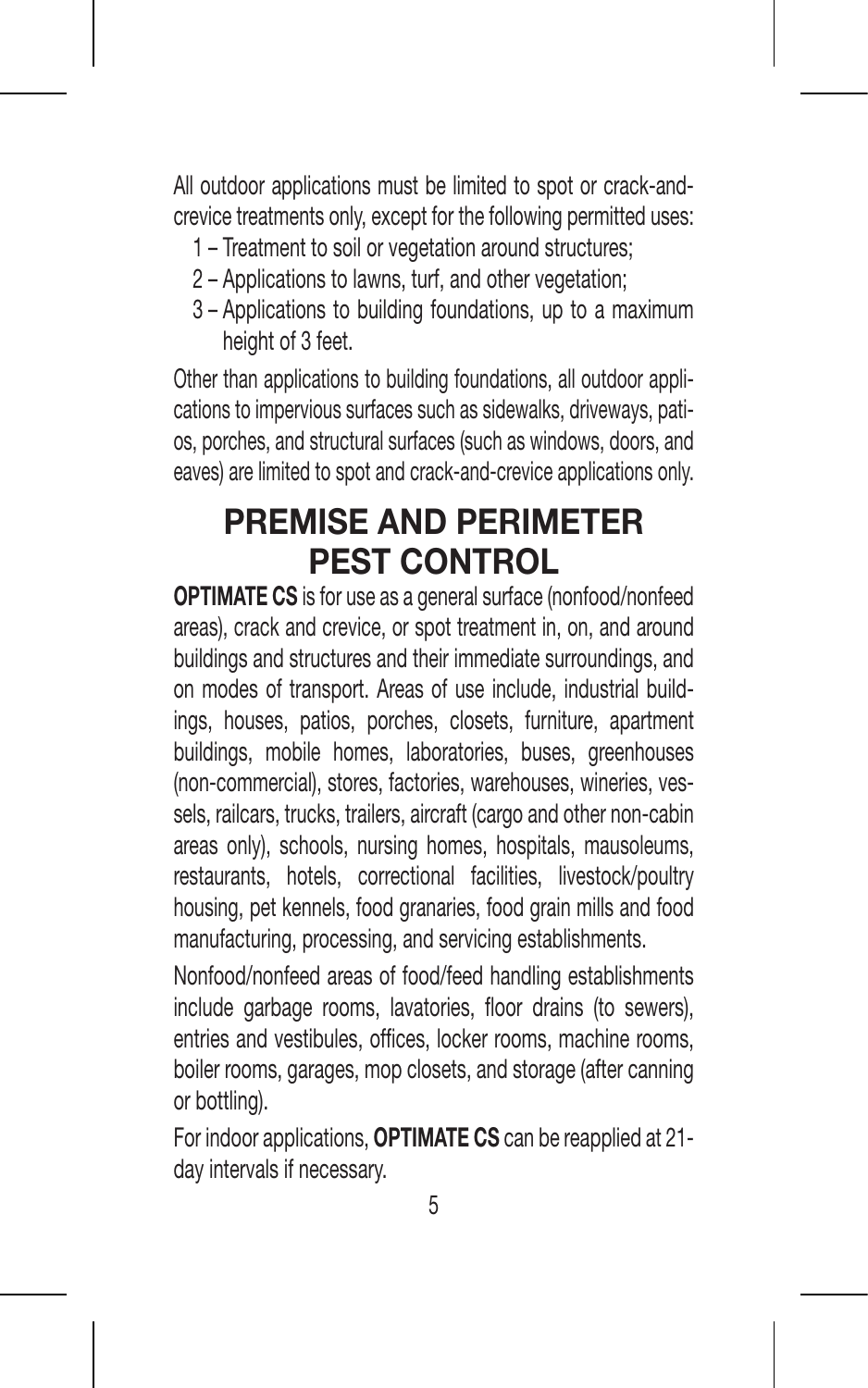#### **Mixing Instructions**

Dilute **OPTIMATE CS** with water for application using handheld or power-operated application equipment as a coarse spray for crack and crevice or spot and general surface (non-food/nonfeed areas only) treatments. Application equipment that delivers low volume treatments, such as the Micro-Injector® or Actisol® applicator, may also be used to make crack and crevice or spot and general surface treatments. Fill applicator tank with the desired volume of water and add **OPTIMATE CS.** Close and shake before use in order to ensure proper mixing. Shake or reagitate applicator tank before use if application is interrupted. Mix only amount of treatment volume as required. **OPTIMATE CS** may be applied by using a paintbrush or other porous applicator attached to a handle as a general surface treatment.

## **Tank Mixing**

**OPTIMATE CS** may be tank mixed with other currently registered pesticides unless expressly prohibited by the product label. A small volume mixing test with the other products is recommended to ensure compatibility. If other chemicals are added to the applicator tank, **OPTIMATE CS** should be added last. If mixed with EC formulations, use within 24 hours. Fill tank to desired volume and continue to agitate while making applications.

**OPTIMATE CS** may be tank mixed with an Insect Growth Regulator (IGR). Observe all restrictions and precautions which appear on the labels of these products.

## **Foam Applications**

**OPTIMATE CS** may be converted to a foam and the foam used to treat premise voids to control or prevent pests including ants, bees, termites (above ground only), wasps, or other arthropods harboring in walls, under slabs, or in other void areas.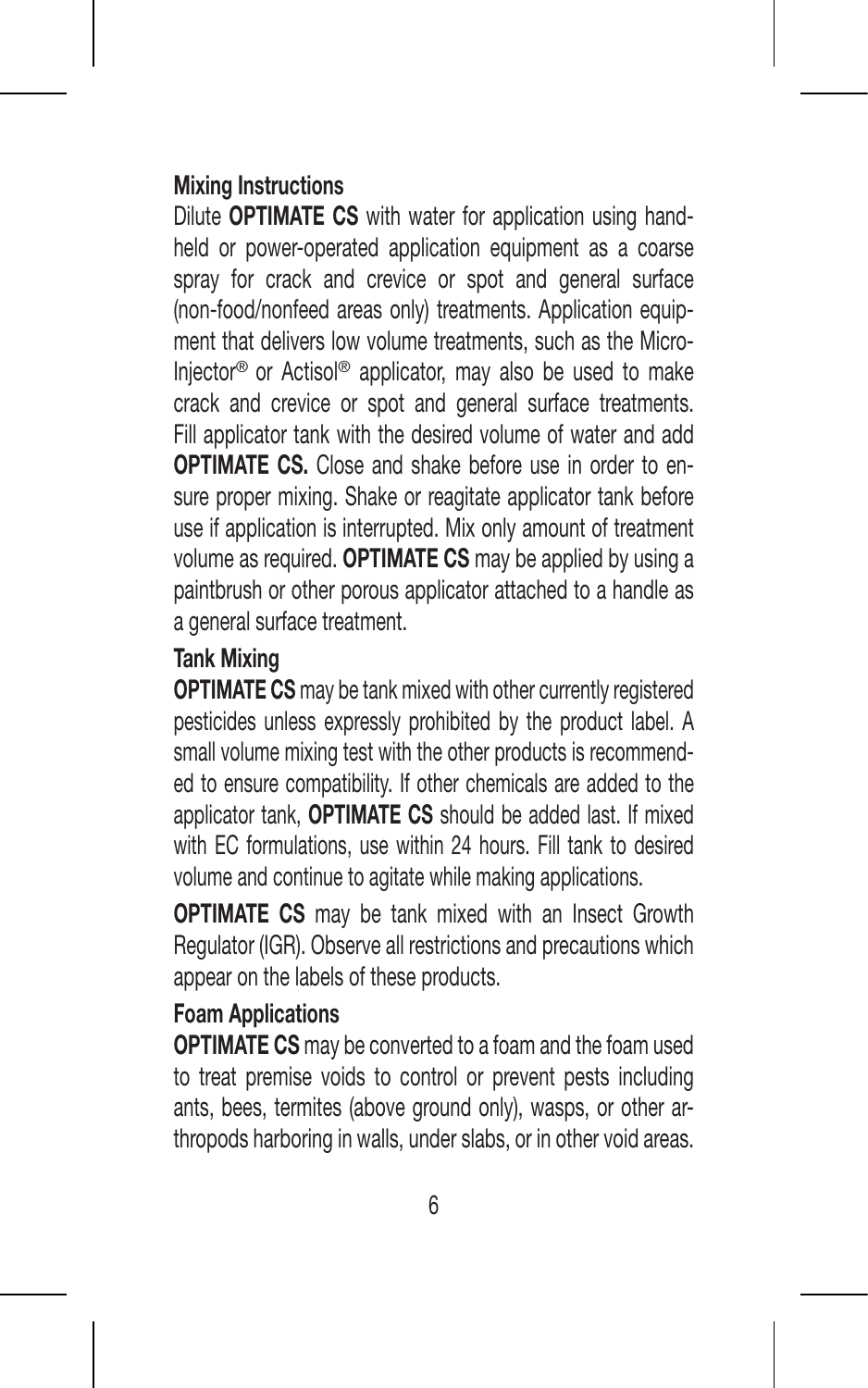| <b>Pests</b>                                                                                                                                                                                                                               | (Concentration of AI)<br><b>Dilution Rate</b>                                                                                                                                                                        | Specific Use Directions                                                                                                                                                                                                                                                                                                                                                                                                                                                                                                                                                                                                                                                                   |
|--------------------------------------------------------------------------------------------------------------------------------------------------------------------------------------------------------------------------------------------|----------------------------------------------------------------------------------------------------------------------------------------------------------------------------------------------------------------------|-------------------------------------------------------------------------------------------------------------------------------------------------------------------------------------------------------------------------------------------------------------------------------------------------------------------------------------------------------------------------------------------------------------------------------------------------------------------------------------------------------------------------------------------------------------------------------------------------------------------------------------------------------------------------------------------|
| Confused Flour Beetles<br><b>Cigarette Beetles</b><br>Cockroaches (1)<br>Bedbugs (adult)<br><b>Carpenter Bees</b><br><b>Boxelder Bugs</b><br><b>Carpet Beetles</b><br><b>Clover Mites</b><br>Centipedes<br>Crickets<br><b>Bees</b><br>Ants | $0.33$ floz (10 mL) /<br>$0.5$ fl oz (15 mL) /<br>1.0 fl oz $(30 \text{ mL})/$<br>$0.16$ fl oz $(5$ mL) /<br>0.0075% AI<br>Rate range:<br>3 gal water<br>3 gal water<br>0.015% AI<br>gal water<br>gal water<br>Up to | Ants: Apply to any trails around doors and windows and<br>other places where ants may be found. Locate and treat<br>corners, around pipes, in and behind cabinets, behind<br>surface insecticides, apply surface insecticides in cracks<br>and crevices, along baseboards, and infested surfaces<br>and outside barrier treatments. Use baits in other areas<br>nests. Where ants are trailing inside, apply as a residual<br>cracks and crevices. When combining baits and residual<br>that are untreated by residual insecticides; also see Out-<br>surface treatment to active areas such as baseboards,<br>and under refrigerators, sinks, furnaces and stoves,<br>door Surfaces Use. |
|                                                                                                                                                                                                                                            |                                                                                                                                                                                                                      | (continued)                                                                                                                                                                                                                                                                                                                                                                                                                                                                                                                                                                                                                                                                               |

RATES FOR PESTS (HAND APPLICATION EQUIPMENT) **RATES FOR PESTS (HAND APPLICATION EQUIPMENT)**

7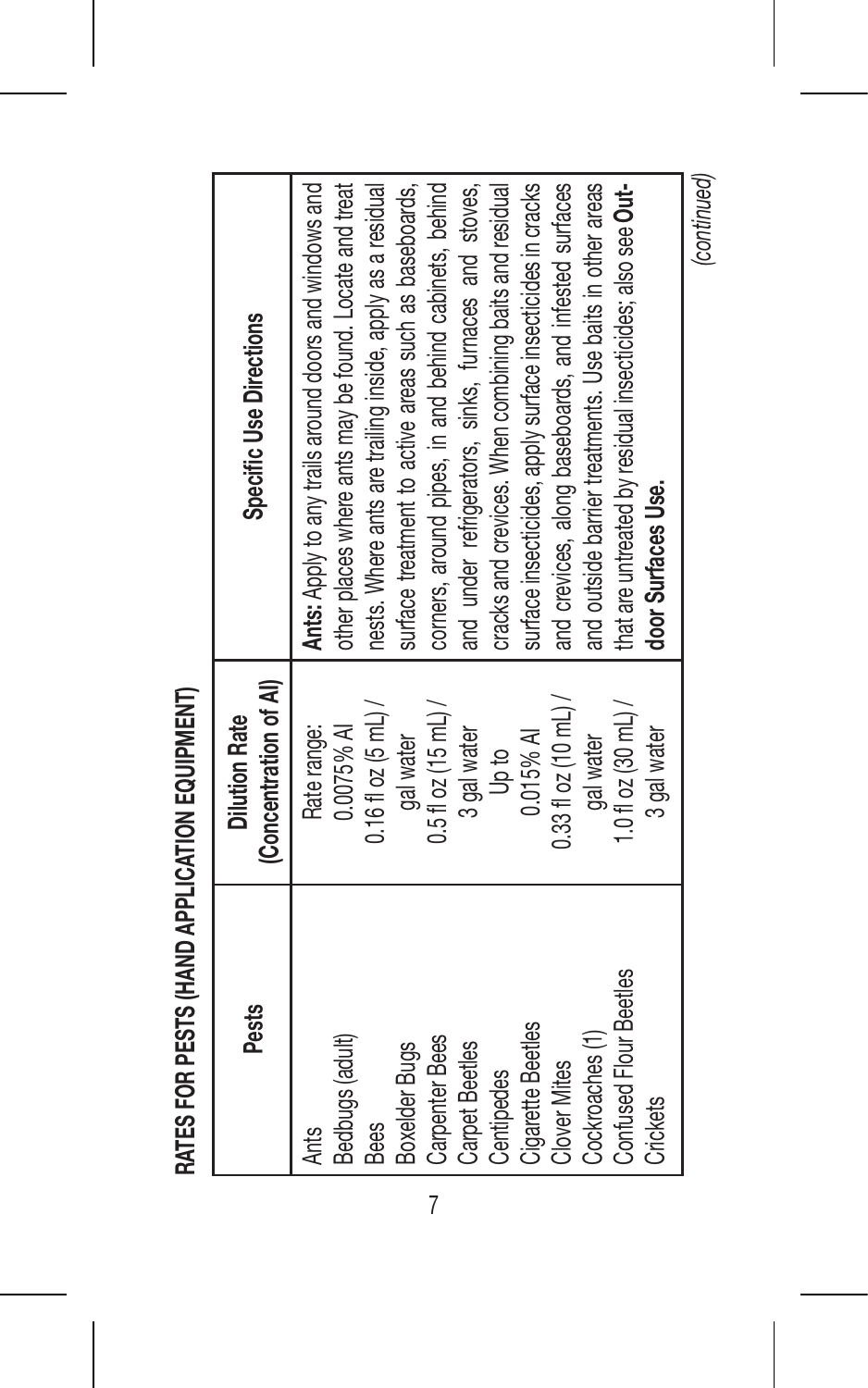| <b>Pests</b>                                                                                                                                                                                                                                                                                            | (Concentration of AI)<br><b>Dilution Rate</b>                                                                                                                                                                          | Specific Use Directions                                                                                                                                                                                                                                                                                                                                                                                                                                                                                                                                                                                                                                                                                                                                            |
|---------------------------------------------------------------------------------------------------------------------------------------------------------------------------------------------------------------------------------------------------------------------------------------------------------|------------------------------------------------------------------------------------------------------------------------------------------------------------------------------------------------------------------------|--------------------------------------------------------------------------------------------------------------------------------------------------------------------------------------------------------------------------------------------------------------------------------------------------------------------------------------------------------------------------------------------------------------------------------------------------------------------------------------------------------------------------------------------------------------------------------------------------------------------------------------------------------------------------------------------------------------------------------------------------------------------|
| stable flies. little house flies)<br>Saw-toothed Grain Beetles<br>Files (including House files,<br>Lesser Grain Borers<br>Red Flour Beetles<br><b>Rice Weevils</b><br>Mosquitoes<br>Millipedes<br>Sowbugs<br><b>Firebrats</b><br>Silverfish<br>Fleas (2)<br>Spiders<br>Earwigs<br><b>Wasps</b><br>Ticks | $0.33$ floz (10 mL) /<br>$0.511$ oz $(15$ mL) /<br>1.0 fl oz $(30 \text{ mL})/$<br>$0.16$ fl oz $(5$ mL) /<br>0.0075% AI<br>Rate range:<br>3 gal water<br>3 gal water<br>$0.015%$ A<br>gal water<br>gal water<br>Up to | be removed, placed in sealed plastic bags, and taken for<br>frames and headboards, beneath beds and furniture, and<br>Bedbugs: Clean floors and surfaces by vacuuming. Ap-<br>ting. Infested bedding should not be treated, but should<br>Cockroaches, Crickets, Earwigs, Firebrats, Silver-<br>ply as a coarse, low-pressure spray to harborage areas<br>including crevices, baseboards, loose plaster, behind bed<br>to bedsprings and bed frames. Do not apply to furniture<br>surfaces or mattresses where people will be laying or sit-<br>fish, and Spiders: Apply as a coarse, low pressure<br>spray to areas where these pests hide, such as base-<br>boards, corners, storage areas, closets, around water<br>laundering and drying at high temperatures. |
|                                                                                                                                                                                                                                                                                                         |                                                                                                                                                                                                                        | <b>Continued</b>                                                                                                                                                                                                                                                                                                                                                                                                                                                                                                                                                                                                                                                                                                                                                   |

*(continued)*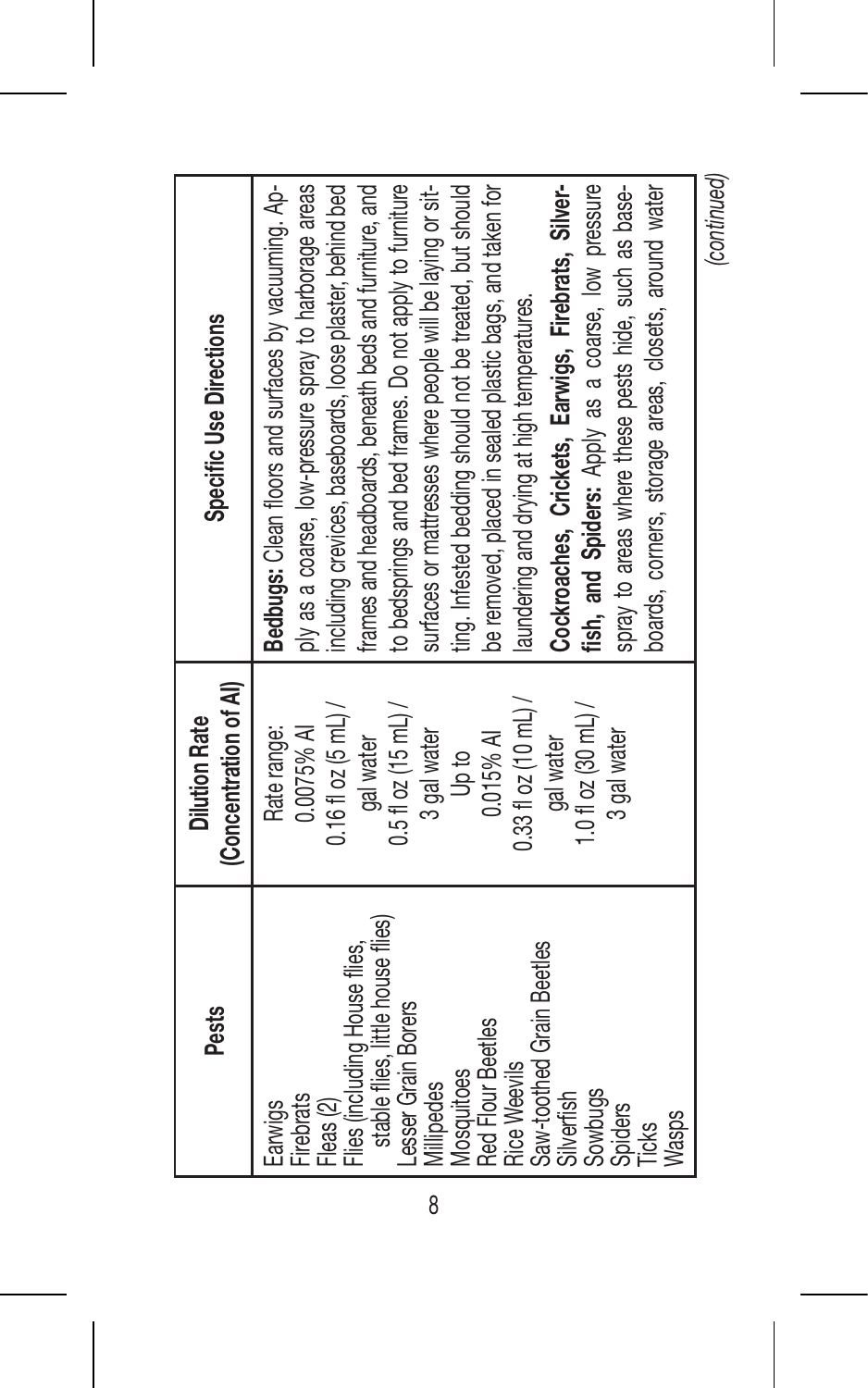| <b>Pests</b>                                                                                                                                                                                                                          | (Concentration of Al)<br><b>Dilution Rate</b>                                            | Specific Use Directions                                                                                                                                                                                                                                                                                                                                                                                                                                                                                                                                                                                                                                                                                                              |
|---------------------------------------------------------------------------------------------------------------------------------------------------------------------------------------------------------------------------------------|------------------------------------------------------------------------------------------|--------------------------------------------------------------------------------------------------------------------------------------------------------------------------------------------------------------------------------------------------------------------------------------------------------------------------------------------------------------------------------------------------------------------------------------------------------------------------------------------------------------------------------------------------------------------------------------------------------------------------------------------------------------------------------------------------------------------------------------|
| Litter beetles (3) (Darkling, Hide<br>(Two-spotted, Spruce)<br>and Carrion beetles)<br>Cockroaches (1)<br>Mosquitoes (4)<br>Spider Mites<br>Crickets (6)<br>Spiders (6)<br>Scorpions<br>Sowbugs<br>Ticks (6)<br>Pillbugs<br>Flies (5) | $0.65$ floz (20 mL) /<br>$2.0$ fl oz (60 mL) /<br>3 gal water<br>$0.03%$ AI<br>gal water | ing insects as OPTIMATE CS does not provide instant<br>Bees, Files, Mosquitoes, and Wasps: Apply directly to<br>walls, ceilings, window screens, and other resting areas<br>faces Use. Use caution when treating nests of sting-<br>as a residual surface treatment. May be used inside<br>knockdown. Protective equipment for the applicator<br>behind and under refrigerators, sinks, furnaces and<br>garages, and storage sheds; also see Outdoor Sur-<br>stoves, the underside of shelves, drawers and similar<br>areas. Pay particular attention to cracks and crevices;<br>residential buildings as well as in and around carports,<br>pipes, doors and windows, attics and eaves, cabinets,<br>also see Outdoor Surfaces Use. |
|                                                                                                                                                                                                                                       |                                                                                          | <i><b>Continuod</b></i>                                                                                                                                                                                                                                                                                                                                                                                                                                                                                                                                                                                                                                                                                                              |

*(continued)*

9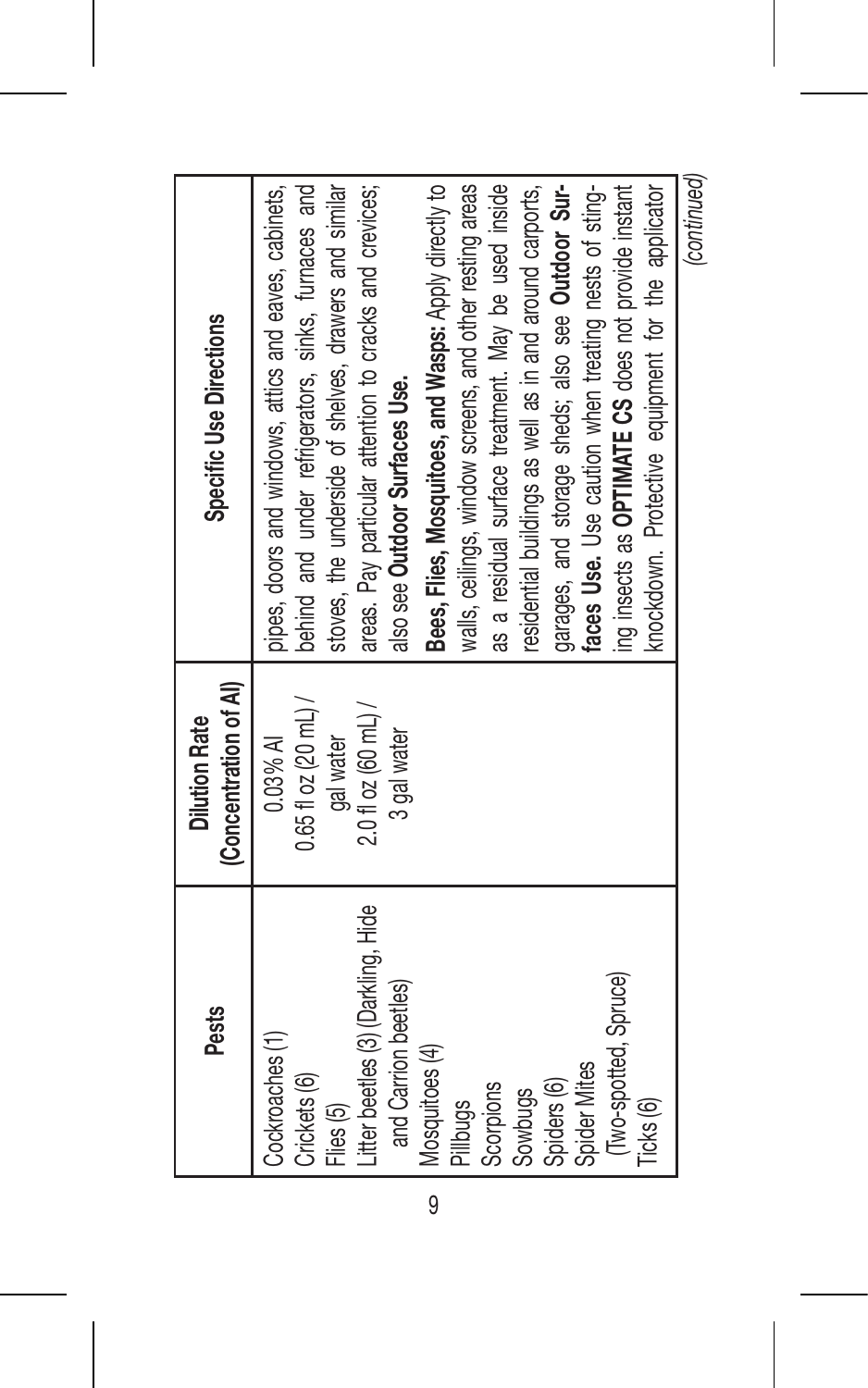| Pests | (Concentration of AI)<br><b>Dilution Rate</b>                                            | Specific Use Directions                                                                                                                                                                                                                                                                                                                                                                                                                                                                                                                                                                                                                                                                                                         |
|-------|------------------------------------------------------------------------------------------|---------------------------------------------------------------------------------------------------------------------------------------------------------------------------------------------------------------------------------------------------------------------------------------------------------------------------------------------------------------------------------------------------------------------------------------------------------------------------------------------------------------------------------------------------------------------------------------------------------------------------------------------------------------------------------------------------------------------------------|
|       | $0.65$ floz (20 mL) /<br>$2.0$ fl oz (60 mL) /<br>3 gal water<br>$0.03%$ AI<br>gal water | Rice weevil, and Saw-toothed grain beetle): Apply to<br>Carpenter Bees: Apply coarse spray to thoroughly wet<br>may be required. Treat bee, wasp and hornet nests late<br>in the day when most insects will be present. Allow 2-3<br>or to provide protection against further damage. Apply<br>When bees have infested wood, surface applications<br>Pantry Pests (i.e., Carpet beetle, Cigarette beetle, Con-<br>wood surfaces where bees have been previously active<br>can help control embedded larvae and bees that emerge<br>fused flour beetle, Lesser grain borer, Red flour beetle,<br>early in the spring to prevent bees from invading wood.<br>days fo the colony to die and repeat if necessary.<br>from the wood. |
|       |                                                                                          | (continued)                                                                                                                                                                                                                                                                                                                                                                                                                                                                                                                                                                                                                                                                                                                     |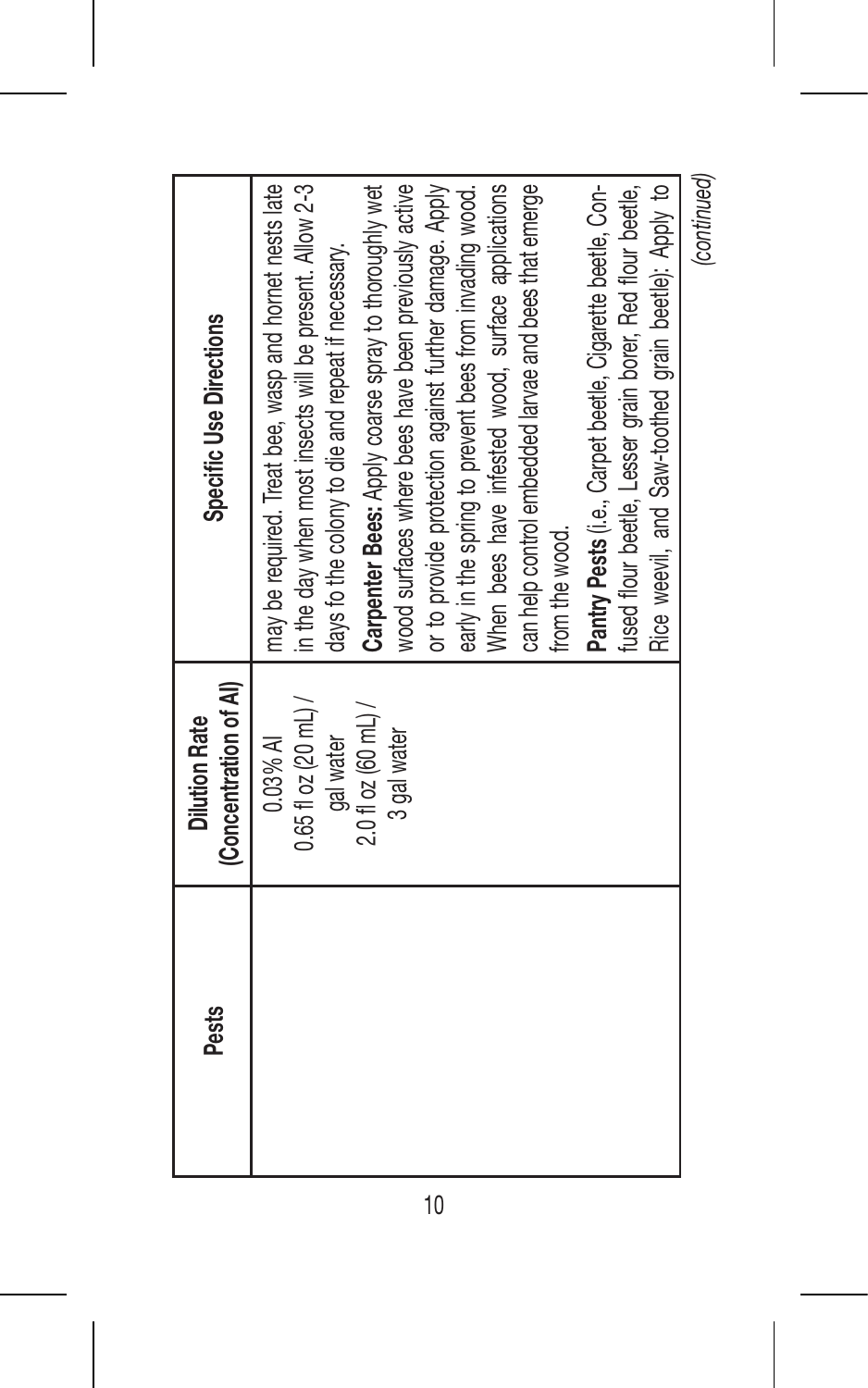| <b>Pests</b> | (Concentration of Al)<br><b>Dilution Rate</b>                                          | Specific Use Directions                                                                                                                                                                                                                                                                                                                                                                                                                                                                                                                                                                                                               |
|--------------|----------------------------------------------------------------------------------------|---------------------------------------------------------------------------------------------------------------------------------------------------------------------------------------------------------------------------------------------------------------------------------------------------------------------------------------------------------------------------------------------------------------------------------------------------------------------------------------------------------------------------------------------------------------------------------------------------------------------------------------|
|              | $0.65$ floz (20 mL) /<br>$2.0$ fl oz (60 mL) /<br>3 gal water<br>0.03% AI<br>gal water | places where these pests may be found or where they<br>cupboards, shelving, and storage areas. Remove all<br>utensils, uncovered foodstuffs (or any having original<br>package opened), and shelf paper before making appli-<br>cation. Allow treated surfaces to dry and cover shelves<br>or other items. Any foodstuff accidentally contaminated<br>Boxelder Bugs, Centipedes, Millipedes, Pillbugs, and<br>Sowbugs: Apply around doors and windows and other<br>may enter premises. Treat baseboards, storage areas,<br>with clean paper before replacing any utensils, foodstuff,<br>with treatment solution should be destroyed. |
|              |                                                                                        | and other locations. Apply barrier treatments to prevent<br>infestation as described below; also see Outdoor Sur-<br>faces Use.                                                                                                                                                                                                                                                                                                                                                                                                                                                                                                       |
|              |                                                                                        | (continued)                                                                                                                                                                                                                                                                                                                                                                                                                                                                                                                                                                                                                           |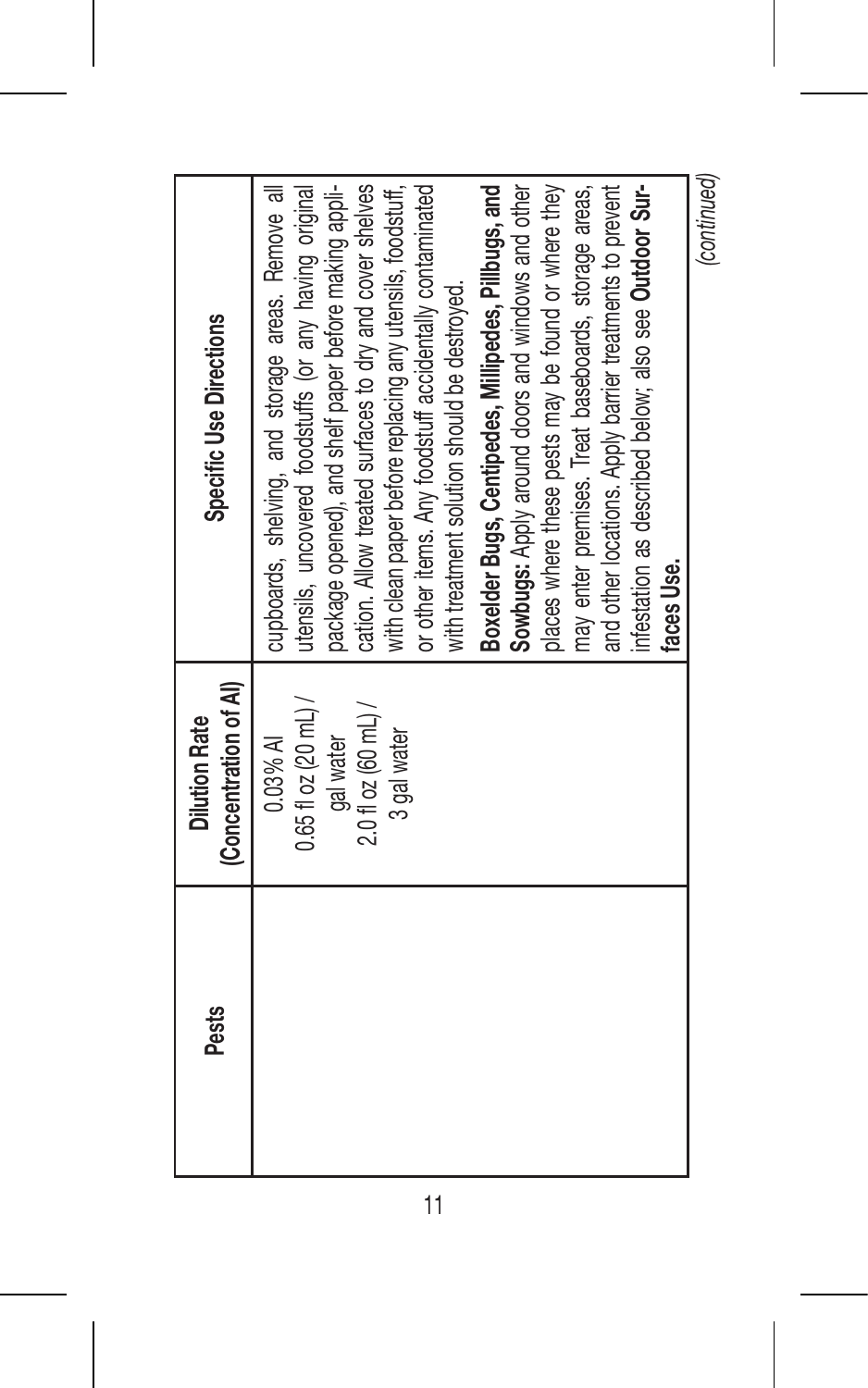| <b>Pests</b> | (Concentration of AI)<br><b>Dilution Rate</b> | Specific Use Directions                                   |
|--------------|-----------------------------------------------|-----------------------------------------------------------|
|              | $0.03%$ AI                                    | Fleas and Ticks: To control nuisance fleas and ticks      |
|              | $0.65$ fl oz (20 mL) /                        | (e.g. dog ticks) apply to kennels, yards, runs, and other |
|              | gal water                                     | areas where pets may frequent. To control ticks, apply    |
|              | $2.0$ fl oz (60 mL) /                         | using a coarse fan spray to vegetation brush, branches,   |
|              | 3 gal water                                   | rock walls, and other areas near habitation where ticks   |
|              |                                               | may harbor or frequent. Treat entire area rather than     |
|              |                                               | spot treatments, and retreat monthly to maintain control. |
|              |                                               | Do not apply to pasture or cropland, and do not allow     |
|              |                                               | animals and people access to treated areas until the de-  |
|              |                                               | posit has dried. Applications can begin in the spring and |
|              |                                               | can continue until frost to control both larvae and adult |
|              |                                               | ticks; also see Outdoor Surfaces Use.                     |
|              |                                               | Cluster Flies: Apply in late summer or early fall before  |
|              |                                               | flies are observed alighting on surfaces. Apply thorough- |
|              |                                               | (continued)                                               |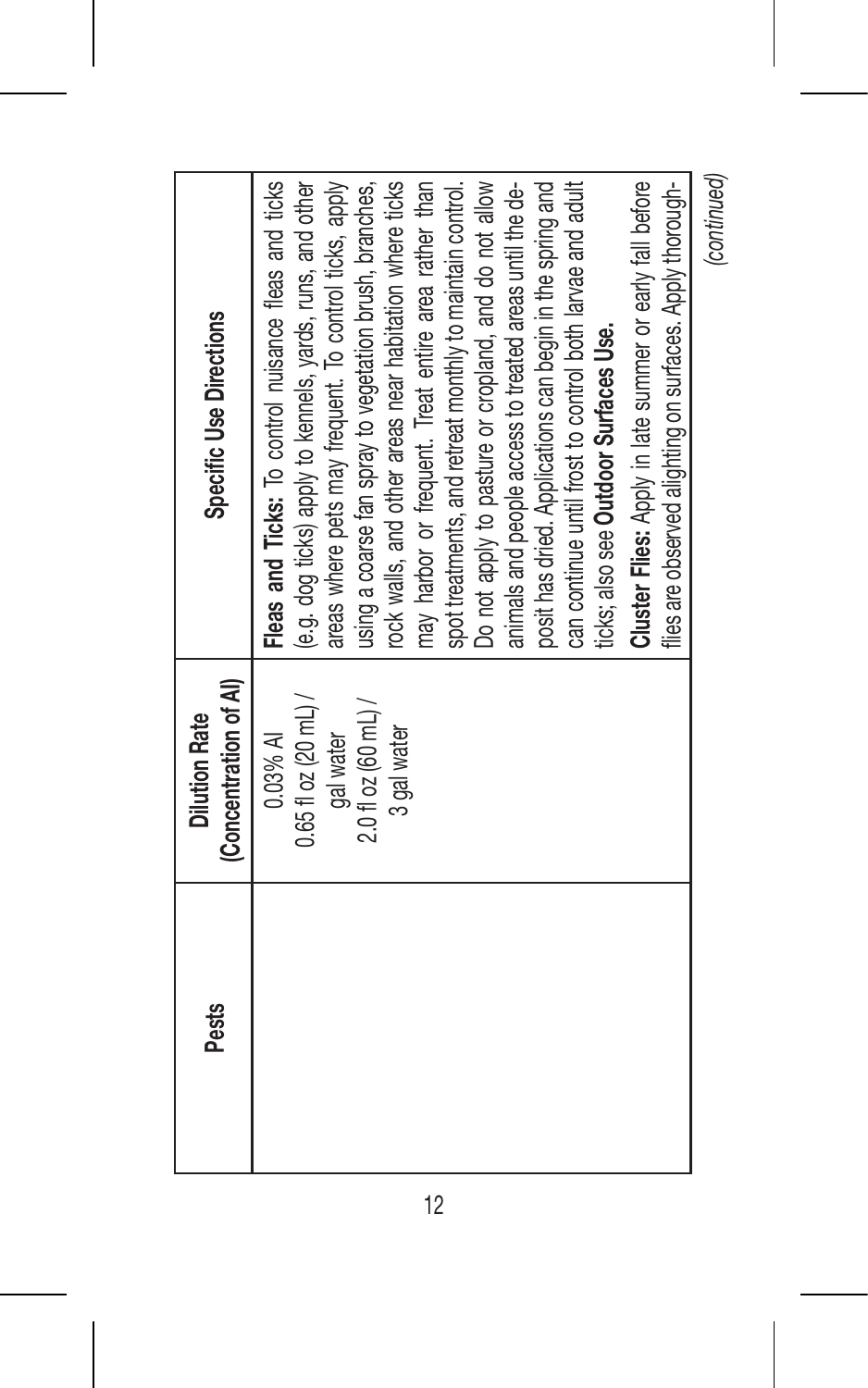| <b>Pests</b> | (Concentration of Al)<br><b>Dilution Rate</b> | Specific Use Directions                                    |
|--------------|-----------------------------------------------|------------------------------------------------------------|
|              | $0.03%$ AI                                    | ly on siding, under eaves, and around windows and          |
|              | $0.65$ fl oz (20 mL) /                        | doors, paying particular attention to south-facing surfac- |
|              | gal water                                     | es, but do not allow runoff to occur. Heavy precipitation  |
|              | $2.0$ fl oz (60 mL) /                         | prior to frost may require retreatments to maintain pro-   |
|              | 3 gal water                                   | tection. In winter and spring when files become active     |
|              |                                               | and are emerging, interior crack and crevice and void      |
|              |                                               | treatments can help reduce the infestation, along with     |
|              |                                               | ULV or general surface application in infested attics or   |
|              |                                               | unoccupied lofts.                                          |
|              |                                               | Litter Beetles (Darkling, Hide, and Carrion Beetles)       |
|              |                                               | and Files In Animal Housing (Such As Poultry Hous-         |
|              |                                               | es): To control adult litter beetles, apply OPTIMATE CS    |
|              |                                               | to walls and floors at cleanout, before reintroduction of  |
|              |                                               | (continued)                                                |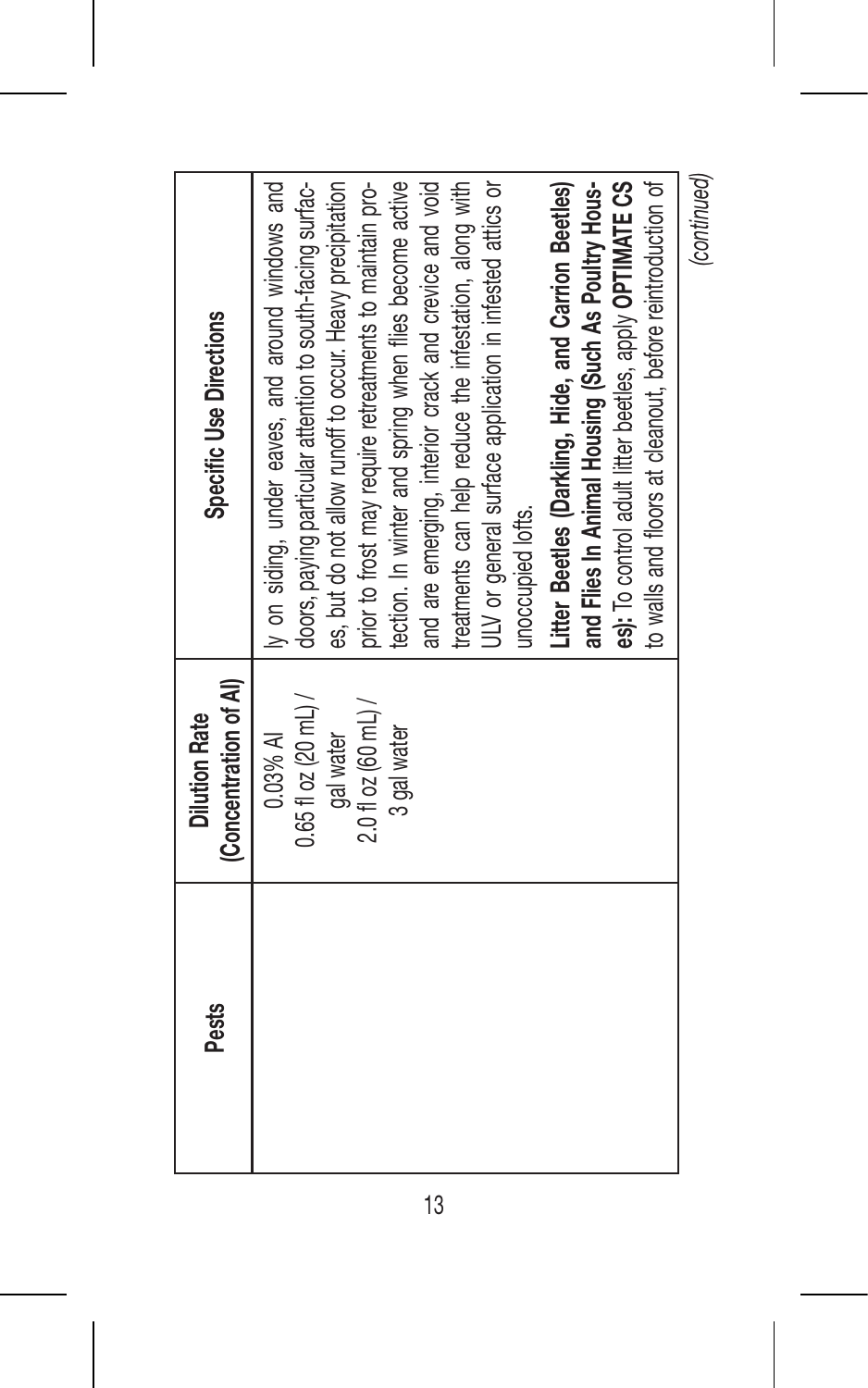| <b>Pests</b>                 | (Concentration of AI)<br><b>Dilution Rate</b>                                             | Specific Use Directions                                                                                                                                                                                                                                                                                                                                                                                                                                                         |
|------------------------------|-------------------------------------------------------------------------------------------|---------------------------------------------------------------------------------------------------------------------------------------------------------------------------------------------------------------------------------------------------------------------------------------------------------------------------------------------------------------------------------------------------------------------------------------------------------------------------------|
|                              | $0.65f1$ oz (20 mL) /<br>$2.0$ fl oz (60 mL) /<br>3 gal water<br>$0.03\%$ A<br>gal water  | ers. To help control files, apply a directed application to<br>horizontal surfaces and overhead areas and allow to dry<br>animals. This will suppress beetles that escaped earlier<br>Pay attention to areas where beetles frequently occur,<br>such as walls, supports, cages, stalls, and around feed-<br>before reintroduction of animals; also see Livestock/<br>treatment and will help delay onset of future infestations.<br>Poultry Housing Structures and Pet Kennels. |
| Termites (above ground only) | $0.65$ fl oz (20 mL) /<br>$2.0$ fl oz (60 mL) /<br>3 gal water<br>$0.03%$ AI<br>gal water | ers or winged reproductive forms which may be present<br>OPTIMATE CS may be used on termites to kill work-<br>in treated channels at the time of treatment. These ap-<br>plications are not a substitute for mechanical alteration<br>to control subterranean termites, soil treatment labeled                                                                                                                                                                                  |
|                              |                                                                                           | (continued)                                                                                                                                                                                                                                                                                                                                                                                                                                                                     |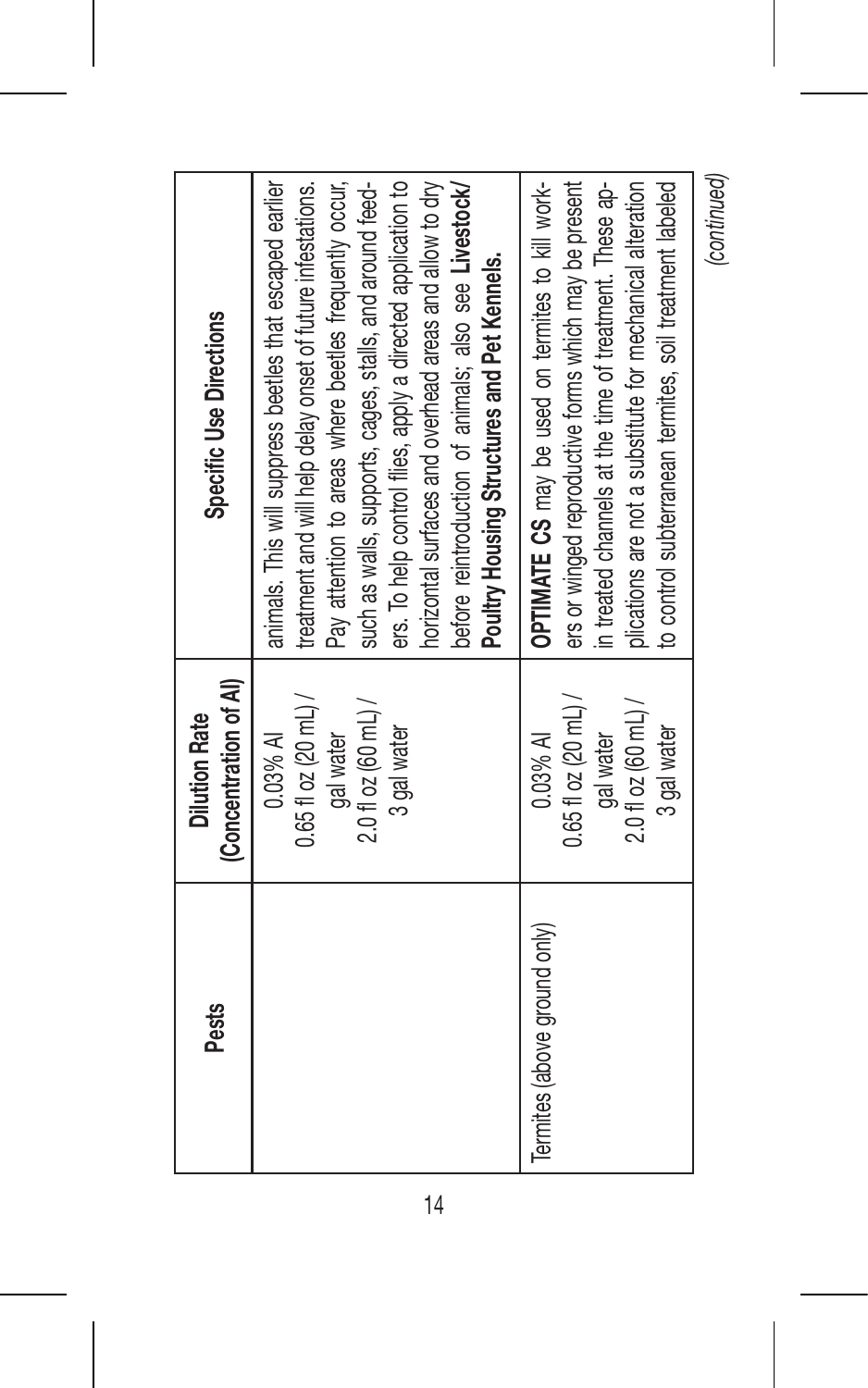| <b>Pests</b>                                                                                                                                                                                                                                                                                                        | (Concentration of Al)<br><b>Dilution Rate</b>                                              | Specific Use Directions                                                                                                                                                                                                                                                                        |
|---------------------------------------------------------------------------------------------------------------------------------------------------------------------------------------------------------------------------------------------------------------------------------------------------------------------|--------------------------------------------------------------------------------------------|------------------------------------------------------------------------------------------------------------------------------------------------------------------------------------------------------------------------------------------------------------------------------------------------|
|                                                                                                                                                                                                                                                                                                                     | $0.65$ fl oz (20 mL) /<br>$2.0$ fl oz (60 mL) /<br>3 gal water<br>gal water<br>$0.03\%$ AI | termiticides, or fumigation for extensive infestation of<br>drywood termites or other wood-infesting insects, but<br>are considered supplemental. This product is not recom-<br>mended as sole protection against termites. For active<br>termite infestations, get a professional inspection. |
| Note: One gallon finished dilution typically treats 500 - 1000 sq. ft.<br>0.015%. For control of severe infestations, use 0.03% rate.                                                                                                                                                                               |                                                                                            | <sup>1</sup> For cockroaches, the recommended rate for maintenance treatments is 0.0075% and for clean-out treatments is                                                                                                                                                                       |
| <sup>3</sup> Use the 0.015% (0.33 fl oz (10 mL) / gal water) rate for light beetle infestation.<br><sup>6</sup> For clean-out/severe infestations, use 0.03% rate.*<br><sup>2</sup> For outdoor use only and use 0.015% rate.<br><sup>4</sup> For residual control, use 0.03% rate.<br>and/or populations are high. |                                                                                            | <sup>5</sup> In all states except California, rates for files may be increased to 0.03% when environmental conditions are severe                                                                                                                                                               |
| Conversion Rate: 1 fluid ounce (fl. oz.) equals 29 milliters (mL)                                                                                                                                                                                                                                                   |                                                                                            |                                                                                                                                                                                                                                                                                                |

15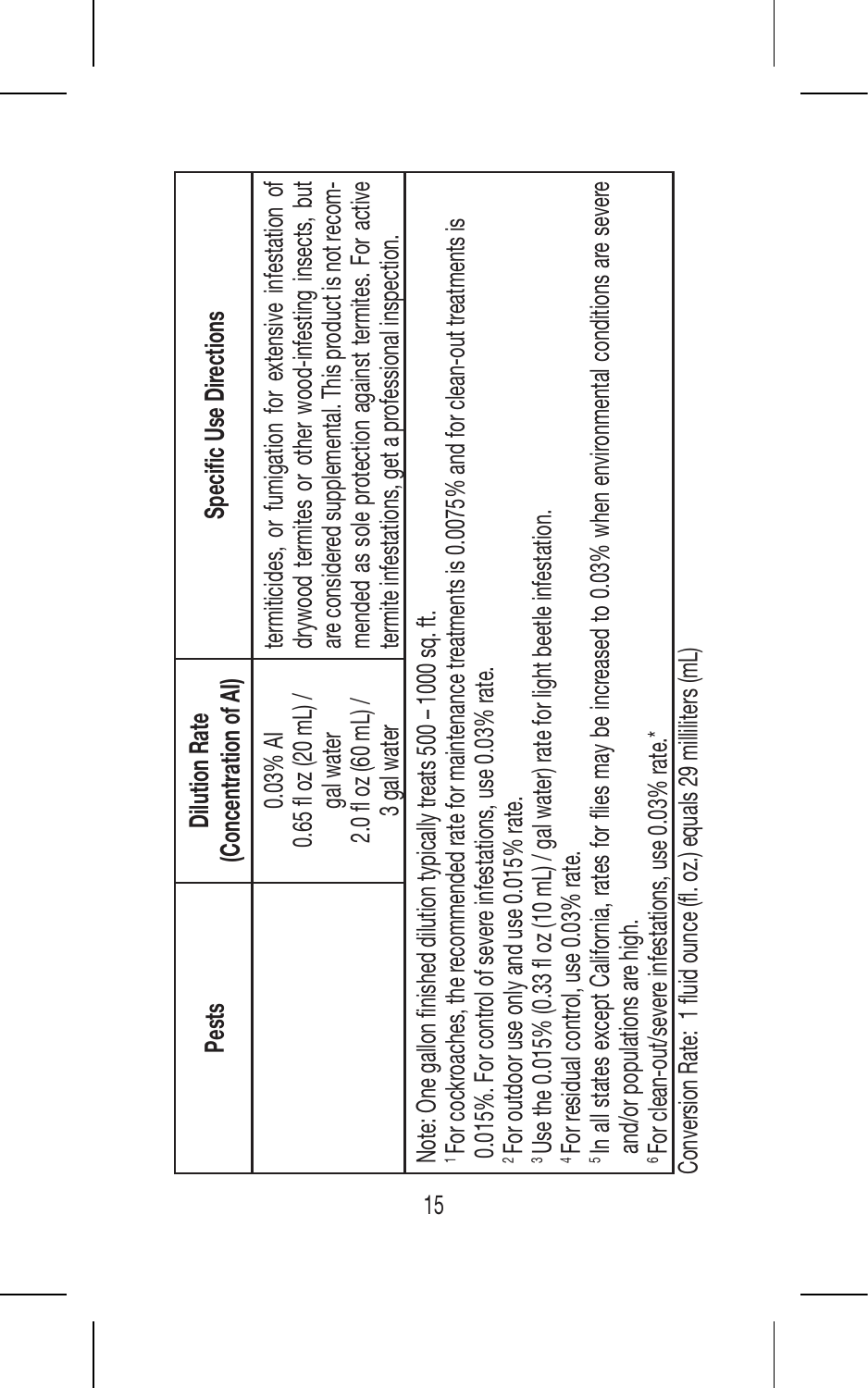#### **Application Within Food Handling Establishments**

For places other than private residences in which exposed food is held, processed, prepared, or served including, but not limited to, areas for receiving, storage, packing (canning, bottling, wrapping, boxing), preparing foods, edible waste storage and enclosed processing systems (mills, dairies, edible oils, syrups), and serving areas.

Use as a crack and crevice or spot treatment in and around both food and nonfood areas. Apply in small amounts directly into cracks and crevices, using equipment capable of delivering a pin stream of insecticide, in points between different elements of construction, between equipment and floor, openings leading to voids and hollow spaces in walls, equipment and bases. Food contact surfaces and equipment should be cleaned with an effective cleaning compound and rinsed with potable water before using.

Limit individual spot treatments to an area no larger than 20% of the treated surface. Individual spot treatments may not exceed two sq. ft. Take extreme care that the product is not introduced into the air. Avoid contamination of food and food processing surfaces.

## **Application Within Food Serving Areas**

For facilities where foods are served, such as dining rooms. Apply as a crack and crevice or spot treatment to selective surfaces such as baseboards, under elements of construction, and into cracks and crevices. Avoid treating surfaces likely to be contacted by food. (Do not apply when facility is in operation or foods are exposed.) Food must be covered or removed in area being treated. Do not apply directly to food or allow applications to contaminate food.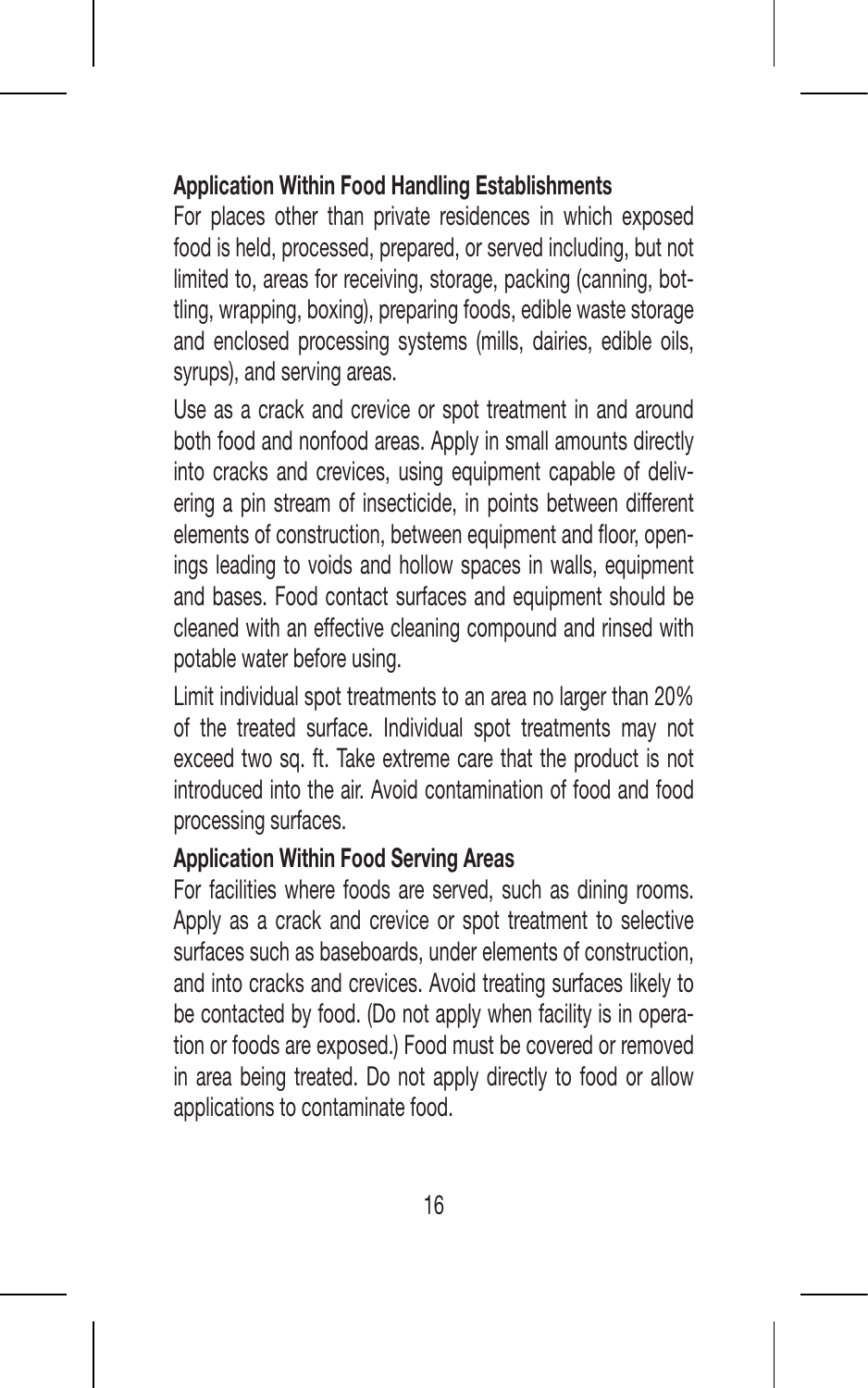**NOTE:** Application of this product in the Food Areas and/or Food Serving Areas of Food Handling Establishments other than as a spot and/or crack and crevice treatment is not permitted. Use of application equipment such as the Micro-Injector or Actisol applicator in food areas should be limited to crack and crevice treatment only.

**Livestock/Poultry Housing Structures and Pet Kennels: OPTIMATE CS** may be used as a general surface and/or crack and crevice treatment. Treat interior and exterior perimeter applications in and around livestock, poultry and pet housing structures for optimum control. Suitable cleaning practices of the structure must also be followed along with applications of **OPTIMATE CS** insecticide to effectively control the listed insects.

**LITTER BEETLES:** To control adult litter (darkling, hide and carrion beetles) beetles in animal housing, including poultry housing, apply **OPTIMATE CS** insecticide to walls and floors at each grow-out or sanitation procedure, before reintroduction of poultry or other animals. Re-apply after each grow-out or sanitation procedure to control beetles that escaped earlier treatment and delay the onset of further infestations. Beetles frequently occur in areas such as on walls, supports, cages, stalls and around feeders, so pay careful attention to these places. For poultry houses where birds are grown on litter, treat the floor area. For poultry houses where birds are grown in cages, treat the walls, posts, cage framing and into cracks and crevices around insulation. Also apply as a perimeter treatment around the outside of the building foundations to prevent beetles from entering from outside. To prevent populations from reaching a problem level, a year-round maintenance program is highly recommended.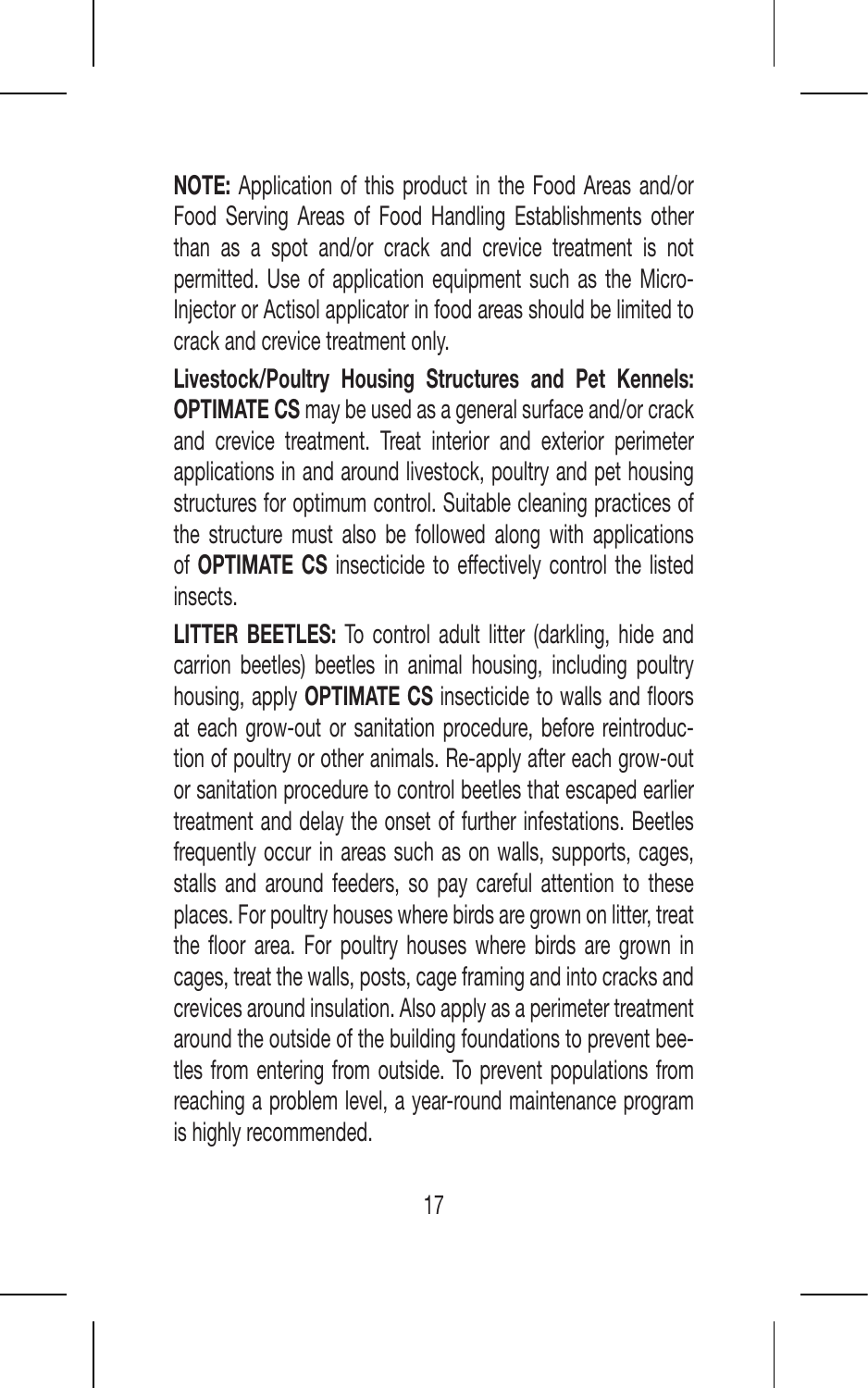#### **RESTRICTIONS:**

- **DO NOT** make applications of **OPTIMATE CS** insecticide in areas where animals, except for cattle and calves, are present in the facility. Allow treated surfaces to dry completely before restocking the facility.
- **DO NOT** make applications to any animal feedstuffs, water or watering equipment.
- **DO NOT** contaminate any animal food, feed or water in and around livestock, poultry or pet housing when making applications.

#### **Outdoor Surfaces And Perimeters**

To control flies, fleas, mosquitoes, ants, bees, wasps, centipedes, cockroaches, crickets, pillbugs, scorpions, sowbugs, spiders, termites\* (above ground only), ticks and other listed pests, apply **OPTIMATE CS** with either hand or power application equipment as a residual treatment to ornamental plants next to foundations of buildings and to external surfaces of buildings, porches, screens, door and window frames, eaves, patios, garages, refuse dumps and other areas where insects rest or congregate. **OPTIMATE CS** may also be applied to lawns around non-residential buildings, or to refuse dumps or other non-residential areas where these insect pests congregate. Remove all exposed food and cooking utensils. Cover all food handling surfaces or wash thoroughly after treatment and before use. Do not use on edible crops.

For Perimeter treatments, apply a continual band of insecticide around building foundations and around windows, doors,service line entrances, eaves, vents, and other areas to reduce the potential for entry by crawling pests. Before application, remove debris and leaf litter from next to the foundation cut back vegetation and branches that touch the foundation, and move or rake back rocks, deep mulch, or other potential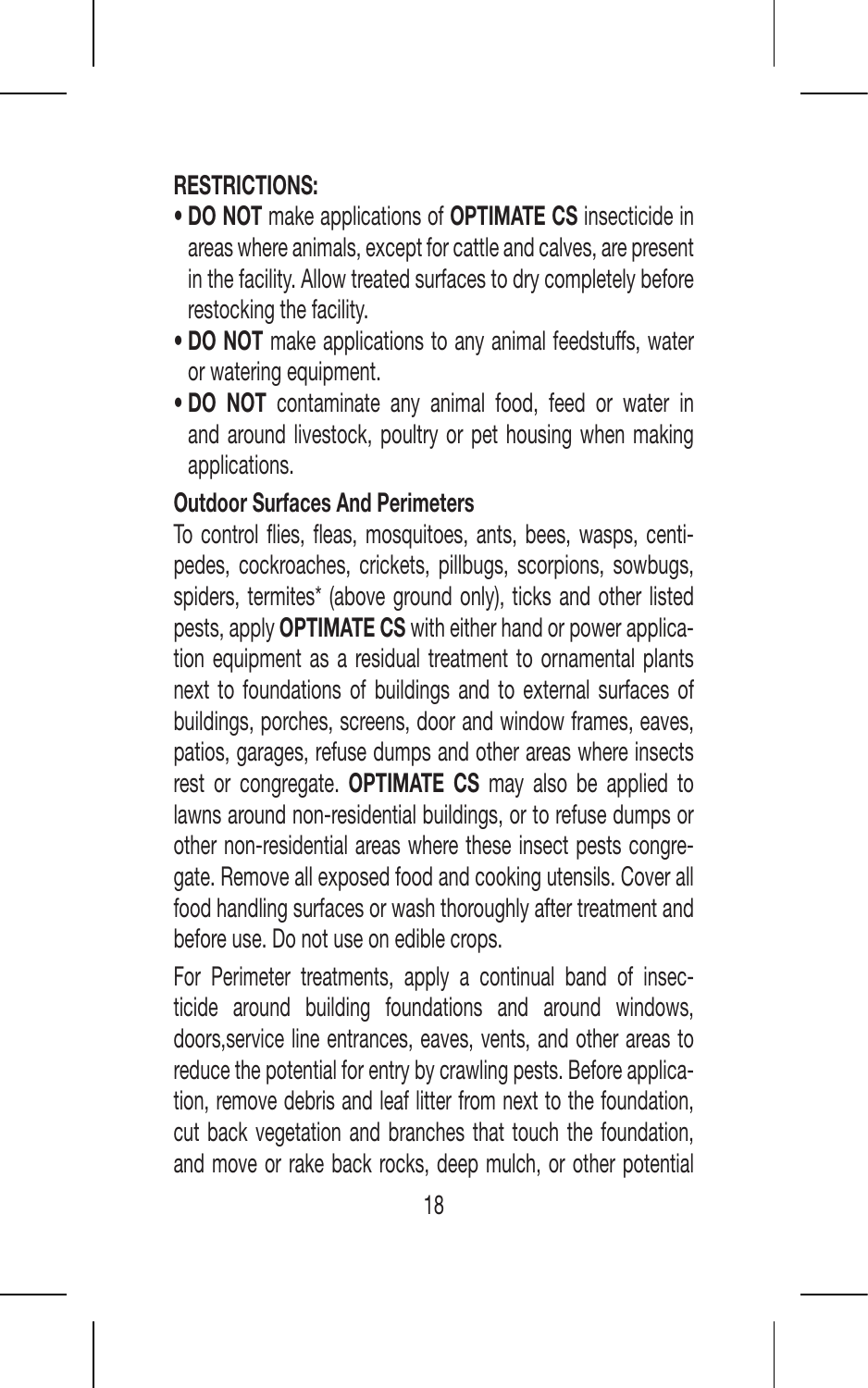pest harborage next to the foundation. Apply the band up to 10 ft. wide around the structure (or according to state regulations governing commercial pest control) and upwards along the foundation to 3 ft. and around windows, doors, and roof overhangs. Apply as a coarse spray to thoroughly and uniformly wet the foundation and/or band area so that the insecticide will reach the soil or thatch level where pests may be active.

Amount of concentrate is dependent upon pest species (see pest table and comments), infestation levels, and service interval desired.

\*May be used on termites to kill workers or winged reproductive forms which may be present in treated channels at the time of treatment. These applications are not a substitute for mechanical alteration to control subterranean termites, soil treatment labeled termiticides, or fumigation for extensive infestation of drywood termites or other wood-infesting insects, but are considered supplemental. This product is not recommended as sole protection against termites. For active termite infestations, get a professional inspection.

| <b>Application Rate:</b><br>Fl. oz. (mL) of<br><b>OPTIMATE CS</b>                                                                                                                   | Gals, of Water <sup>1</sup> | Area of<br>Coverage<br>(sq. ft.) |
|-------------------------------------------------------------------------------------------------------------------------------------------------------------------------------------|-----------------------------|----------------------------------|
| 0.16 fl. oz. (5mL)                                                                                                                                                                  | $1-5$ gals.                 | 800-1600 sq. ft                  |
| 0.33 fl. oz. (10 mL)                                                                                                                                                                | $1-5$ gals.                 | 800-1600 sq. ft                  |
| 0.65 fl. oz. (20 mL)                                                                                                                                                                | $1-5$ gals.                 | 800-1600 sq. ft                  |
| <sup>1</sup> Application volume may be greater than 5 gals./800-1600<br>sq. ft. if required under heavy vegetative or landscaping<br>materials in order to obtain desired coverage. |                             |                                  |

**Rate Table For Perimeter Barrier Applications**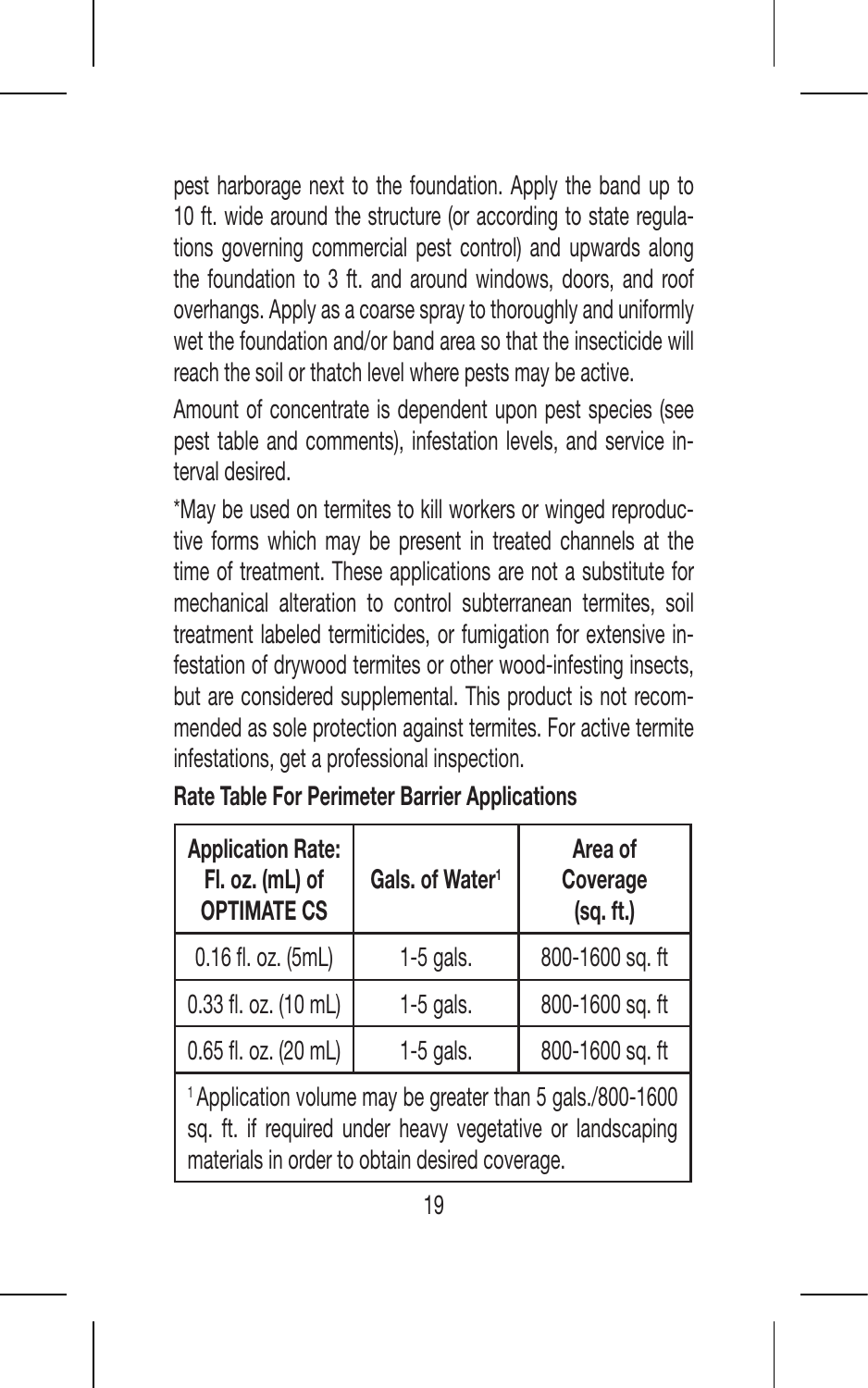| <b>Application Volume</b><br>Gals. of Solution | <b>Application Rate</b><br>Fl. oz. (mL) of |                                         | Dilute in Water According to Spray Tank Volumes<br>Fl. oz. (mL) of OPTIMATE CS to |                      |
|------------------------------------------------|--------------------------------------------|-----------------------------------------|-----------------------------------------------------------------------------------|----------------------|
| per 1,000 sq. ft.                              | per 1,000 sq. ft.<br><b>OPTIMATE CS</b>    | 5 gals.                                 | 10 gals.                                                                          | 50 gals.             |
|                                                | $0.16f$ $l$ . $oz$ . $5mL$                 | $0.80$ fl. oz. $(25 \text{ ml})$        | 1.6 fl. oz. $(50 \text{ mL})$                                                     | 8 fl. oz. (250 mL)   |
| 1 gal. per 1,000 sq. ft.                       | 0.33 fl. oz. (10mL)                        | 1.65f1. oz. (50mL)                      | 3.3 fl. oz. (100 mL)                                                              | 16 fl. oz. (500 mL)  |
|                                                | $0.65f1.$ oz. $[20mL]$                     | 3.3 fl. oz. (100 mL)                    | 6.5 fl. oz. (200 mL)                                                              | 33 fl. oz. (1000 mL) |
|                                                | $0.16f$ $1. oz. 5m$ L)                     | $0.40$ fl. oz. (12.5 mL)                | $0.80$ fl. oz. (25 mL)                                                            | 41. oz. (125 mL)     |
| 2 gal. per 1,000 sq. ft.                       | $0.33$ fl. oz. $(10mL)$                    | $0.80$ fl. oz. (25 mL)                  | 1.65 fl. oz. $(50 \text{ mL})$                                                    | 8 fl. oz. (250 mL)   |
|                                                | $0.65f1.$ oz. $(20mL)$                     | $1.65f1.$ $\alpha$ z. $(50 \text{ mL})$ | 3.3 fl. oz. (100 mL)                                                              | 16 fl. oz. (500 mL)  |
|                                                | $0.16f$ $1.$ $oz$ . $5mL$                  | $0.16f1.$ $oz.$ $(5mL)$                 | $0.33$ fl. oz. (10 mL)                                                            | 1.6 fl. oz. (50 mL)  |
| 5 gal. per 1,000 sq. ft.                       | $0.33$ fl. oz. $(10mL)$                    | $0.33$ fl. oz. (10mL)                   | $0.65$ fl. oz. $(20$ mL)                                                          | 3.3 fl. oz. (100 mL) |
|                                                | $0.65$ fl. oz. $[20$ mL)                   | $0.65f1.$ oz. $(20mL)$                  | 1.65 fl. oz. (50 mL)                                                              | 6.5 fl. oz. (200 mL) |

Examples Of Dilutions For Perimeter Barrier Applications **Examples Of Dilutions For Perimeter Barrier Applications**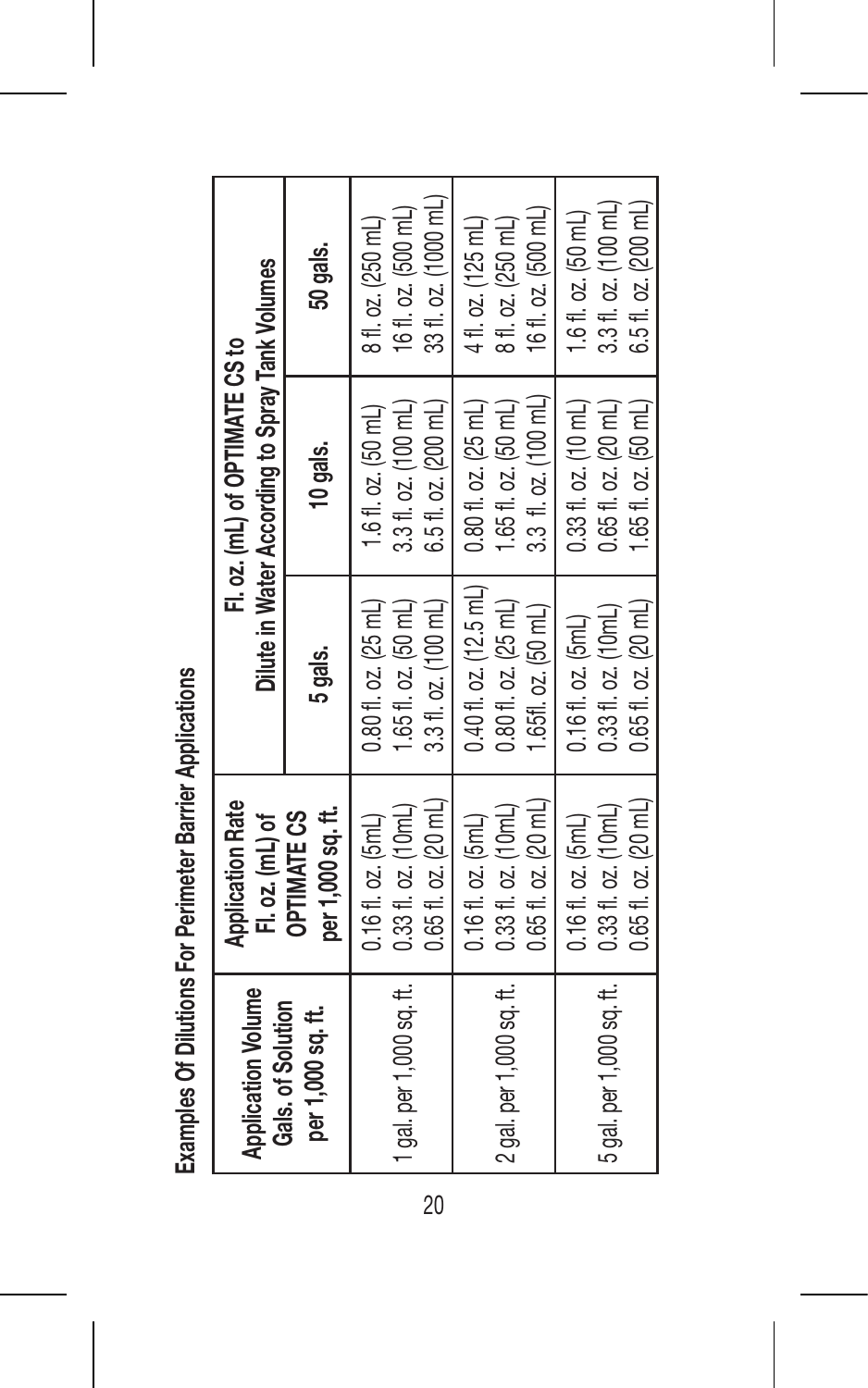**Example calculation:** to apply the mid-rate of **OPTIMATE CS** at a volume of 5 gal./1000 sq. ft., mix 3.3 fl. oz. of concentrate in 50 gallons of water. The percent active ingredient in the finished **OP-TIMATE CS** dilution can be calculated with the following formula: mL needed to add times 5.9% active in concentrate, divided by gal. finished dilution times 3785 mL/gal. = % active in dilution. (Example: 3.3 fl. oz. in 50 gal. is 100 mL times 5.9 equals 590, and 50 gal. times 3785 is 189250. Dividing 590 by 189250 equals 0.003% active ingredient the tank dilution.)

**NOTE:** Do not use water based sprays of **OPTIMATE CS** in conduits, motor housings, junction boxes, switch boxes, or other electrical equipment because of possible shock hazard. Thoroughly wash out sprayer and screen with water and detergent before using **OPTIMATE CS. OPTIMATE CS** has not stained or caused damage to painted or varnished surfaces. plastics, fabrics, or other surfaces where water applied alone causes no damage. However, treat a small area and allow to dry, to determine whether staining will occur.

## **LET TREATED SURFACES DRY BEFORE ALLOWING HUMANS AND PETS TO CONTACT SURFACES.**

#### **RESTRICTIONS:**

- **DO NOT** use this product with oil.
- **DO NOT** apply this product in any room being used as living, eating, sleeping, or recovery area by patients, the elderly, or infirm when they are in the room.
- **DO NOT** apply to institutions (including libraries, sports facilities, etc.,) in the immediate area when occupants are present.
- **DO NOT** apply to classrooms when in use.
- **DO NOT** apply this product to edible growing crops or stored raw agricultural commodities used for food or feed.
- **DO NOT** allow applications to contact water inhabited by fish, such as in aquariums and ornamental fish ponds that are located in/around structures being treated.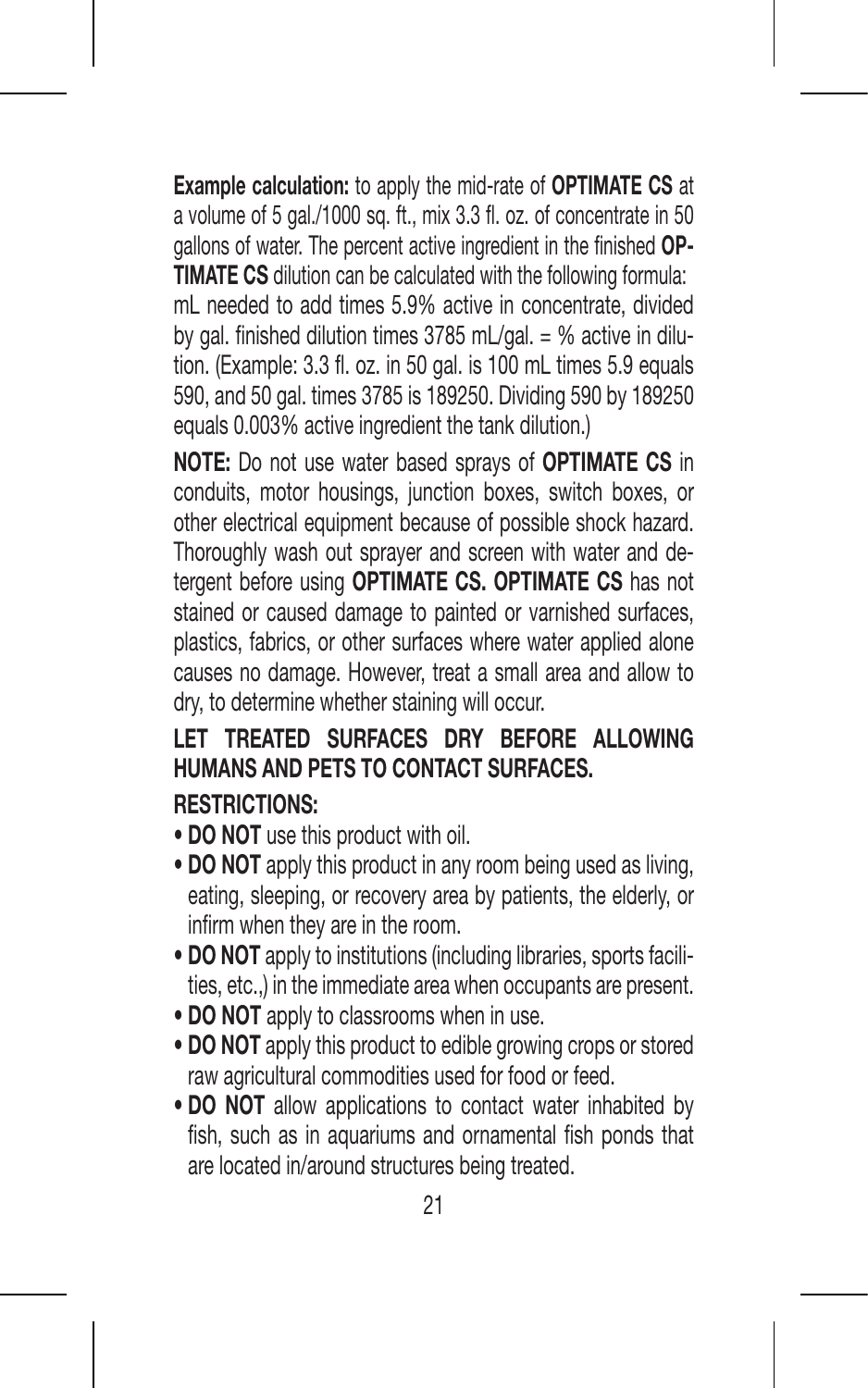## **LAWNS/TURFGRASS AND ORNAMENTALS**

**OPTIMATE CS** may be used for applications to maintain indoor or outdoor areas where turf and ornamentals are grown such as residential landscaped areas and non-residential landscapes around institutional, public, commercial and industrial buildings, parks, recreational areas, and athletic fields (Including trees, shrubs, flowers, evergreens, foliage plants and groundcovers). Application rates for turf and ornamentals are lower than premise pest control rates, reflecting that treatment intervals are more frequent.

Applicators must ensure that they are certified in the necessary pesticide certification categories to allow application of **OPTIMATE CS** away from structures, such as to turf and ornamental plantings. Premise pest control certification categories may limit the distance away from structures for pesticide application. Consult your state extension office or pesticide regulatory officials for further information.

**IMPORTANT:** Time application to flowering plants during periods when pollinating insects are not present, such as early morning or late evening.

#### **RESTRICTIONS:**

- **DO NOT** apply this product through any type of irrigation system.
- **DO NOT** apply this product to edible crops.
- **DO NOT** apply this product by aerial application.
- Use of this pesticide adjacent to water may affect aquatic organisms. To protect these organisms, **DO NOT** apply this pesticide within 25 ft. of lakes, reservoirs, rivers, permanent streams, marshes or natural ponds, estuaries, and commercial fish farm ponds.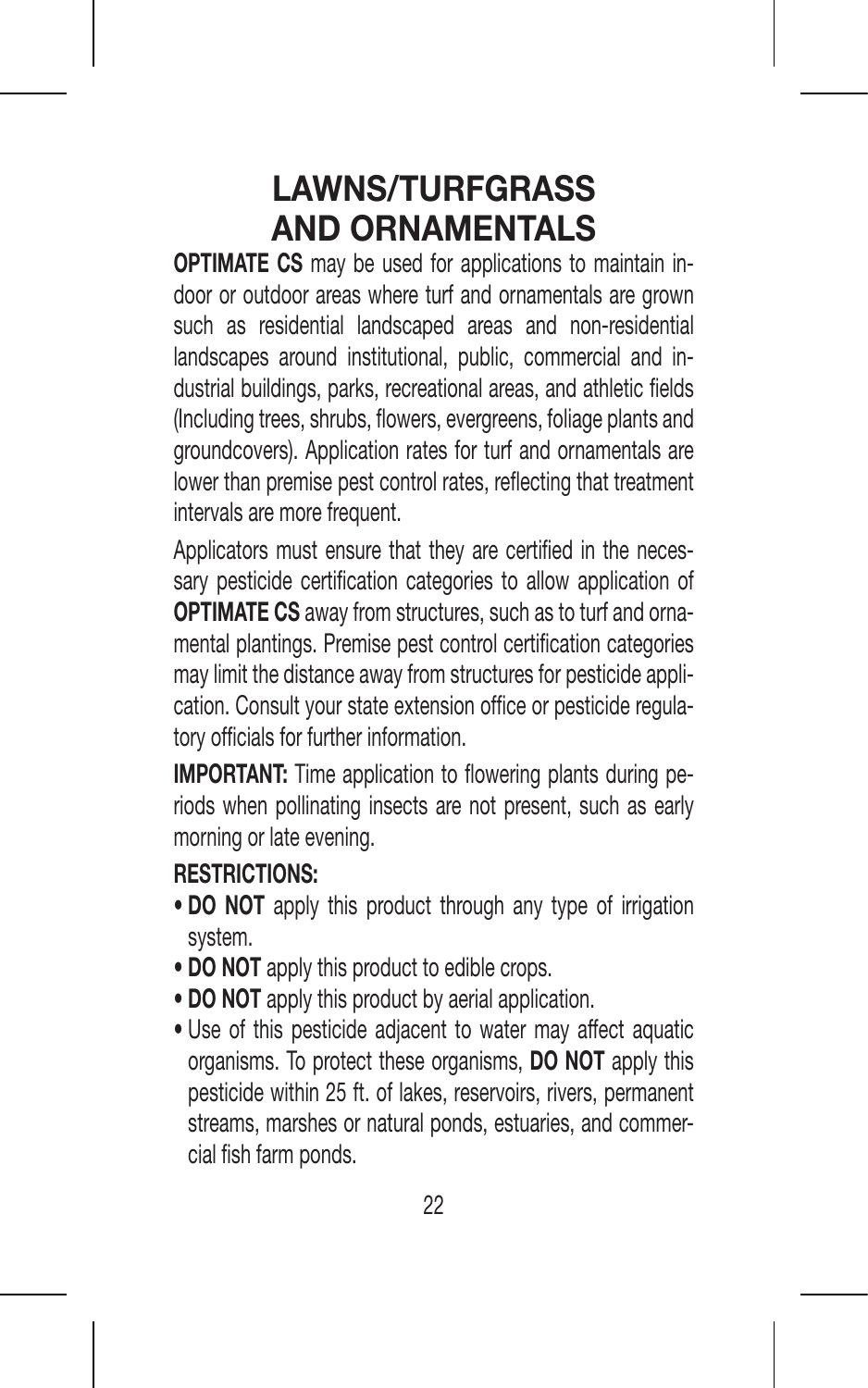- **DO NOT** make outdoor broadcast applications to turf and ornamentals when wind speed is 15 mph or greater.
- In the state of New York, **DO NOT** apply within 100 ft. of coastal marshes or streams that drain into coastal marshes.

#### **Mixing Instructions**

**OPTIMATE CS** is to be mixed with water and may be used in all types of standard application equipment. Fill applicator tank with the desired volume of water and add **OPTIMATE CS**. It is suggested that the water be 5 - 7 pH. Adjust water pH with a buffering agent if necessary. Slowly add **OPTIMATE CS** to applicator tank water with maximum agitation. Close and shake or reagitate applicator tank before use if application is interrupted. Make up only amount of treatment volume as required.

## **Tank Mixing**

**OPTIMATE CS** may be tank mixed with other currently registered pesticides unless expressly prohibited by the product label. A small volume mixing test with the other products is recommended to ensure compatibility. If other chemicals are added to the applicator tank, **OPTIMATE CS** should be added last. Fill tank to desired volume and continue to agitate while making applications. If mixed with EC formulations, use within 24 hours.

Observe all restrictions and precautions which appear on the labels of these products.

## **INSECT CONTROL on ORNAMENTAL PLANTS**

**OPTIMATE CS** is for use to control the pests listed in the table below in such areas as residential landscaped areas and landscaped areas around institutional, public, commercial and industrial buildings, parks, recreational areas, and athletic fields (including trees, shrubs, flowers, evergreens, foliage plants and groundcovers).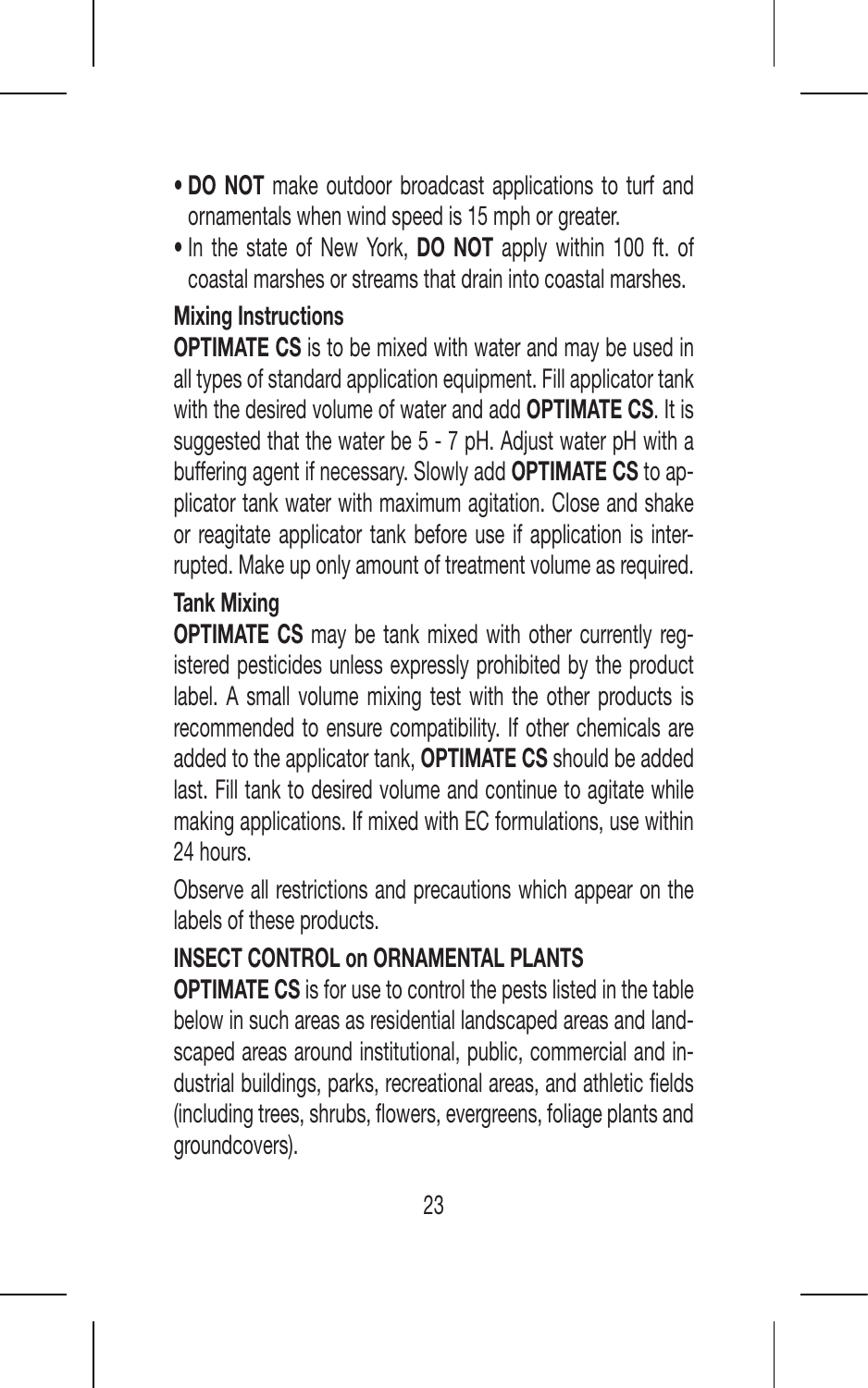**NOTE:** While phytotoxicity testing has been carried out on a wide range of ornamental plants under various environmental conditions, and no phytotoxicity has been observed, certain cultivars may be sensitive to the final spray solution.

It is advised to prespray a selection of ornamental plants and observe them for 7-10 days prior to treating large areas if local use experience is unavailable.

## **RESTRICTIONS:**

**• DO NOT** apply more than 0.18 lbs. of the a.i. (46.1 fl. oz. of concentrate) per acre per year.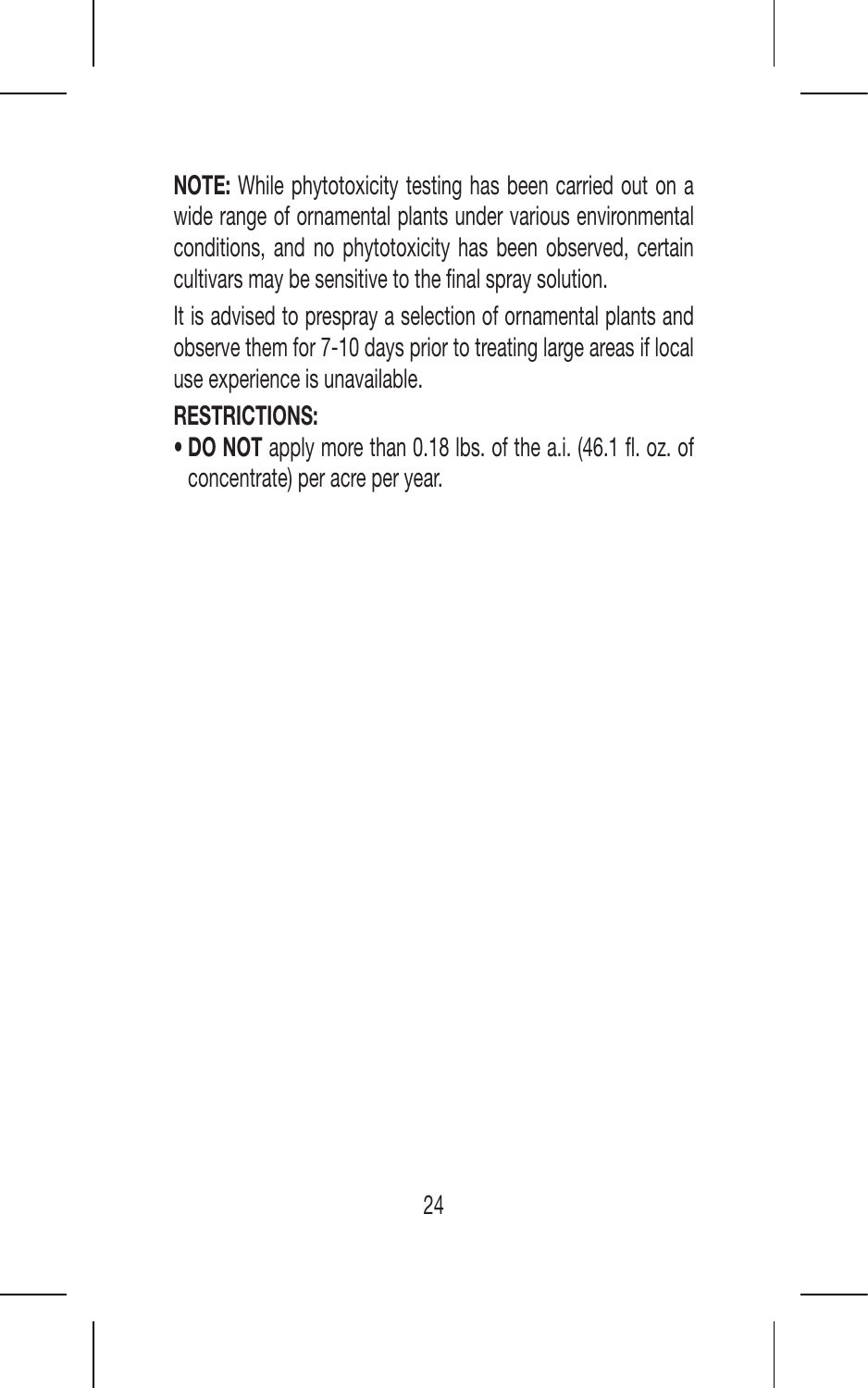| Pest                                                           | <b>OPTIMATE CS</b><br>Amount Of | Application Instructions                                                                                                         |
|----------------------------------------------------------------|---------------------------------|----------------------------------------------------------------------------------------------------------------------------------|
| Ants (Including Imported fire Ants)<br>Amyworms                | 100 gals.                       | 1.3-4.4.1, oz. per   Application to ornamentals should be started prior to the<br>establishment of high insect pest populations. |
| Azalea caterpillars<br>Aphids                                  | ៦                               | Apply at 7-day intervals if retreatment is necessary. Limit<br>more frequent treatment to spot treatments.                       |
| Black vine weevils (adult)<br>Boxelder bugs<br><b>Bagworms</b> | 39 - 132 mL per<br>$100$ gals.  | Good spray coverage is necessary to provide the most<br>effective level of control. Addition of a spreader-sticker at            |
| California oakworms<br><b>Budworms</b>                         |                                 | on certain species of ornamentals having waxy, hard to<br>recommended rates may enhance the control of insects<br>wet foliage.   |
| Cankerworms<br>Cockroaches<br>Crickets                         |                                 | For spot treatments use 0.44 fl. oz. OPTIMATE CS per<br>$1 - 2.5$ gals. of water.                                                |
|                                                                |                                 | (continued)                                                                                                                      |

TANK DILUTION RATES FOR ORNAMENTAL PESTS **TANK DILUTION RATES FOR ORNAMENTAL PESTS**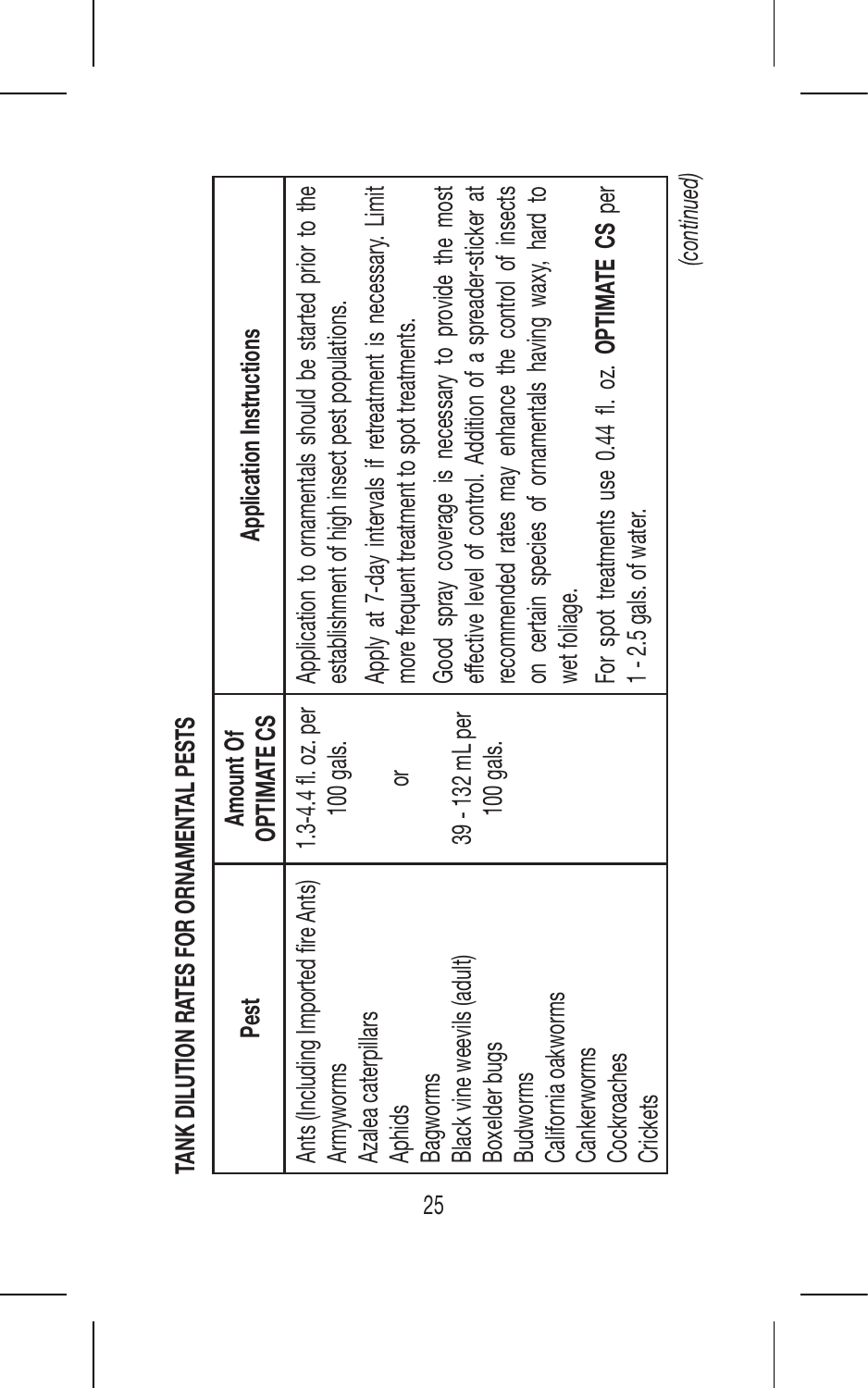| Pest                                                                                                                                                                                                                                                                                                   | <b>OPTIMATE CS</b><br>Amount Of                | <b>Application Instructions</b>                                                                                                                                                                                                                                                                                                                                                                                                                                                                      |
|--------------------------------------------------------------------------------------------------------------------------------------------------------------------------------------------------------------------------------------------------------------------------------------------------------|------------------------------------------------|------------------------------------------------------------------------------------------------------------------------------------------------------------------------------------------------------------------------------------------------------------------------------------------------------------------------------------------------------------------------------------------------------------------------------------------------------------------------------------------------------|
| Japanese beetles (adults)<br>Leaf-feeding caterpillars<br>Eastern tent caterpillars<br>Forest tent caterpillars<br>June beetles (adults)<br>Leafminers (adults)<br>Gypsy moth larvae<br>European sawflies<br>Elm leaf beetles<br>Fall webworms<br>Leathoppers<br>Flea beetles<br>Lace bugs<br>Cutworms | 39 - 132 mL per<br>100 gals.<br>100 gals.<br>ਠ | 1.3-4.4 fl. oz. per   Consult your state university or local Cooperative Extension<br>Service office for specific pest control application timing in<br>Scale: Thoroughly cover the plant with OPTIMATE CS<br>spray, including trunks, stems, twigs, and foliage for control<br>gin to hatch. Spray directly on the larvae. Application is the<br>Bagworm: Apply OPTIMATE CS when bagworm larvae be-<br>most effective when the larvae are young.<br>of scale insects (crawler stage).<br>your area. |
|                                                                                                                                                                                                                                                                                                        |                                                | (continued)                                                                                                                                                                                                                                                                                                                                                                                                                                                                                          |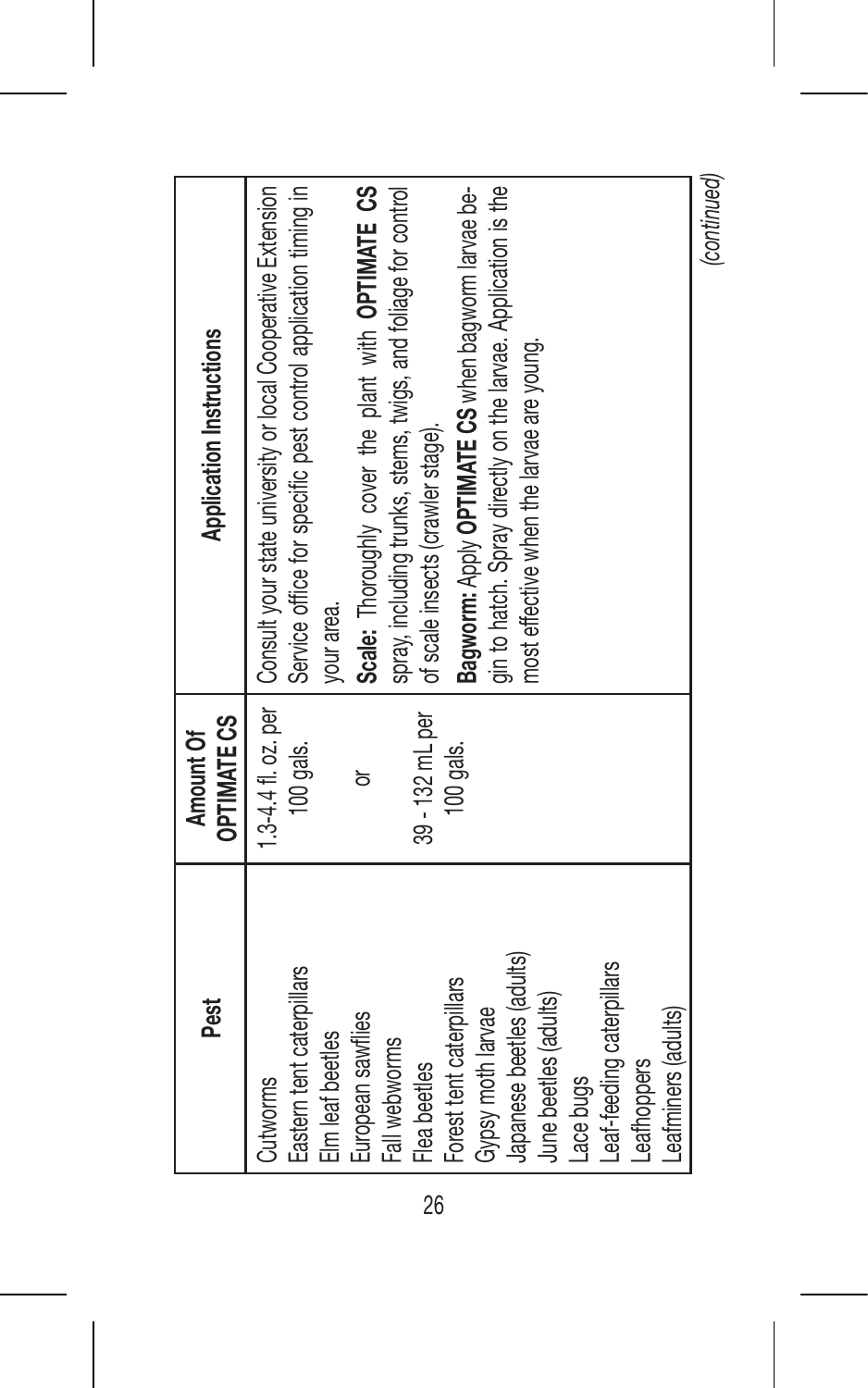| Pest                         | <b>OPTIMATE CS</b><br>Amount Of | <b>Application Instructions</b> |
|------------------------------|---------------------------------|---------------------------------|
| Leaf rollers                 | 1.3-4.41. oz. per               |                                 |
| Leaf skeletonizers<br>Midges | 100 gals.                       |                                 |
| Mosquitoes                   | ਠ                               |                                 |
| Oleander moth larvae         |                                 |                                 |
| Pillbugs                     | 39 - 132 mL per                 |                                 |
| Pine sawflies                | 100 gals.                       |                                 |
| Pine shoot beetles           |                                 |                                 |
| Pinetip moths                |                                 |                                 |
| Plant bugs                   |                                 |                                 |
| Root weevils                 |                                 |                                 |
| <b>Sawflies</b>              |                                 |                                 |
| Scale insects (crawlers)     |                                 |                                 |
| Spiders                      |                                 |                                 |
|                              |                                 | Innetimund                      |

*(continued)*

27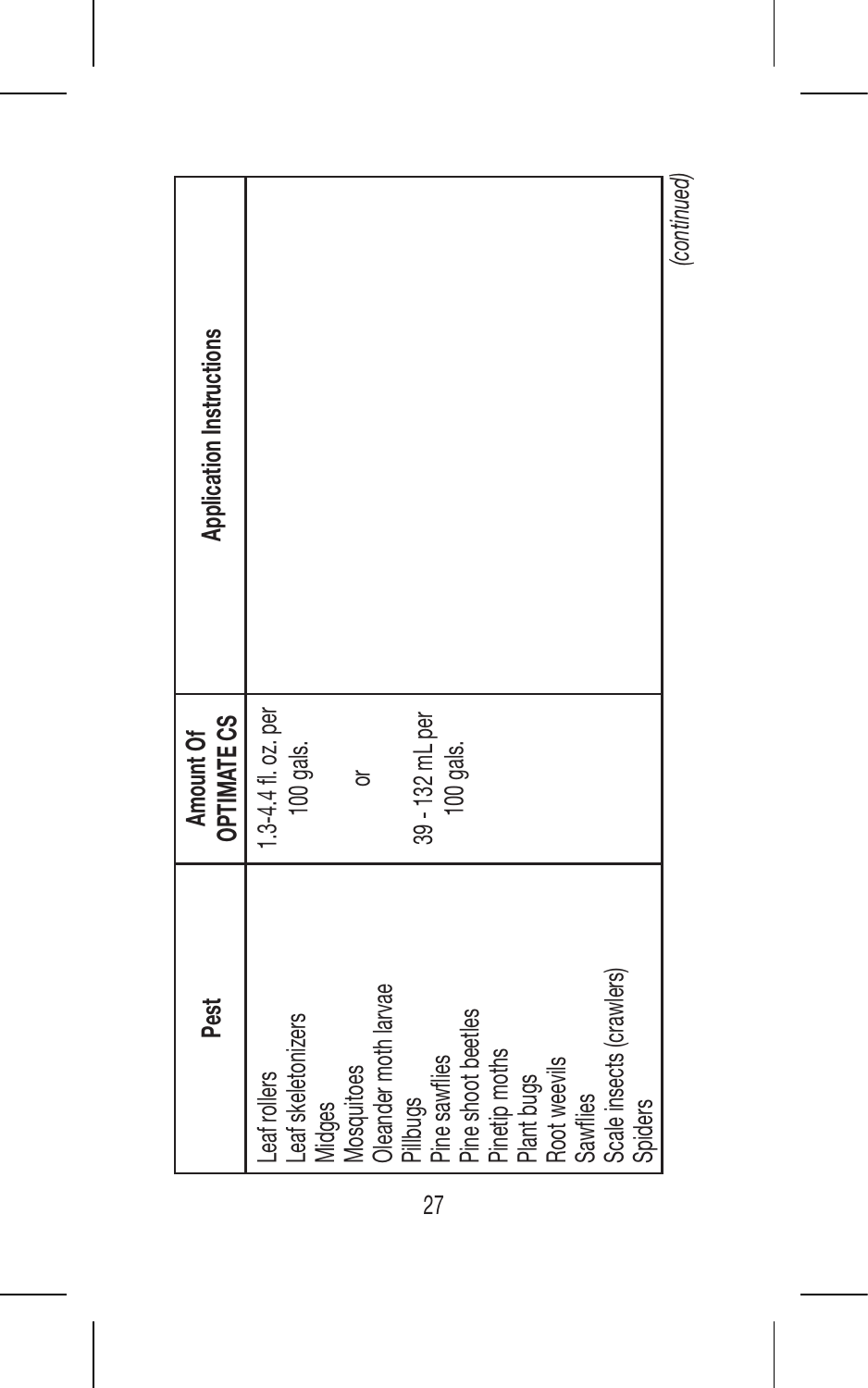| Pest                                                                                                      | <b>OPTIMATE CS</b><br>Amount Of                                     | <b>Application Instructions</b> |
|-----------------------------------------------------------------------------------------------------------|---------------------------------------------------------------------|---------------------------------|
| Tussock moth larvae<br>Striped oakworms<br>Striped beetles<br>Spittlebugs<br>Tip moths<br>Wasps<br>Thrips | 1.3-4.41. oz. per<br>39 - 132 mL per<br>100 gals.<br>100 gals.<br>ਠ |                                 |
| California redscales (crawlers)<br>Brown softscales<br><b>Broadmites</b>                                  | $2.6 - 4.4$ fl. oz.<br>per 100 gals                                 |                                 |
| Clover mites<br>Mealybugs                                                                                 | ៦                                                                   |                                 |
| Pineneedlescales (crawlers)<br>Spider mites<br>Whiteflies                                                 | 78 - 132 mL per<br>100 gals.                                        |                                 |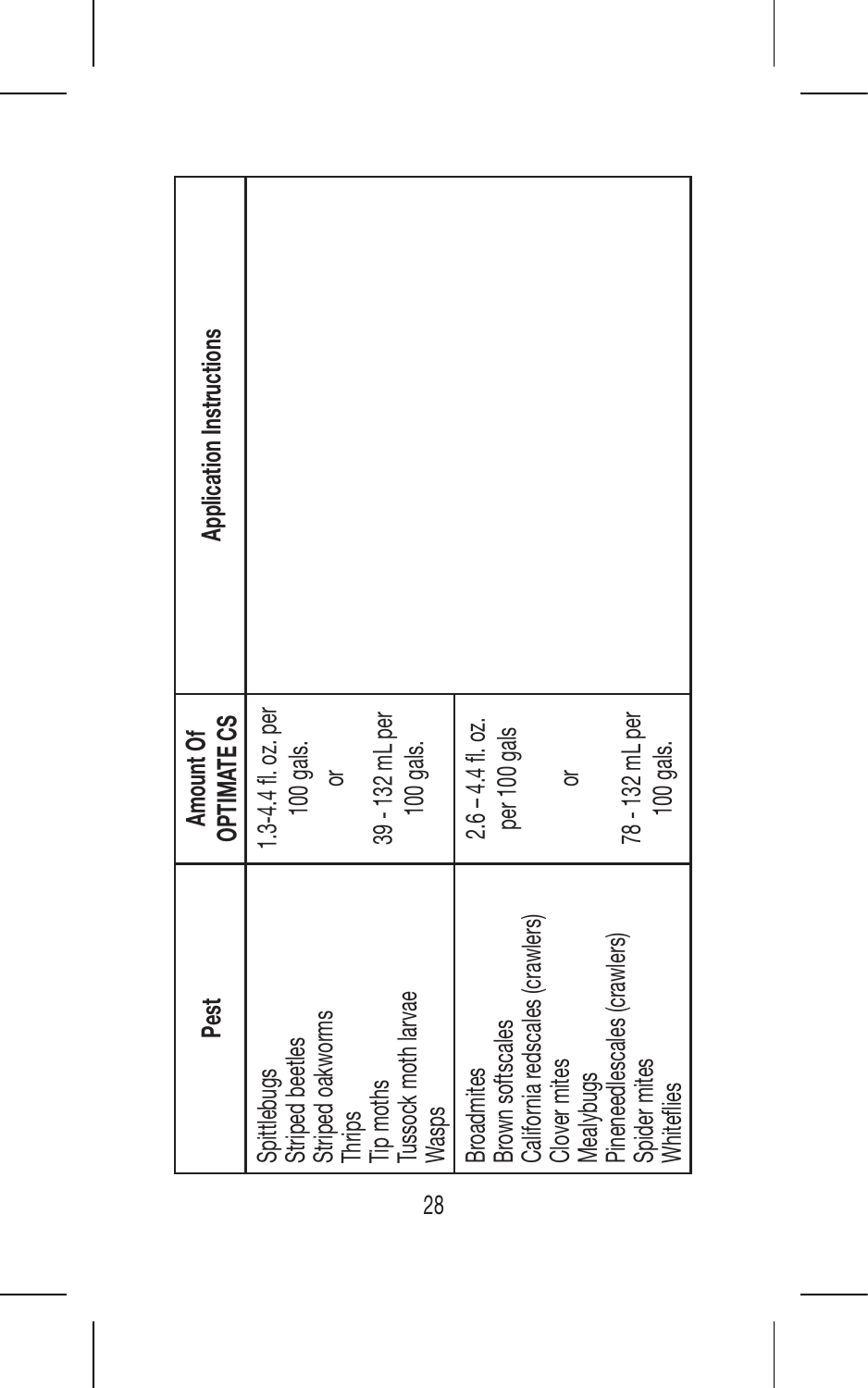OPTIMATE CS Mixing Chart for Ornamental Insect Pest Control **OPTIMATE CS Mixing Chart for Ornamental Insect Pest Control** (OPTIMATE CS to add per spray tank) (**OPTIMATE CS** to add per spray tank)

| <b>OPTIMATE CS</b><br>Rate of | 25 Gals.                                                                                                                                                                                                         | 50 Gals.     | 100 Gals.    | 200 Gals.                                                                                                             | 300 Gals.    |
|-------------------------------|------------------------------------------------------------------------------------------------------------------------------------------------------------------------------------------------------------------|--------------|--------------|-----------------------------------------------------------------------------------------------------------------------|--------------|
| 1.32 f1.02.                   | 0.30 fl. oz.                                                                                                                                                                                                     | 0.70 fl. oz. | 1.32fl. oz.  | 2.611. oz.                                                                                                            | 3.96 fl. oz. |
| 2.64 fl. oz. <sup>2</sup>     | $0.70f1.$ oz.                                                                                                                                                                                                    | 1.30 fl. oz. | 2.641, 02.   | 5.31, oz.                                                                                                             | 7.9211.02.   |
| 4.41. oz. <sup>3</sup>        | .1011.02.                                                                                                                                                                                                        | 2.20 fl. oz. | 4.40 fl. oz. | 8.8 fl. oz.                                                                                                           | 13.21.02.    |
|                               | Equivalent to 3.2 mL per 1,000 sq. ft. (4.7 fl. oz. per acre) when applied at 8 gal. per 1,000 sq. ft.<br>Equivalent to 6.3 mL per 1,000 sq. ft. (9.3 fl. oz. per acre) when applied at 8 gal. per 1,000 sq. ft. |              |              | <sup>3</sup> Equivalent to 10.6 mL per 1,000 sq. ft. (15.6 fl. oz. per acre) when applied at 8 gal. per 1,000 sq. ft. |              |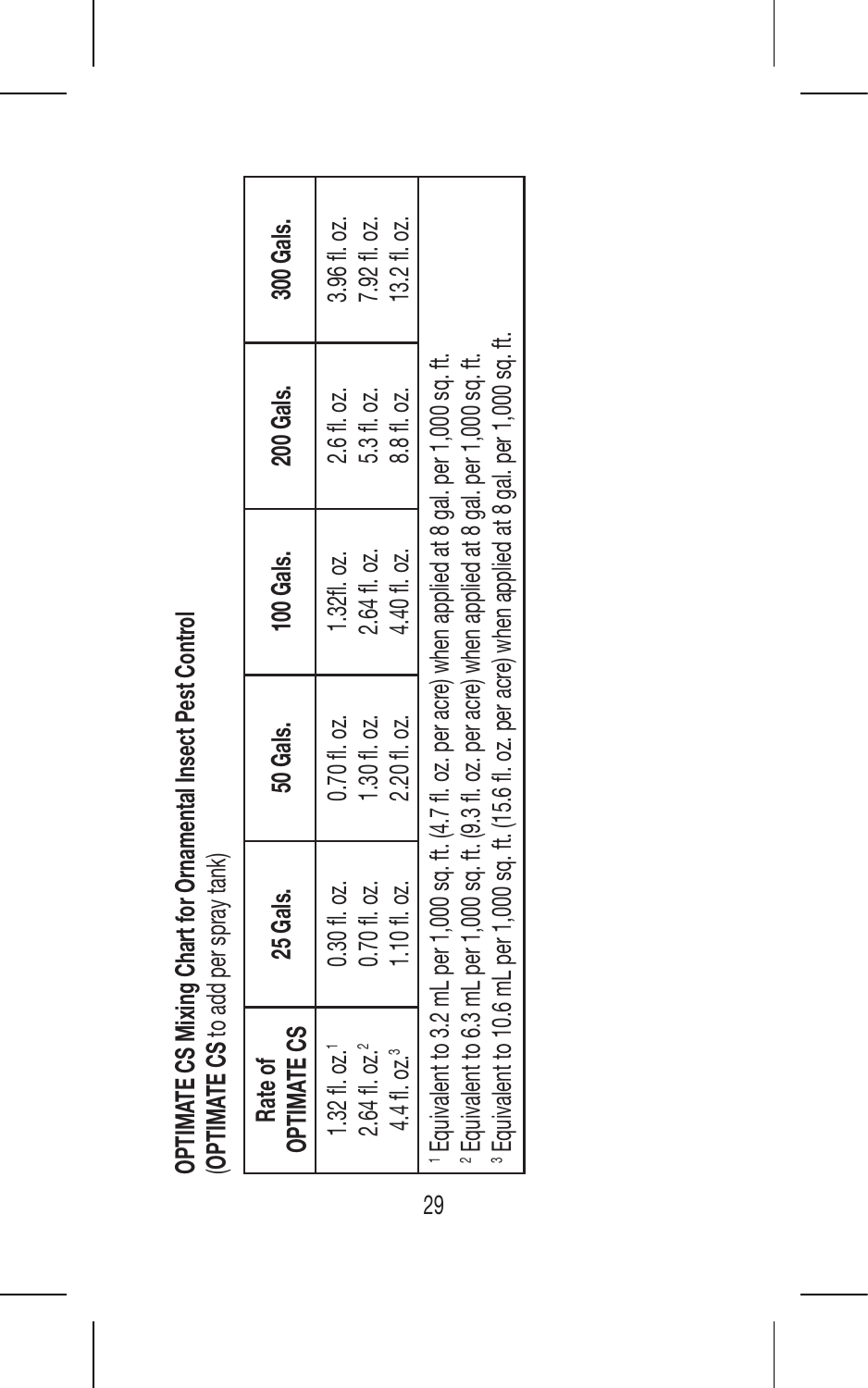#### **LAWN/TURFGRASS INSECT PEST CONTROL**

**OPTIMATE CS** is for use to control the pests listed in the table below around such areas as residential, institutional, public, commercial and industrial buildings, parks, recreational areas and athletic fields.

### **RESTRICTIONS:**

- *KEEP CHILDREN AND PETS OFF TREATED AREAS UNTIL SPRAY HAS DRIED FOLLOWING APPLICATION.*
- **DO NOT** apply when turfgrass is waterlogged or when soils are saturated with water (i.e. will not accept irrigation).
- **DO NOT** apply more than 0.18 lb. of a.i. (46.1 fl. oz. of concentrate) per acre per year.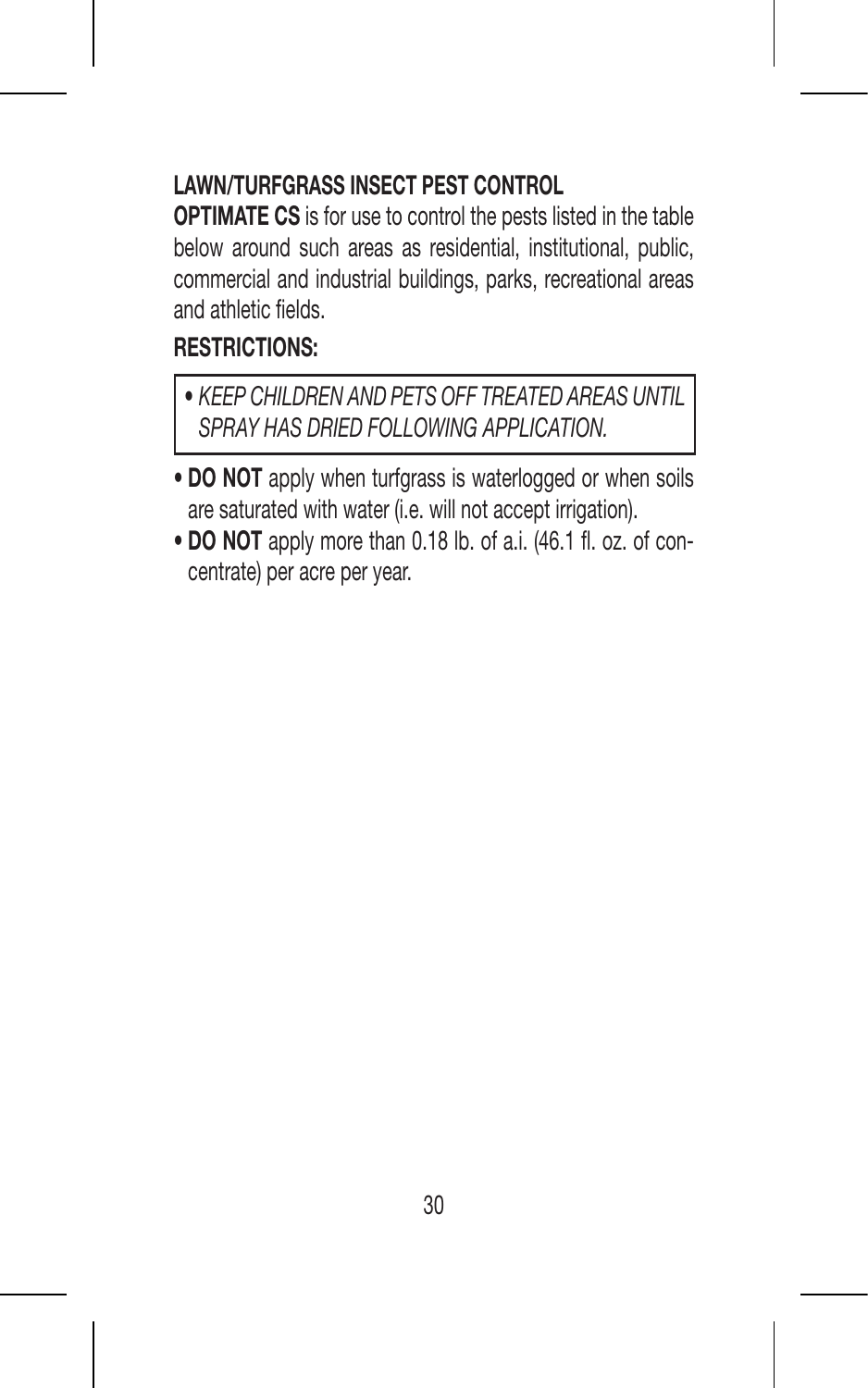| í |
|---|
|   |
|   |
|   |
|   |
|   |
|   |
|   |

| Pest                                                                                                                                                                                                        | <b>OPTIMATE CS*</b><br>Amount Of                        | Application Instructions                                                                                                                                                                                                                                                                                                                                                                                                                                                                                                                                                                                                                          |
|-------------------------------------------------------------------------------------------------------------------------------------------------------------------------------------------------------------|---------------------------------------------------------|---------------------------------------------------------------------------------------------------------------------------------------------------------------------------------------------------------------------------------------------------------------------------------------------------------------------------------------------------------------------------------------------------------------------------------------------------------------------------------------------------------------------------------------------------------------------------------------------------------------------------------------------------|
| Ants (Including Imported Fire Ants)<br>Japanese beetles (adult)<br>Mosquitoes (adult)<br>Grasshoppers<br>Fleas (adult)<br>Armyworms<br>Centipedes<br>Cutworms<br>Millipedes<br>Crickets<br>Earwigs<br>Vites | $4.4 - 8.8$ fl. oz.<br>$1,000$ sq. ft.<br>per acre<br>ă | ment of high insect pest populations and significant turf<br>Apply at 7-day intervals if retreatment is necessary. More<br>For spot treatments, use 0.2011, oz. of OPTIMATE CS per<br>damage. To keep pest populations under control, using<br>etc.): Apply OPTIMATE CS at recommended rates in 2 - 5<br>gals. of water per 1,000 sq. ft. The use of a spreader-sticker<br>3.0-6.1 mL per   Application to turf should be started prior to the establish-<br>Surface Insect Control (armyworm, cutworms, fleas,<br>frequent treatments should be limited to spot treatments.<br>higher rates as pest pressure increases.<br>1-2.5 gals. of water. |

*(continued)*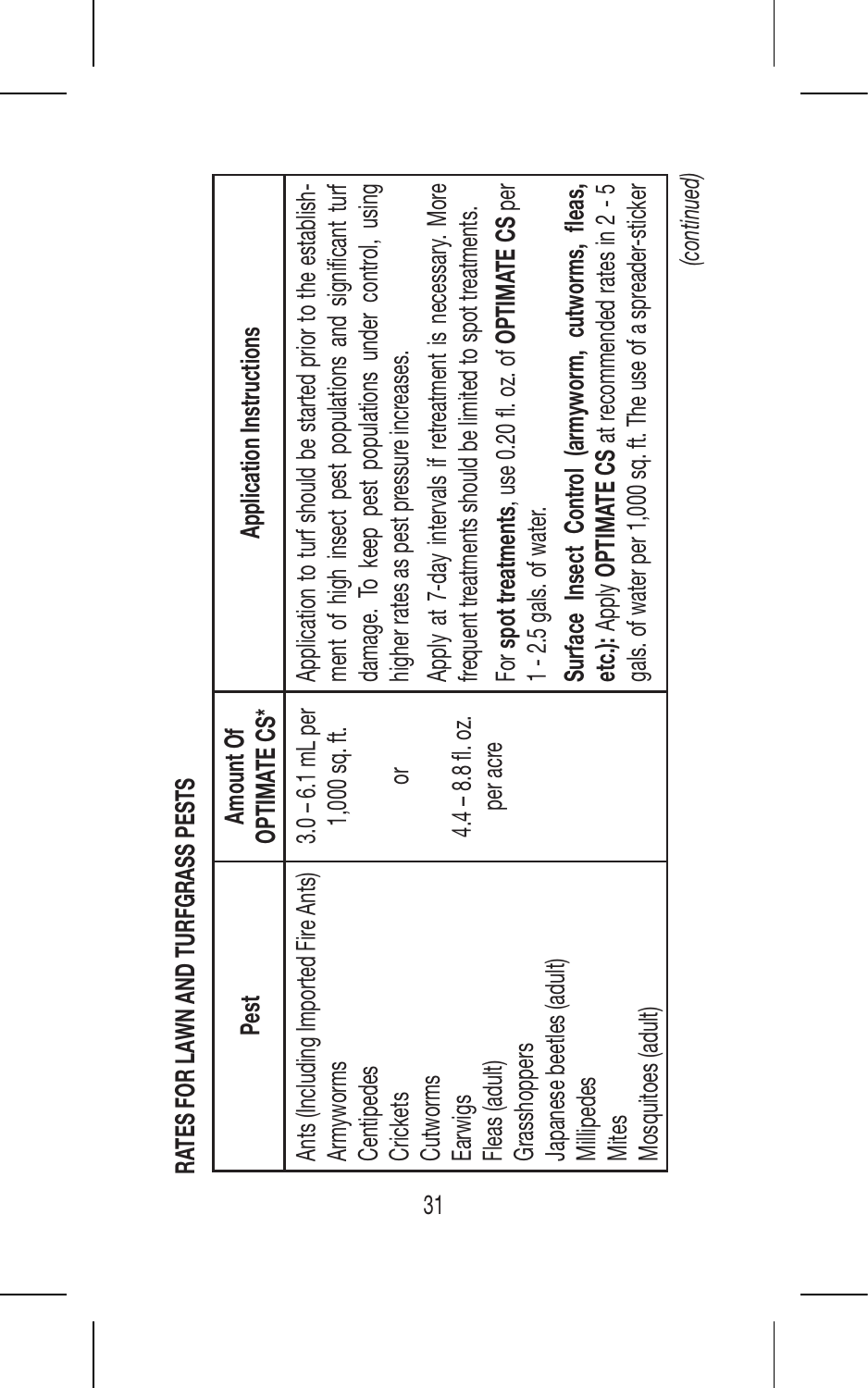| Pest                                                                                                                                            | <b>OPTIMATE CS*</b><br>Amount Of                                              | <b>Application Instructions</b>                                                                                                                                                                                                                                                                                                                                                                                                                                                      |
|-------------------------------------------------------------------------------------------------------------------------------------------------|-------------------------------------------------------------------------------|--------------------------------------------------------------------------------------------------------------------------------------------------------------------------------------------------------------------------------------------------------------------------------------------------------------------------------------------------------------------------------------------------------------------------------------------------------------------------------------|
| Ticks (including species which<br>transmit Lyme disease)<br>Sod webworms<br>Sow bugs<br>I Pillbugs                                              | $3.0 - 6.1$ mL per<br>$4.4 - 8.8$ fl. oz.<br>$1,000$ sq. ft.<br>per acre<br>ă | I may be useful if high rainfall amounts are forecast, other-<br>wise the addition of adjuvants is not necessary under normal<br>conditions for surface insect control in turf. Delay watering<br>or mowing for 12 - 24 hours to control surface-feeding in-<br>sect pests.                                                                                                                                                                                                          |
| Black turfgrass ataenius (adult)<br>Hyperodes weevils (adult)<br>Bluegrass billbugs (adult)<br>Grubs (suppression)<br>Fleas (adult)<br>Chiggers | 6.1 mL per 1,000<br>$\frac{11}{20}$<br>ă                                      | rates. Lightly irrigate after application with up to 1/2 inch of<br>etc.): Apply OPTIMATE CS at recommended rates in 2 - 10<br>gals. of water per 1,000 sq. ft. The use of a nonionic wetting<br>agent, penetrant or similar adjuvant is recommended at label<br>8.8 fl. oz. per acre   water to move the OPTIMATE CS into the thatch layer. If irri-<br>Thatch Inhabiting Insect Control (chinch bugs, billbugs,<br>gation is not available, then use high water application rates. |
|                                                                                                                                                 |                                                                               | $\overline{a}$                                                                                                                                                                                                                                                                                                                                                                                                                                                                       |

*(continued)*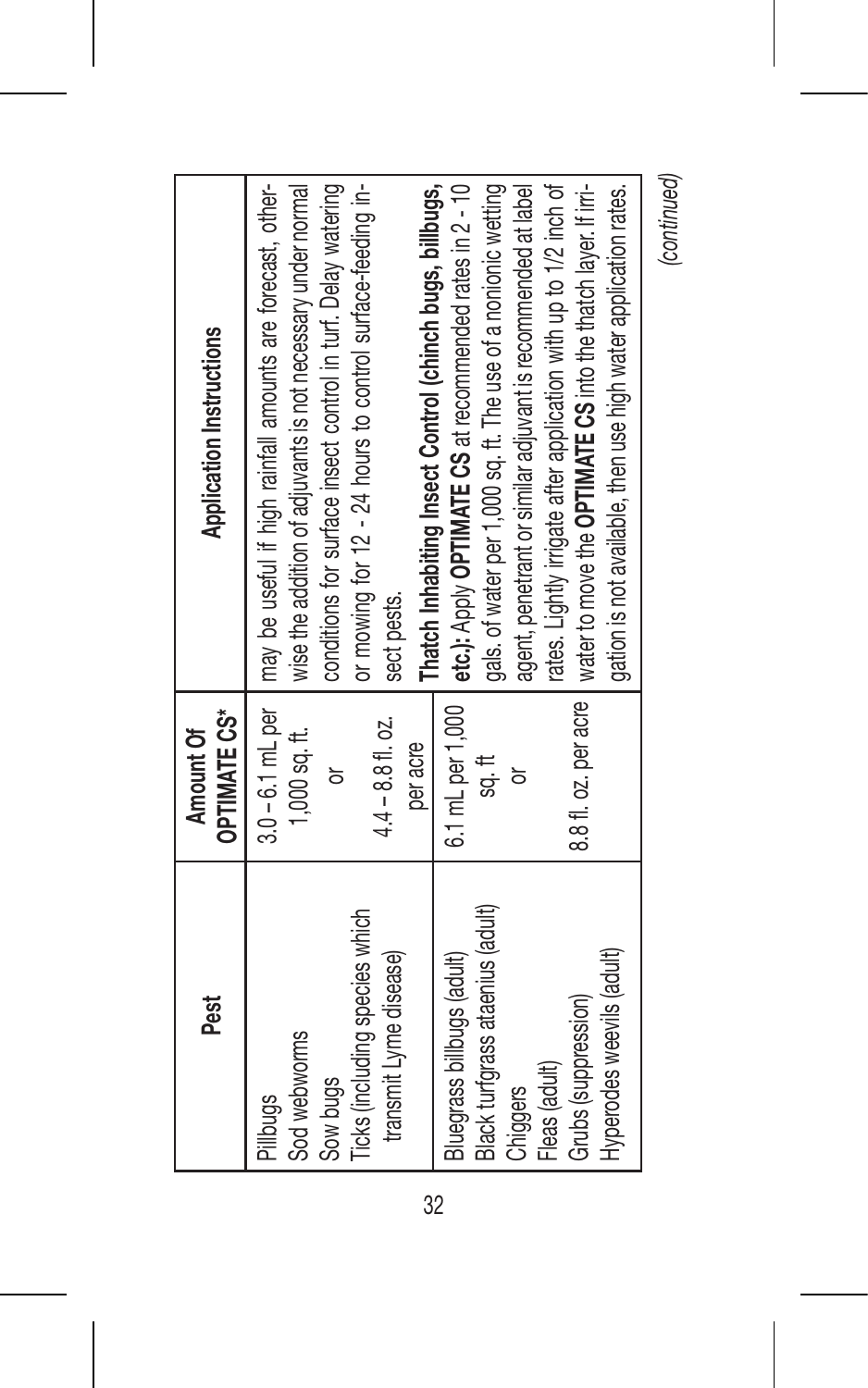| Pest                                       | <b>OPTIMATE CS*</b><br>Amount Of | <b>Application Instructions</b>                                                                                                      |
|--------------------------------------------|----------------------------------|--------------------------------------------------------------------------------------------------------------------------------------|
| (nymphs and young adults)<br>Mole crickets | sg. It                           | 6.1 mL per 1,000   Subsurface Insect Control (mole crickets, grubs, etc.):<br>Apply OPTIMATE CS at recommended rates in 4 - 10 gals. |
|                                            | ă                                | of water per 1,000 sq. ft. The use of a nonionic wetting                                                                             |
|                                            |                                  | agent, penetrant or similar adjuvant is strongly recommend-                                                                          |
|                                            | 8.811. oz. per                   | ed following label rates. Use the highest water application                                                                          |
|                                            | acre                             | rates possible with your sprayer. Apply OPTIMATE CS to                                                                               |
|                                            |                                  | turf wet with dew, rain or inigation. Water-in immediately                                                                           |
|                                            |                                  | after application with 1/4 - 1/2 inch of water.                                                                                      |
|                                            |                                  | Fire Ant Control: Treat individual mounds with a drench ap-                                                                          |
|                                            |                                  | plication using a watering can. Use 0.20 fl. oz. of OPTIMATE                                                                         |
|                                            |                                  | CS per 2.5 gals, of water. Thoroughly soak each mound                                                                                |
|                                            |                                  | and a 3 ft. diameter circle around each mound. Gently ap-                                                                            |
|                                            |                                  | ply the mixture to avoid disturbing the mound. Disturbing                                                                            |
|                                            |                                  | (continued)                                                                                                                          |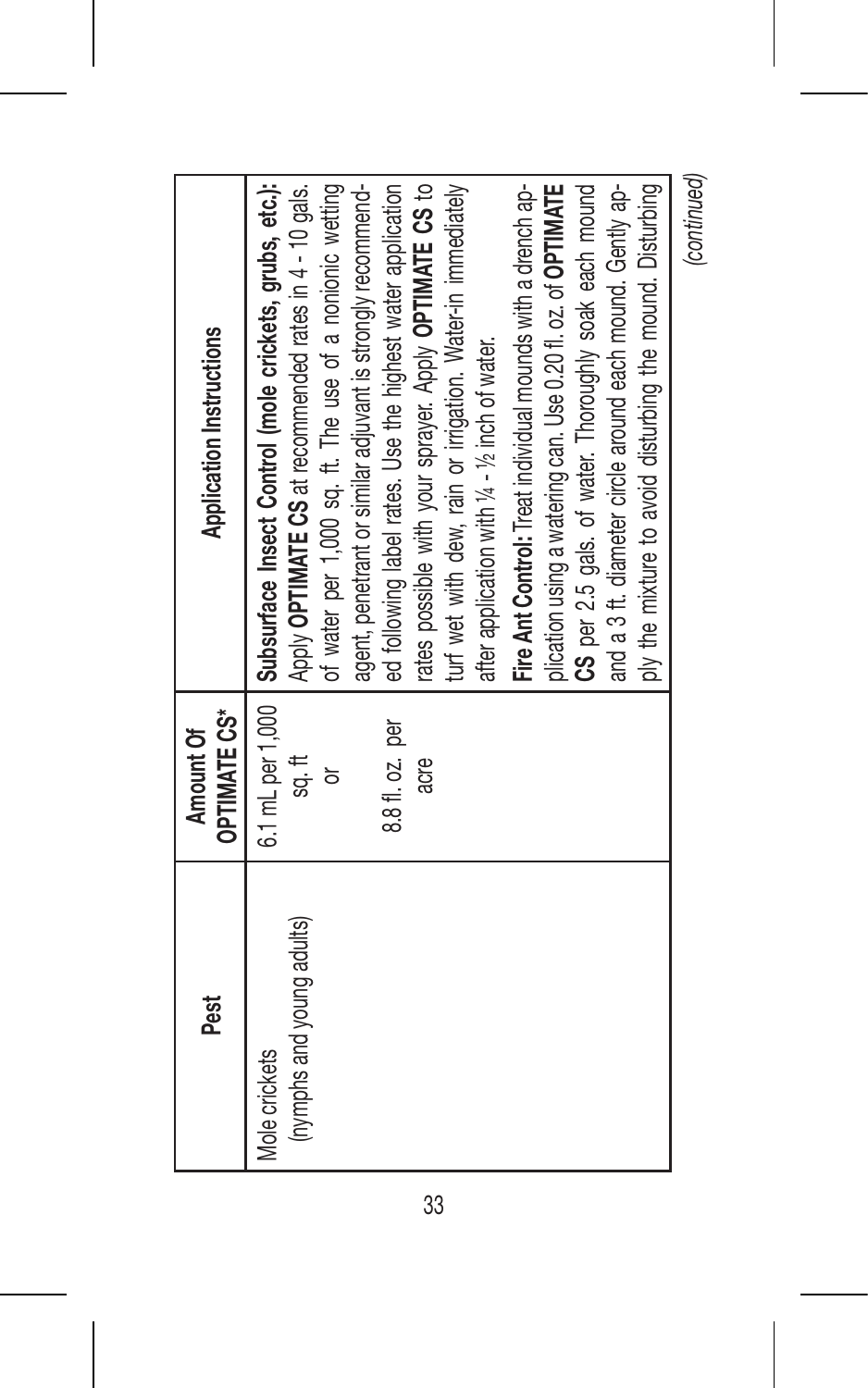| Pest                                                                                      | <b>OPTIMATE CS*</b><br>Amount Of       | <b>Application Instructions</b>                                                                                                                                                                                                                                                                                                                                                                                                                                                      |
|-------------------------------------------------------------------------------------------|----------------------------------------|--------------------------------------------------------------------------------------------------------------------------------------------------------------------------------------------------------------------------------------------------------------------------------------------------------------------------------------------------------------------------------------------------------------------------------------------------------------------------------------|
|                                                                                           | 8.8 fl. oz. per<br>sg. It<br>acre<br>৯ | 6.1 mL per 1,000   the mound may cause the ants to migrate and reduce the<br>effectiveness of the treatment. Apply in early morning or late<br>evening hours. You may make applications on a monthly<br>mosquitoes. Apply OPTIMATE CS at recommended rates<br>Mosquito Control: Apply as a general spray around land-<br>scape plantings, turf, and building foundations to control<br>basis to maintain protection of treated areas.<br>in $2$ - 5 gals. of water per 1,000 sq. ft. |
| <sup>1</sup> Not for use on mature adult mole crickets and chinch bugs in New York state. |                                        |                                                                                                                                                                                                                                                                                                                                                                                                                                                                                      |
| 1.25 fl. oz.) in 50 gallons of water.                                                     |                                        | 5 (gallon) to get 0.7 mL to be added per gallon. For a 50 gallon tank, therefore, this would be 0.7 mL X 50 = 35 mL (or<br>sq. ft. needed to adequately cover the turf. At a 5 gallon per 1,000 sq. ft. dilution, take the 3.5 mL and divide it by the<br>* Example: To treat the listed turf pests at the 3.5 mL per 1,000 sq. ft. rate, determine the gallons of dilution per 1,000                                                                                                |
| Conversion Rate 1 fluid ounce (fl. oz.) equals 29 milliliters (mL)                        |                                        |                                                                                                                                                                                                                                                                                                                                                                                                                                                                                      |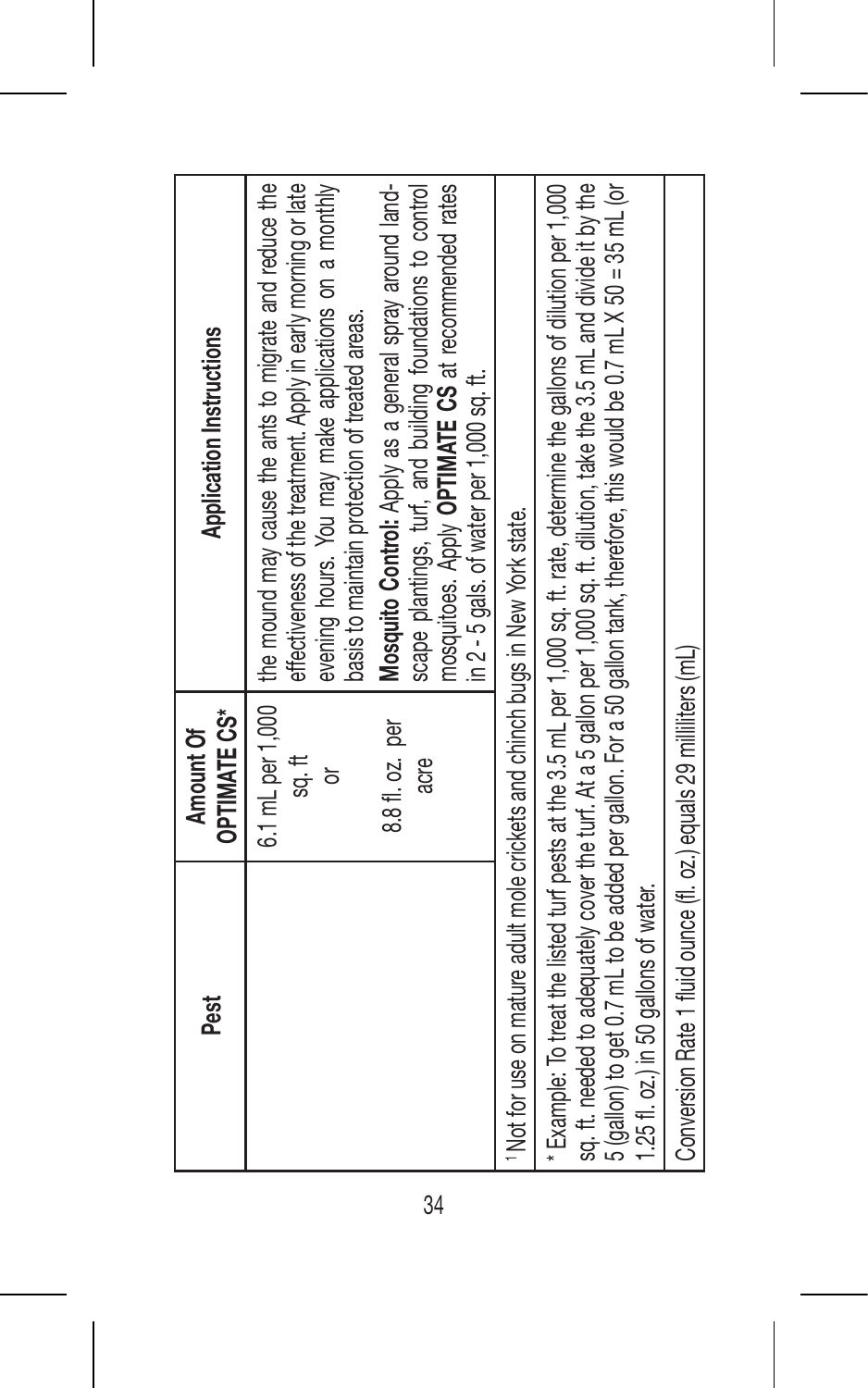OPTIMATE CS Mixing Chart for Turf Insect Pest Control **OPTIMATE CS Mixing Chart for Turf Insect Pest Control** (OPTIMATE CS to add per 100 gal. spray tank) (**OPTIMATE CS** to add per 100 gal. spray tank)

| Rate of                                                              |        |               | Application Rate Per 1,000 Square Feet of Turf |        |        |             |
|----------------------------------------------------------------------|--------|---------------|------------------------------------------------|--------|--------|-------------|
| <b>OPTIMATE CS</b>                                                   | 2 gal. | 4 gal.        | 5 aal.                                         | 6 gal. | 8 gal. | $10$ gal.   |
| 4.41. oz. per acre                                                   |        | 25            |                                                | r.     |        |             |
| 6.611. oz. per acre                                                  |        | $\frac{8}{3}$ | <u>ី</u> និ                                    | ΣŚ     | ල.     | F.          |
| 8.8 fl. oz. per acre                                                 | 5      |               | ٩,                                             |        | 2.5    | $\tilde{c}$ |
| Conversion Rate: 1 fluid ounce (fl. oz.) equals 29 milliliters (mL). |        |               |                                                |        |        |             |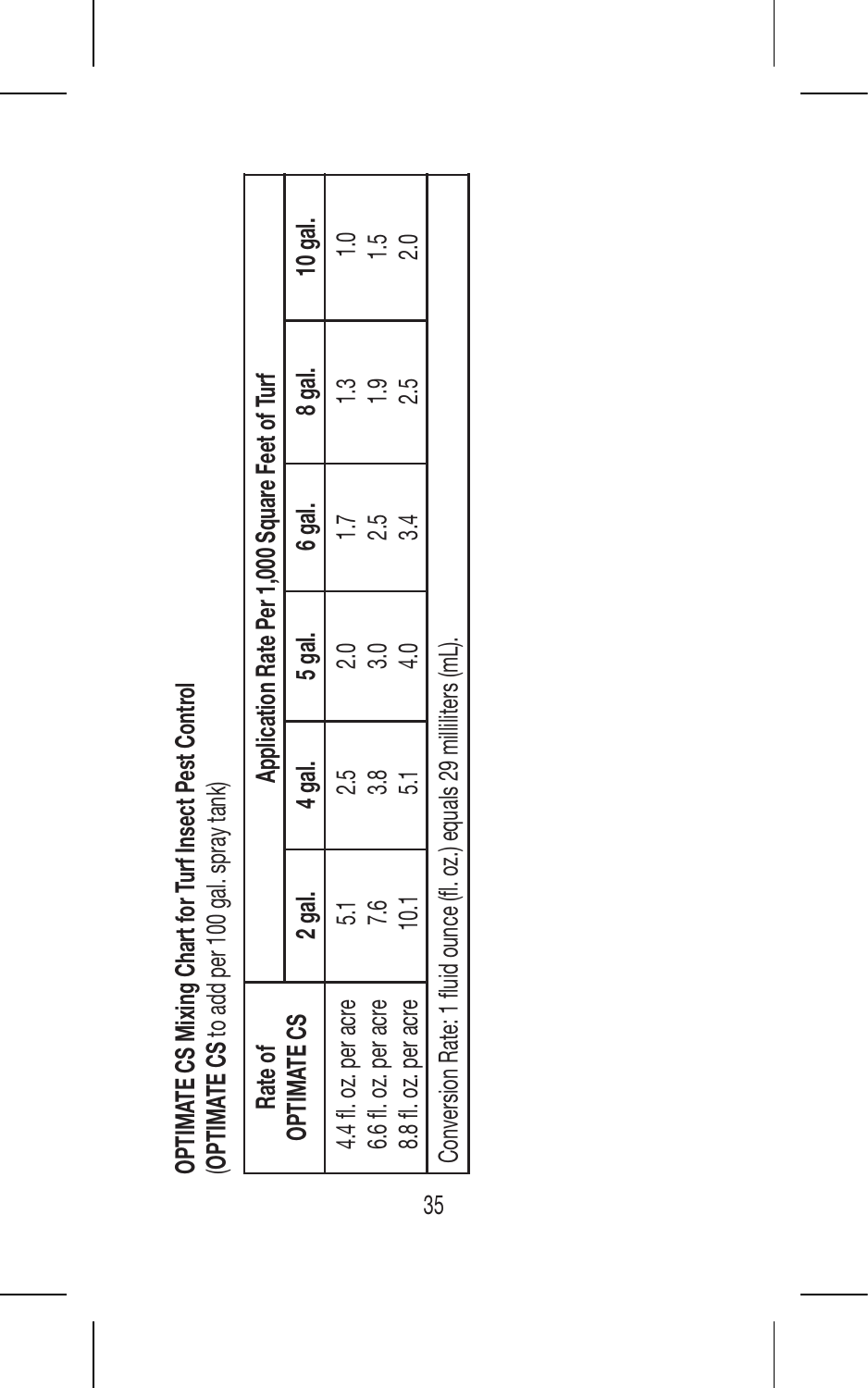## **INTEGRATED PEST AND RESISTANCE MANAGEMENT**

Many insects have demonstrated the ability to develop resistance to insecticides. Frequent exposure of flies and other insects to a single class of insecticide may lead to the development of resistance to that class of insecticide. The following resistance management strategy will help ensure the prolonged usefulness of this and other conventional insecticides.

- Use **OPTIMATE CS** insecticide and other insecticides only according to label directions.
- Do not use less than the labeled rate of any insecticide.
- Include multiple cultural and/or biological controls within an Integrated Pest Management Program.
- Rotate **OPTIMATE CS** insecticide with other classes of insecticide (naturalytes, phenyl pyrazoles, chloronicotinyls, and organophosphates, etc.) during an insect pest season.

For advice concerning integrated pest management practices in relation to local conditions, consult resources in resistance management programs, or your Cooperative Agricultural Extension Service.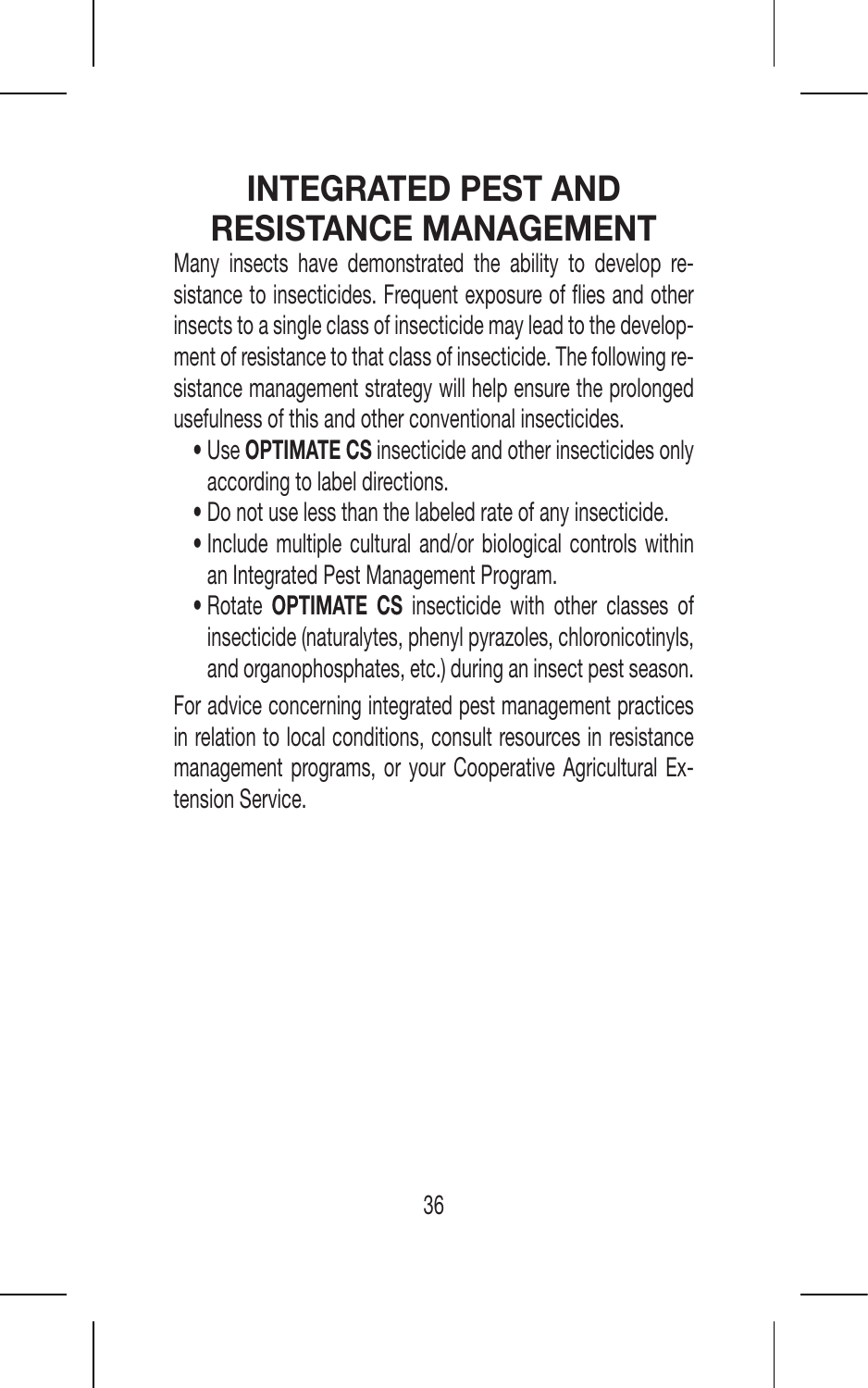## **Storage and Disposal**

Do not contaminate water, food, or feed by storage and disposal.

**Pesticide Storage:** Store in original containers only. Keep container closed when not in use. Do not store near food or feed. Do not store near heat or open flame. **Do not allow product to freeze.** 

**In case of spill or leak** on floor or paved surfaces, soak up with sand, earth or synthetic absorbent. Remove to chemical waste area.

**Pesticide Disposal:** Pesticide wastes are acutely hazardous. Improper disposal of excess pesticide. spray mixture, or rinsate is a violation of Federal law. If wastes cannot be disposed of according to label directions, contact your State Pesticide or Environmental Control Agency, or Hazardous Waste representative of the nearest EPA Regional Office for guidance. Wastes resulting from the use of this product must be disposed of on site or at an approved waste disposal facility.

#### **Nonrefillable Containers 5 gallons or less:**

**Container Disposal:** Nonrefillable container. Do not reuse or refill this container. Offer for recycling if available, or puncture and dispose of in a sanitary landfill, or by incineration, or, if allowed by state and local authorities, by burning. If burned, stay out of smoke.

Triple rinse or pressure rinse container (or equivalent) promptly after emptying. **Triple rinse as follows:** Empty the remaining contents into application equipment or a mix tank and drain for 10 seconds after the flow begins to drip. Fill the container 1/4 full with water and recap. Shake for 10 seconds. Pour rinsate into application equipment or a mix tank or store rinsate for later use or disposal. Drain for 10 seconds after the flow begins to drip. Repeat this procedure two more times.

(continued)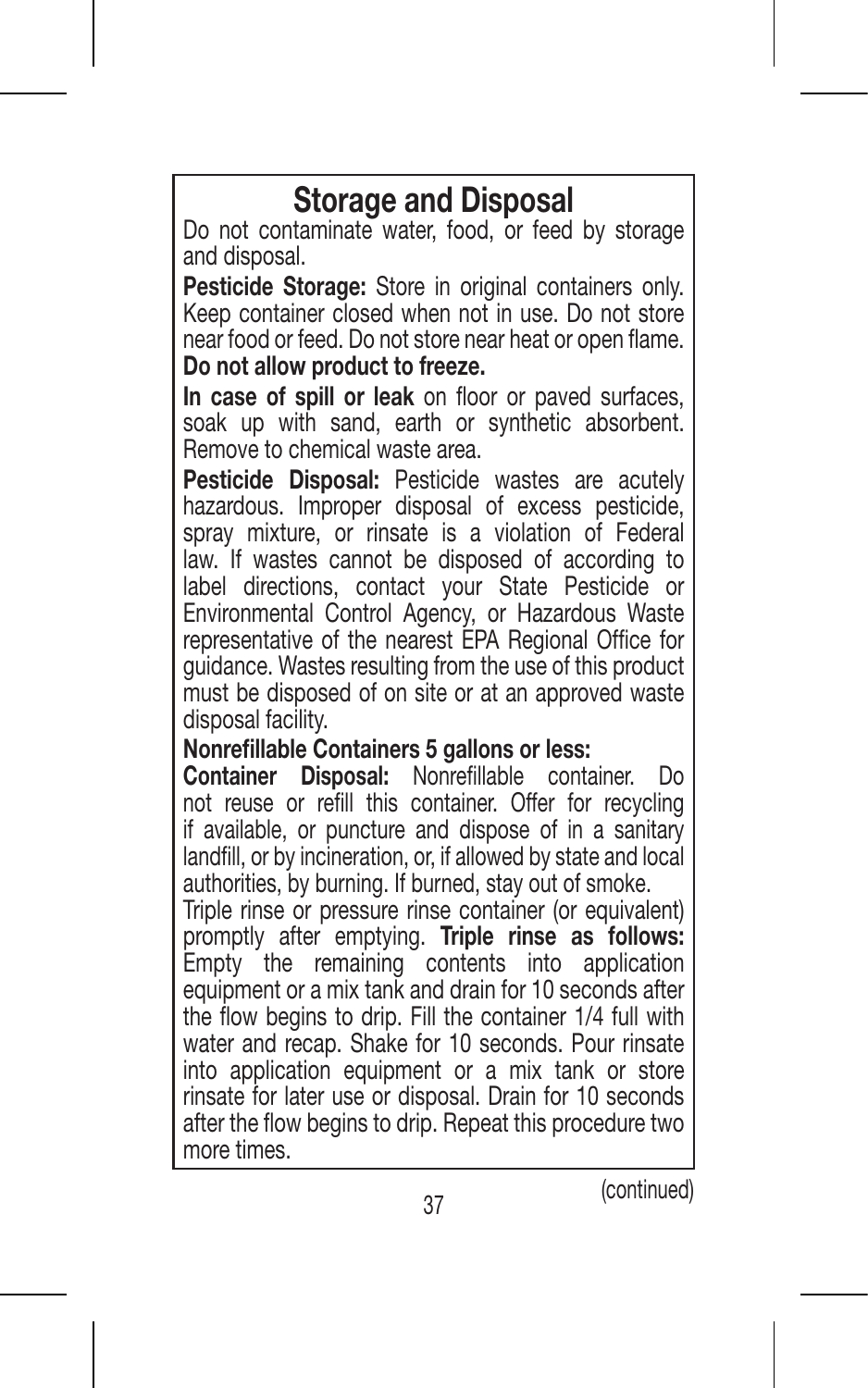**Storage and Disposal (continued) Nonrefillable Containers 5 gallons or larger:**

**Container Disposal:** Nonrefillable container. Do not reuse or refill this container. Offer for recycling if available.

Triple rinse or pressure rinse container (or equivalent) promptly after emptying. **Triple rinse as follows**: Empty the remaining contents into application equipment or a mix tank. Fill the container 1/4 full with water. Replace and tighten closures. Tip container on its side and roll it back and forth, ensuring at least one complete revolution, for 30 seconds. Stand the container on its end and tip it back and forth several times. Turn the container over onto its other end and tip it back and forth several times. Empty the rinsate into application equipment or a mix tank or store rinsate for later use or disposal. Repeat this procedure two more times. **Pressure rinse as follows:** Empty the remaining contents into application equipment or a mix tank and continue to drain for 10 seconds after the flow begins to drip. Hold container upside down over application equipment or mix tank or collect rinsate for later use or disposal. Insert pressure rinsing nozzle in the side of the container, and rinse at about 40 psi for at least 30 seconds. Drain for 10 seconds after the flow begins to drip.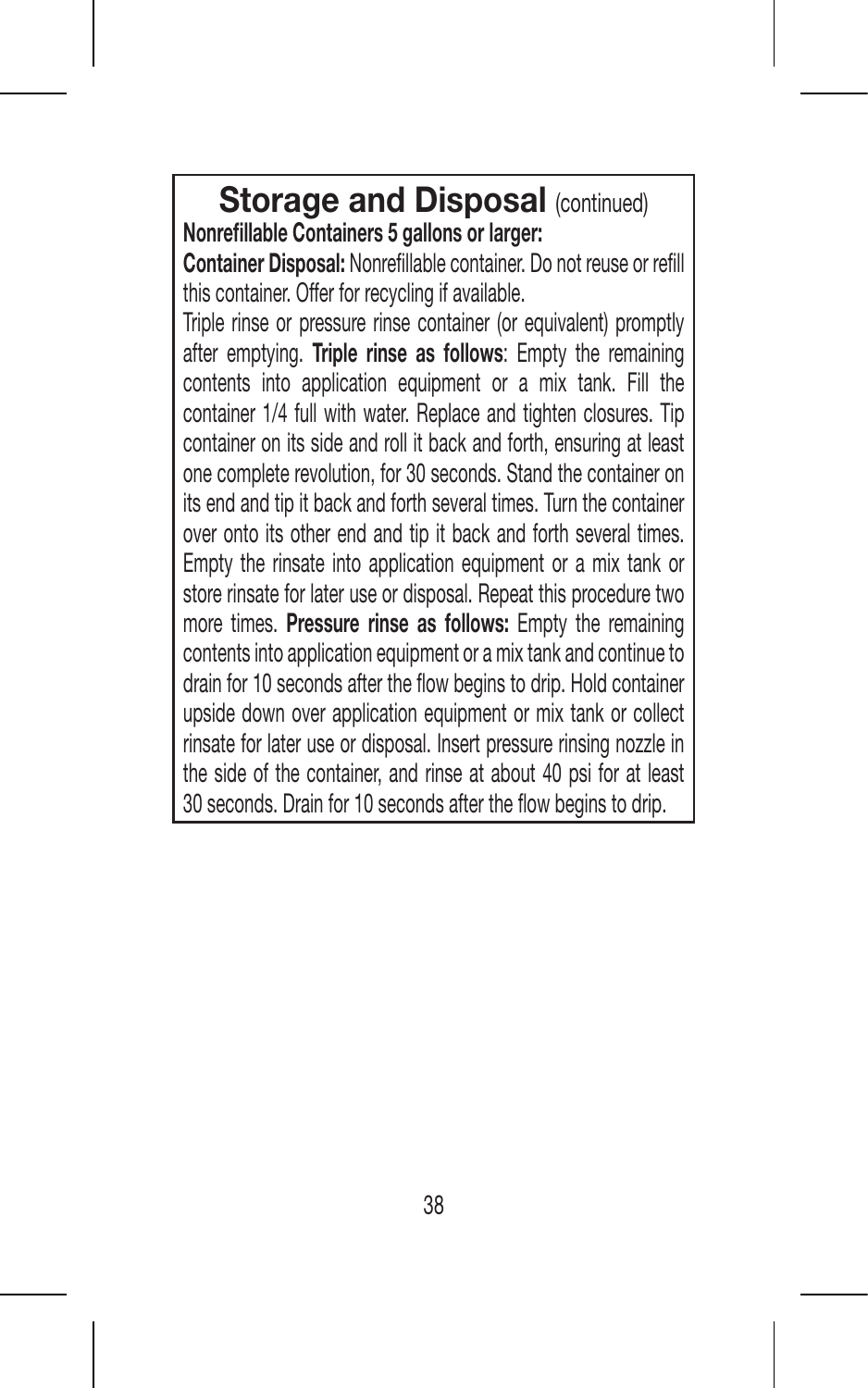## **Terms and Conditions of Use**

If terms of the following Warranty Disclaimer, Inherent Risks of Use, and Limitation of Remedies are not acceptable, return unopened package at once to the seller for a full refund of purchase price paid. Otherwise, use by the buyer or any other user constitutes acceptance of the terms under Warranty Disclaimer, Inherent Risks of Use and Limitation of Remedies.

## **Warranty Disclaimer**

Control Solutions Inc. warrants that this product conforms to the chemical description on the label and is reasonably fit for the purposes stated on the label when used in strict accordance with the directions, subject to the inherent risks set forth below. To the extent consistent with applicable law. Control Solutions Inc. MAKES NO OTHER EXPRESS OR IM-PLIED WARRANTY OF MERCHANTABILITY OR FITNESS FOR A PARTICULAR PURPOSE OR ANY OTHER EXPRESS OR IMPLIED WARRANTY.

## **Inherent Risks of Use**

It is impossible to eliminate all risks associated with use of this product. Lack of performance, or other unintended consequences may result because of such factors as use of the product contrary to label instructions abnormal conditions (such as excessive rainfall, drought, tornadoes, hurricanes), presence of other materials, the manner of application, or other factors, all of which are beyond the control of Control Solutions Inc. or the seller. All such risks shall be assumed by buyer.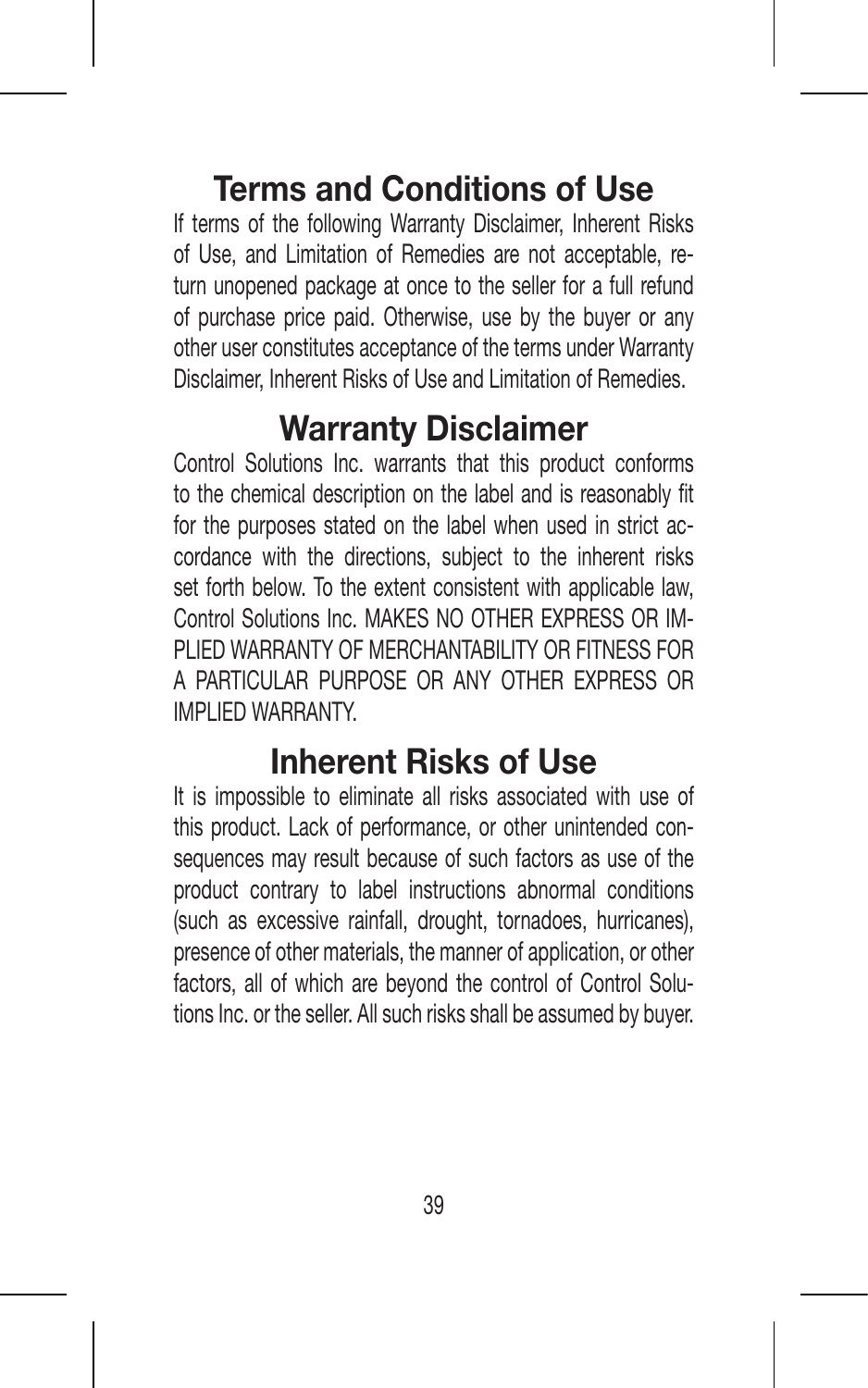## **Limitation of Remedies**

To the extent consistent with applicable law, the exclusive remedy for losses or damages resulting from this product (including claims based on contract, negligence, strict liability, or other legal theories), shall be limited to, at Control Solution Inc's election, one of the following:

- (1) Refund of purchase price paid by buyer or user for product bought, or
- (2) Replacement of amount of product used

To the extent consistent with applicable law, Control Solutions Inc. shall not be liable for losses or damages resulting from handling or use of this product unless Control Solutions Inc. is promptly notified of such loss or damage in writing. To the extent allowed by law, Control Solutions Inc. shall not be liable for special, indirect or consequential damages resulting from the use or handling of this product.

The terms of the Warranty Disclaimer, Inherent Risks of Use, and this Limitation of Remedies cannot be varied by any written or verbal statements or agreements. No employee or sales agent of Control Solutions Inc. or the seller is authorized to vary or exceed the terms of the Warranty Disclaimer or this Limitation of Remedies in any manner.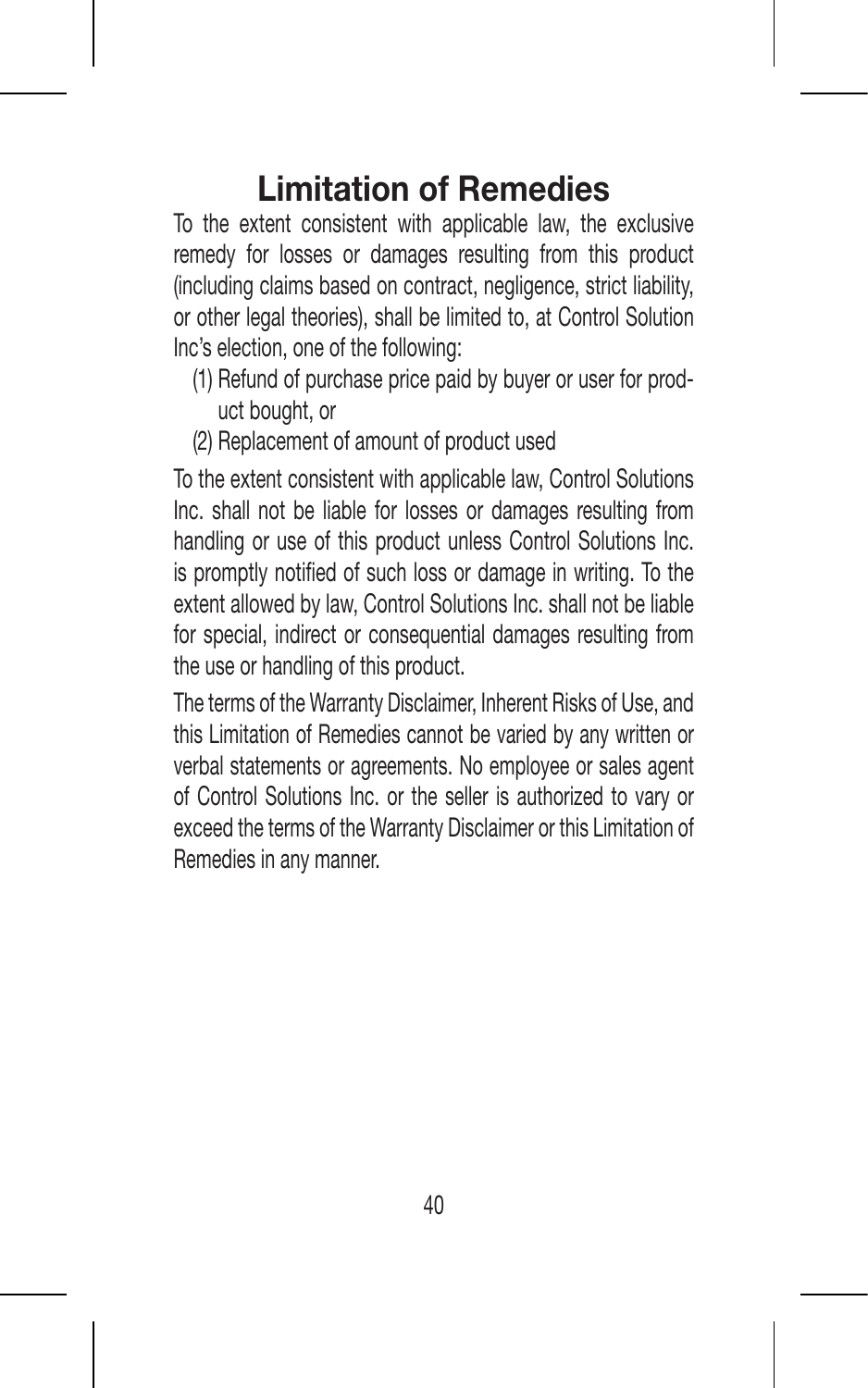

A microencapsulated insecticide for use on and around buildings and structures for the control of listed pests, including on lawns, ornamental trees and shrubs, around residential, institutional, public, commercial, agricultural and industrial buildings; parks, recreational areas and athletic fields; and livestock/poultry housing and pet kennels.

With CapVantage™ Technology

Treats up to 24,000 square feet when treating for litter beetles.

## KEEP OUT OF REACH OF CHILDREN **CAUTION PRECAUCION** Si usted no entiende la etiqueta, busque a

alguien para que se la explique a usted en detalle. (If you do not understand the label, find someone to explain it to you in detail.)

**See inside label booklet for additional Precautionary Statements, Directions for Use and Storage and Disposal.**



Manufactured by:

## Control Solutions Inc.

member of Adama sumer and Professional Solutions 5903 Genog-Red Bluff, Pasadena, TX 77507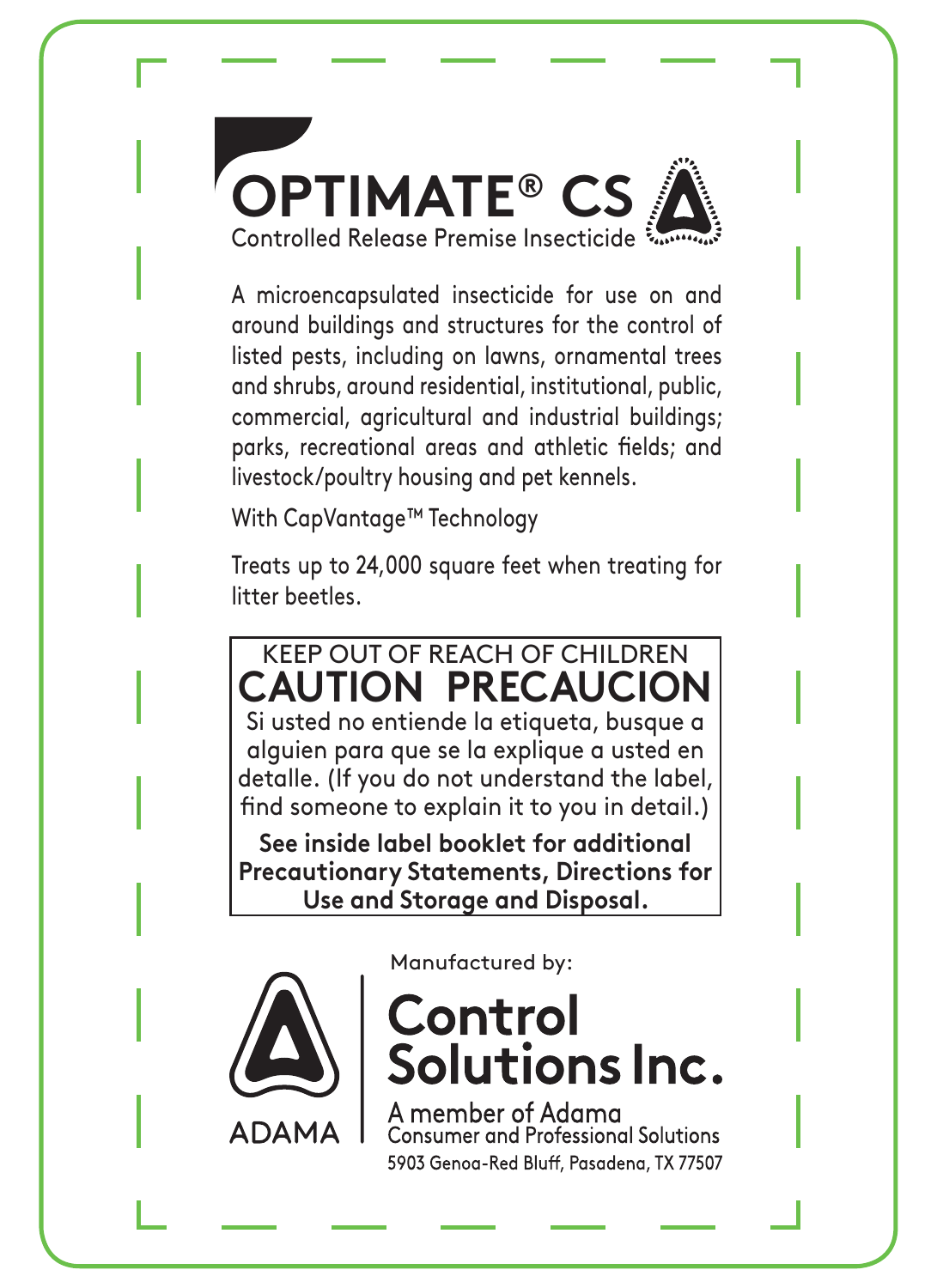

See inside card for more information.





**NO TEX TARE A**